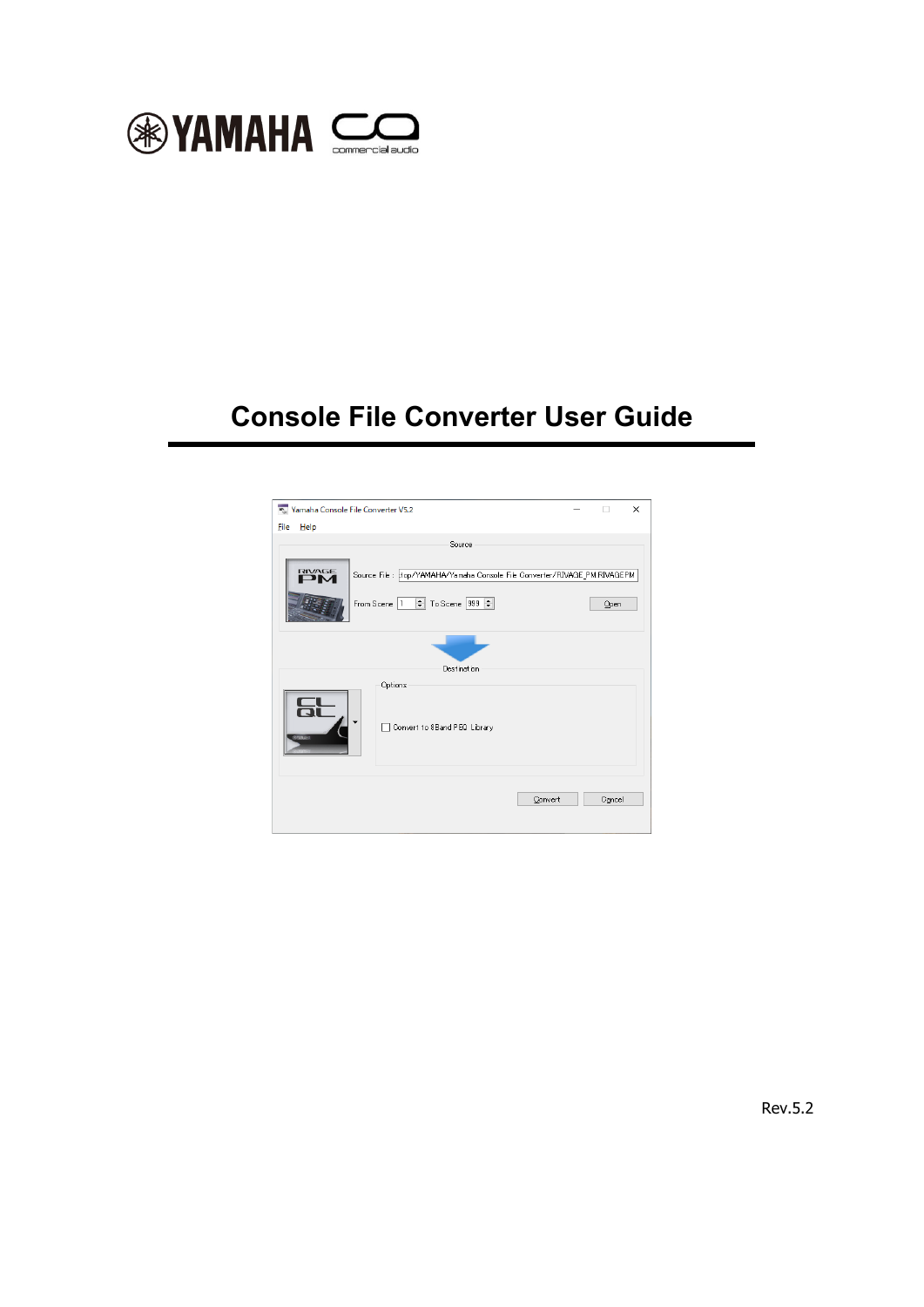# **Special Notices**

• The software and this user guide are the exclusive copyrights of Yamaha Corporation.

• Copying of the software or reproduction of this user guide in whole or in part by any means is expressly forbidden without the written consent of the manufacturer.

• Copying of the commercially available music sequence data and/or digital audio files is strictly prohibited except for your personal use.

• Yamaha makes no representations or warranties with regard to the use of the software and documentation and cannot be held responsible for the results of the use of this user guide and the software.

• The screen displays as illustrated in this user guide are for instructional purposes, and may appear somewhat different from the screens which appear on your computer.

• For information on modification of system software, certain functions, or specifications due to version update of the application, please visit the following website:<https://www.yamahaproaudio.com/>

• Windows is a registered trademark of Microsoft Corporation in the U.S. and other countries.

• The company names and product names in this user guide are the trademarks or registered trademarks of their respective companies.

# **Contents**

| $\mathbf 1$ |                |                                                                             |  |
|-------------|----------------|-----------------------------------------------------------------------------|--|
|             | 1.1.           |                                                                             |  |
|             | 1.2.           |                                                                             |  |
| 2.          |                |                                                                             |  |
|             | 2.1.           |                                                                             |  |
|             | 2.2.           |                                                                             |  |
|             | 2.3.           |                                                                             |  |
|             | 2.4.           |                                                                             |  |
| 3.          |                |                                                                             |  |
|             | 3.1.           |                                                                             |  |
|             | 3.2.           |                                                                             |  |
|             | 3.2.1.         |                                                                             |  |
|             | 3.2.2.         |                                                                             |  |
|             | 3.2.3.         | Library link - HA & Channel Name (in Input Patch/Output Patch libraries) 13 |  |
|             | 3.3.           |                                                                             |  |
|             | 3.3.1.         |                                                                             |  |
|             | 3.3.2.         |                                                                             |  |
|             | 3.4.           |                                                                             |  |
|             | 3.4.1.         |                                                                             |  |
|             |                |                                                                             |  |
|             |                |                                                                             |  |
|             | 3.5.<br>3.5.1. |                                                                             |  |
|             | 3.5.2          |                                                                             |  |
|             | 3.6.           |                                                                             |  |
|             | 3.6.1.         |                                                                             |  |
|             | 3.6.2          |                                                                             |  |
|             | 3.7            |                                                                             |  |
|             | 3.7.1.         |                                                                             |  |
|             | 3.7.2          |                                                                             |  |
|             |                |                                                                             |  |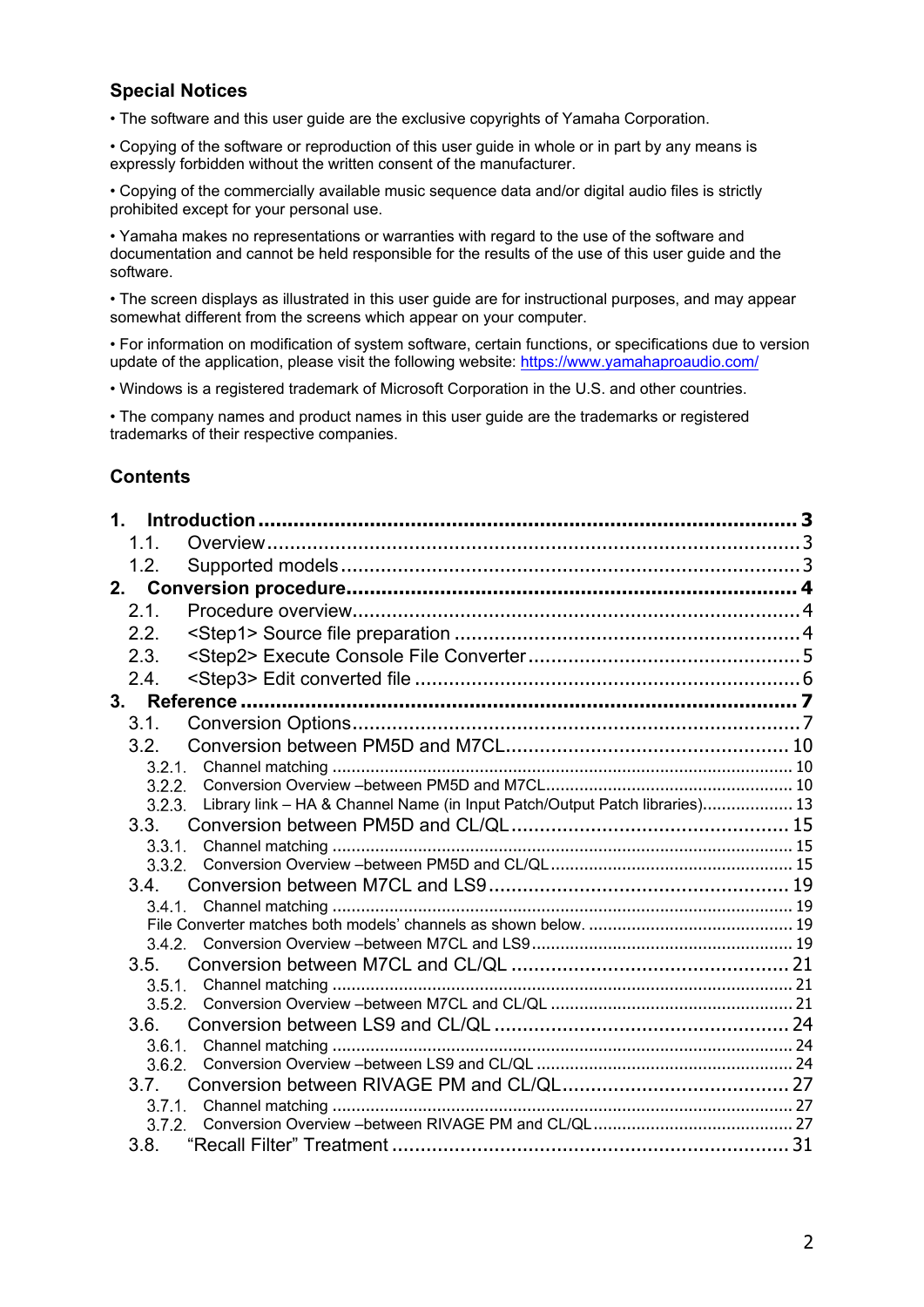# <span id="page-2-0"></span>**1. Introduction**

#### <span id="page-2-1"></span>1.1. Overview

This Console File Converter converts common parameters between different models. But because of different specifications among the models, there are some parameters which cannot be directly converted. These parameters are given a default setting or substitute setting.

Here is the compatibility overview

Parameters which are converted:

- Input channel parameters (e.g. HA (except for RIVAGE PM), Fader, On, EQ, Dynamics etc.)
- Output channel parameters (e.g. Fader, On, EQ, Dynamics etc.)
- Input channel names / Output channel names
- Effect parameters

This converter converts the above data from the libraries, Current scenes, and scenes in the Scene list in the each library list. Data in the CL/QL Dante Input Patch library, and the PM5D GEQ library is not converted.

Parameters which are not converted:

- Patch setting
- Monitor setting
- Wordclock, digital I/O setting
- MIDI / Remote Control setting
- Customisation setting (e.g. User Defined keys)

After conversion, parameters which are filled by their default value, and the global setup, may need to be edited manually.

Please refer to compatibility details listed in section "3.Reference".

#### <span id="page-2-2"></span>1.2. Supported models

Console File Converter supports the data formats of the following five console series.

| <b>PM5D</b> series | M7CL series    | LS9 series | CL/QL series    | <b>RIVAGE PM series</b> |
|--------------------|----------------|------------|-----------------|-------------------------|
| PM5D V2            | M7CL-32 V3.5   | LS9-16     | CL5             | <b>PM10</b>             |
| PM5D-RHV2          | M7CL-48 V3.5   | LS9-32     | CL <sub>3</sub> | PM7                     |
| DSP5D              | M7CL-48ES V3.5 |            | CL <sub>1</sub> | PM <sub>5</sub>         |
|                    |                |            | QL5             | PM <sub>3</sub>         |
|                    |                |            | QL <sub>1</sub> |                         |

Conversions are supported between the following model pairs.

- PM5D series and M7CL series
- M7CL series and LS9 series
- CL/OL series and PM5D series
- CL/QL series and M7CL series
- CL/QL series and LS9 series
- RIVAGE PM series and CL/QL series

However, some data formats created by certain versions of the firmware and editor are not supported. For the latest information about the supported versions, refer to the Yamaha Pro Audio Website [\(https://www.yamahaproaudio.com/\)](https://www.yamahaproaudio.com/).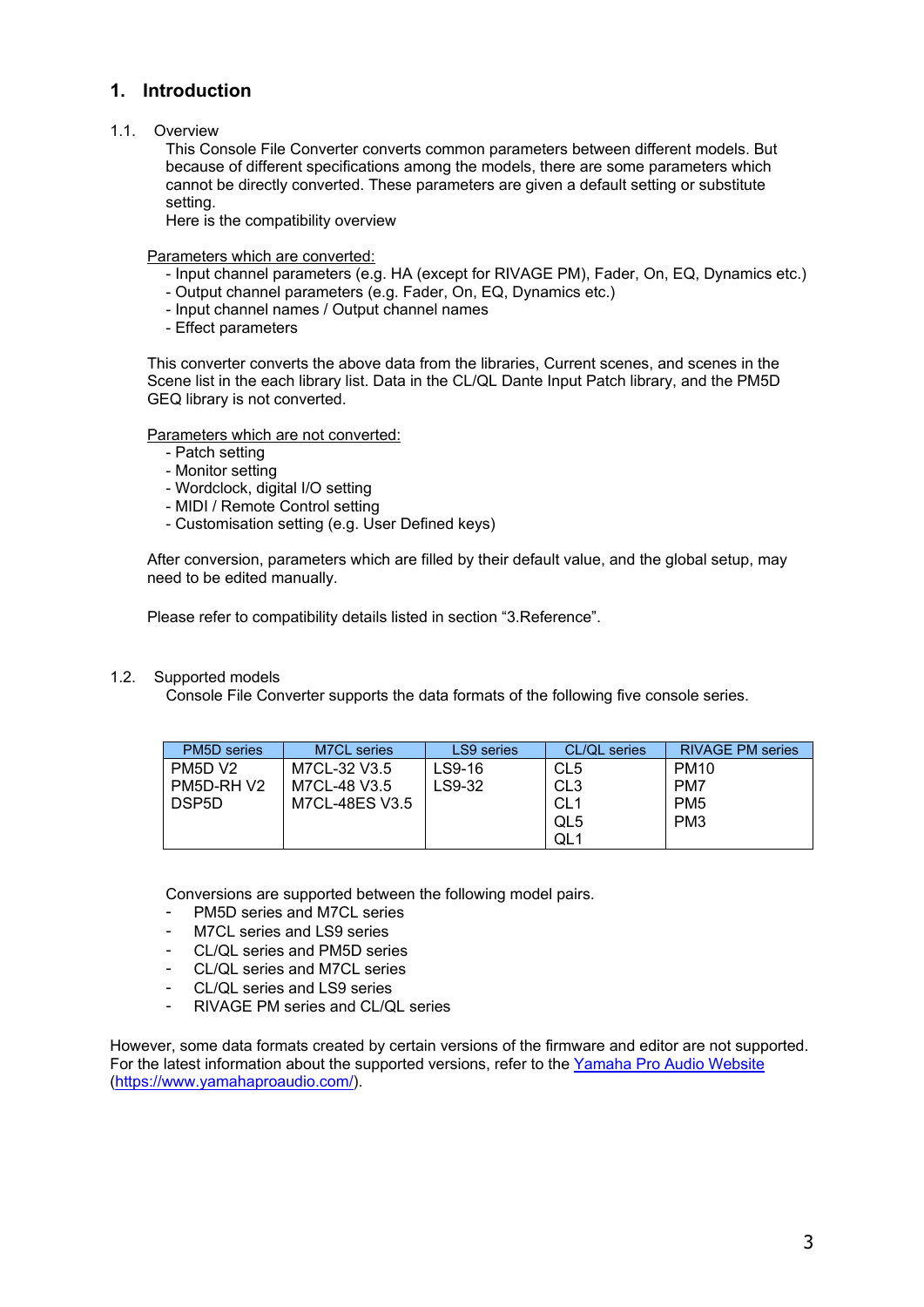# <span id="page-3-0"></span>**2. Conversion procedure**

#### <span id="page-3-1"></span>2.1. Procedure overview

There are three steps to convert a console file.

Step1: Prepare the source file for desired result Step2: Conversion with Console File Converter Step3: Edit initialized parameters of the converted file

This section explains the conversion procedure step by step.

#### <span id="page-3-2"></span>2.2. <Step1> Source file preparation

There are two options for preparing the source Console File\* (\*Console File is a file format which can be saved/loaded by both console and Studio Manager. Console models have their own file extension such as .pm5, .m7c, .ls9, .clf.)

- Save on console

Save the source data to Compact Flash card (PM5D) or USB flash drive (M7CL, LS9, CL, QL, RIVAGE PM).

- Save on computer with Studio Manager or each Editor

Synchronise the console with Studio Manager, CL Editor, QL Editor or RIVAGE Editor and save the data by "Save Session" function. Saved file type should be Console File

(.pm5, .m7c, .ls9, .clf, .pm10all, .pm10part, .pm7all, .pm7part, .rivagepm), not Editor File (.yse, .cle).

#### Important

- Scenes with a number higher than 300 in PM5D cannot be converted: first move them to locations below 300. When converting from the RIVAGE PM to other models, scenes are converted consecutively from number 1 up to 300.
- This converter can convert multiple Scenes from the Scene library. Please note that conversions are executed under the assumption of sequential recall from the smallest number in a conversion target range to the largest number, while considering "Recall Filtering" (e.g. Recall Safe, Selective Recall/Focus) and library link functions (e.g. HA library, In/Out Patch library).
- Many libraries include read-only presets, with the number varying by model. Conversion cannot be performed if there is already a preset value in the conversion destination. Therefore, move any required library entries in advance, to a number compatible with the target console. For more information, refer to the "**[Library Conversion Table](#page-6-2)**[.3.1"](#page-6-1)
- You may need to re-arrange Recall Safe, Selective Recall/Focus, Current Scene and the order of the source Scenes on the console, Studio Manager, or each Editor in advance. Please refer to section "3.Reference" for further information.

- RIVAGE PM series data is compatible, file conversion is unnecessary.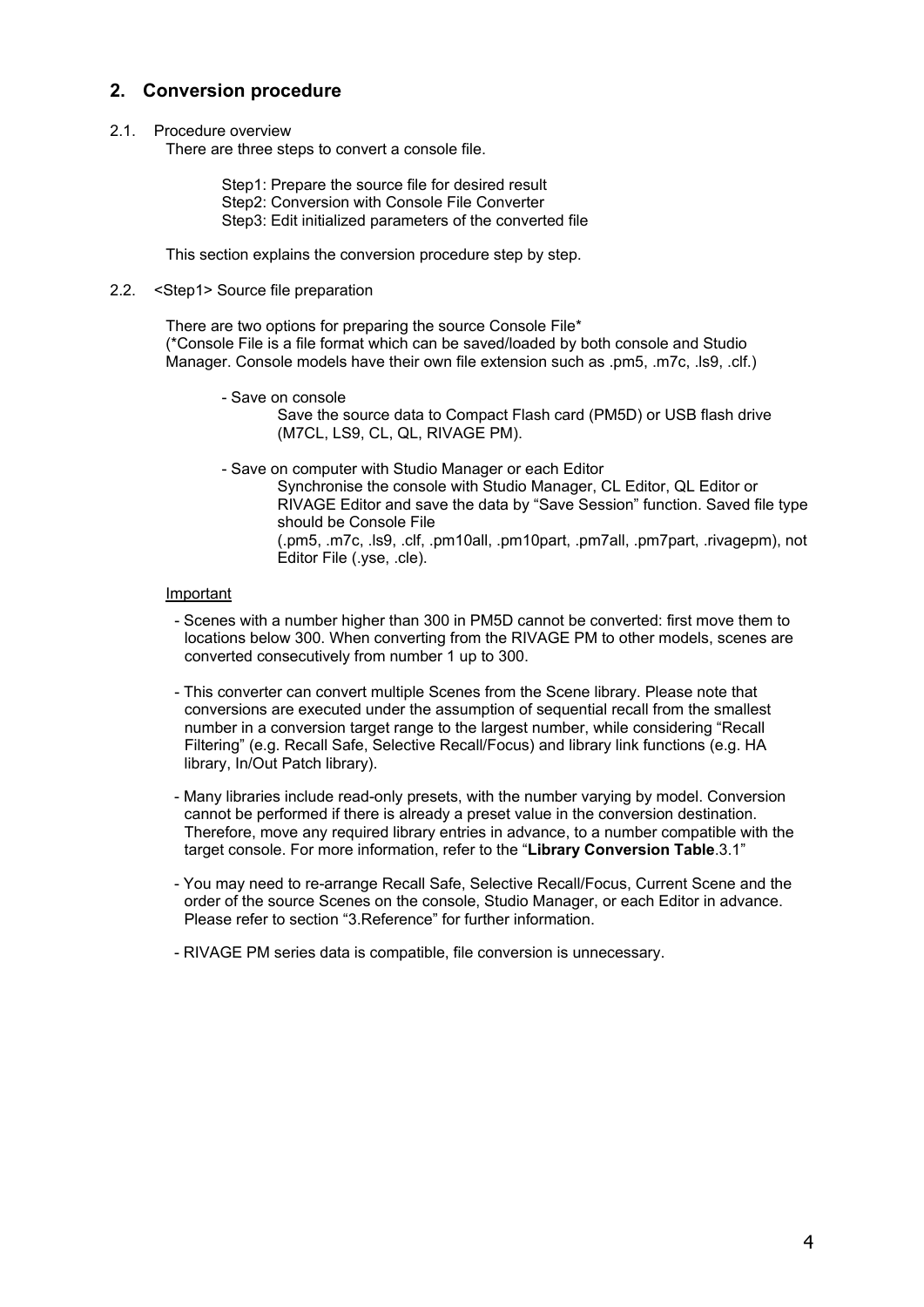#### <span id="page-4-0"></span>2.3. <Step2> Execute Console File Converter

| ** Yamaha Console File Converter V5.2<br>X<br>п                 |         |        |  |  |  |  |  |
|-----------------------------------------------------------------|---------|--------|--|--|--|--|--|
| <b>File</b><br>Help                                             |         |        |  |  |  |  |  |
| Source                                                          |         |        |  |  |  |  |  |
| Source File :                                                   |         |        |  |  |  |  |  |
| From Scene   1   $\frac{1}{2}$   To Scene   300   $\frac{1}{2}$ |         | Open   |  |  |  |  |  |
|                                                                 |         |        |  |  |  |  |  |
| Destination                                                     |         |        |  |  |  |  |  |
| Options<br>Select<br>Destination<br>$\overline{\psi}$<br>Model  |         |        |  |  |  |  |  |
|                                                                 | Convert | Cancel |  |  |  |  |  |

This screenshot is an example.

- Step 2a. Copy a source Console File to a folder on your computer.
- Step 2b. Start Console File Converter, then choose the source file for conversion: Press the "Open" button and choose a source file in the file browse window. Alternatively, drag & drop the file icon into the File Converter window.
- Step 2c. Set range of Scenes to be converted:

Change the range by up/down buttons or manual direct input. Range is from 001 to 300 in PM5D, CL/QL, M7CL, and LS9. Although the range is from 1.00 to 999.99 in the RIVAGE PM, scenes are stored consecutively from number 1 up to 300, when converting to other models.

- Step 2d. Select Destination Model: Compatible models will be shown in the drop-down menu.
- Step 2e. Choose conversion options: Tick or un-tick options as desired. Details are explained below in section 3.1.
- Step 2f. Convert the file.

Press "Convert" button. If the same file already exists, an overwrite confirmation message will be shown.

The source file will be converted to a new file with the same name, but new file extension (e.g. m7c, pm5, l9a, clf, pm10all, etc.). The new file will be saved in the same folder as the source file.

- For converting to RIVAGE PM, the extension will be ".PM10ALL". You can read it as is in other than PM10.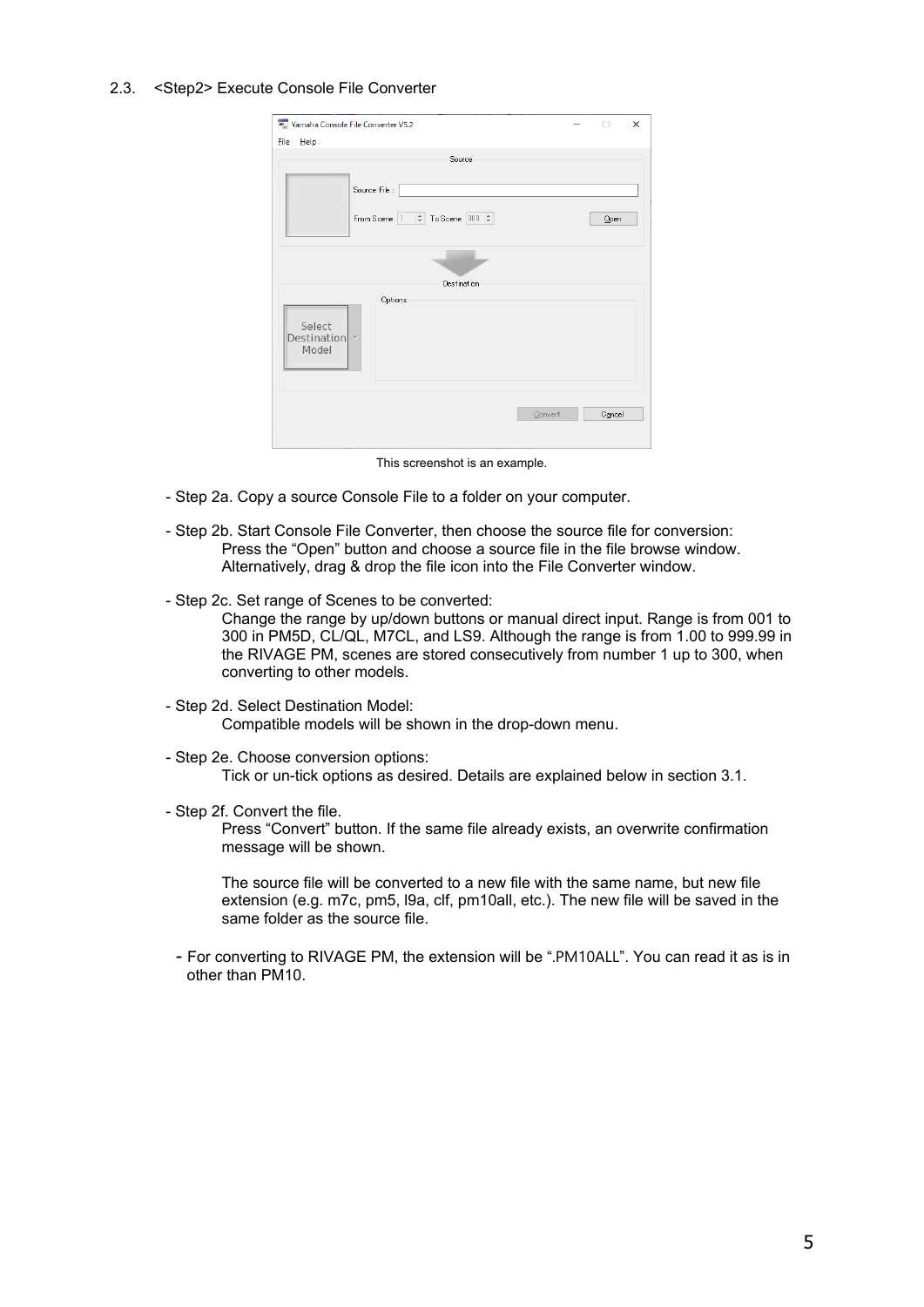#### <span id="page-5-0"></span>2.4. <Step3> Edit converted file

When converted files are loaded, some parameters (e.g. Pair/Channel Link, Patch, Wordclock) are given their default setting or a substitute setting. Before starting to mix, such parameters may need editing. Here is an example:

- Step 3a. Load the converted file into destination console, Studio Manager, CL Editor, QL Editor, or RIVAGE PM Editor.

#### **Tips**

Specific libraries and scenes can be loaded individually.

- Open the required scene or library from the Scene window or Library window on the CL Editor or QL Editor.

- Load the required scene or library on the LOAD SELECT window.

- Load the required scene or library from a USB flash drive on the CL/QL/RIVAGE PM LOAD SELECT window.

- Load the required scene or library from a memory card on the PM5D LOAD window.

- Load the converted file into Studio Manager, then on the SCENE window or LIBRARY window, save the required individual scene or library. Synchronise with the LS9/M7CL/PM5D, and load the scene or library when ready.

- Step 3b. After recalling the first Scene in the conversion range, edit Input Patch and Output Patch including Insert/Direct out/Effect patch, and store the Scene. Also, change the Key In Source if necessary.

#### **Tips**

With PM5D, store the edited Patch setting to the Input Patch/Output Patch library which is linked to the Scene in order to avoid being overwritten by other Scene recalls. In the case of M7CL/LS9/CL/QL/RIVAGE PM, apply Recall Safe for patches. If you use multiple Patch settings in the range of scenes, create multiple Library Links in PM5D. Alternatively, utilize the Focus Recall function in M7CL/LS9/CL/QL/RIVAGE PM to recall the desired Patch.

- Step 3c. Edit Pair/Channel Link setup in each converted Scene by recalling, editing and storing one by one. (For conversion between PM5D/RIVAGE PM and other models)

- Step 3d. Edit Focus/Selective Recall setup in each Scene (for partial recall purpose) if necessary.

- Step 3e. Re-apply additional Recall Safe settings for other parameters depending on the original reason for using Recall Safe in the source file.

- Step 3f. In RIVAGE PM, HA settings (Gain and Phantom) are not converted.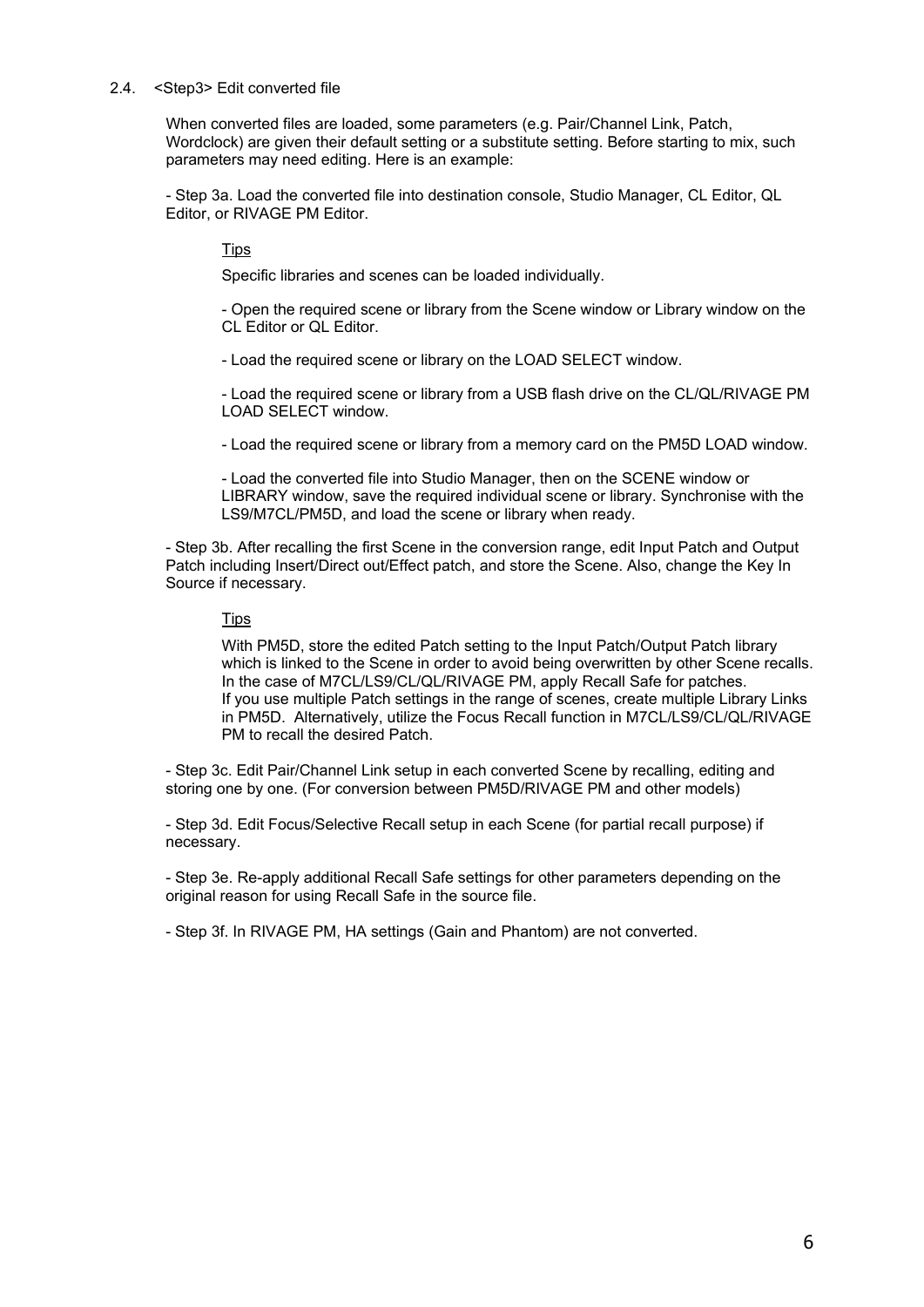# <span id="page-6-0"></span>**3. Reference**

This Reference section shows in detail how parameters are actually converted.

#### <span id="page-6-1"></span>3.1. Conversion Options

Console File Converter allows you to select the convert options indicated in the following table and convert data.

|        |                            | <b>Destination</b>                                               |                                                                  |                 |                                                                  |                     |  |  |
|--------|----------------------------|------------------------------------------------------------------|------------------------------------------------------------------|-----------------|------------------------------------------------------------------|---------------------|--|--|
|        |                            | PM <sub>5</sub> D                                                | M7CL                                                             | LS <sub>9</sub> | CL/QL                                                            | <b>RIVAGE PM</b>    |  |  |
|        | PM <sub>5</sub> D          | $\overline{\phantom{0}}$                                         | Option1<br>Option <sub>2</sub><br>Option3<br>Option <sub>5</sub> | N/A             | Option1<br>Option4<br>Option <sub>5</sub><br>Option <sub>6</sub> | N/A                 |  |  |
| Source | M7CL                       | Option1<br>Option <sub>2</sub><br>Option3<br>Option <sub>5</sub> |                                                                  | Option1         | Option1<br>Option <sub>2</sub><br>Option4                        | N/A                 |  |  |
|        | LS9                        | N/A                                                              | Option1                                                          |                 | Option1<br>Option4                                               | N/A                 |  |  |
|        | CL/QL                      | Option1<br>Option <sub>5</sub><br>Option6                        | Option1<br>Option <sub>2</sub>                                   | Option1         |                                                                  | Option <sub>6</sub> |  |  |
|        | <b>RIVAGE</b><br><b>PM</b> | N/A                                                              | N/A                                                              | N/A             | Option <sub>6</sub>                                              |                     |  |  |

Option 1: Set Output Channel EQ and Dynamics to default values

Option 2: Convert between Matrix1-8 and Mix17-24

Option 3: Convert between ST IN and FX RTN

Option 4: Convert between Attenuator and Digital Gain

Option 5: Convert from/to Gate Library

Option 6: Convert from/to CL/QL 8Band PEQ Library

Note: Option 2 and Option 3 cannot be specified at the same time.

#### <span id="page-6-2"></span>**Library Conversion Table**

|                                    | CL/QL                | PM <sub>5</sub> D | M7CL       | LS <sub>9</sub> | <b>RIVAGE PM</b>   |
|------------------------------------|----------------------|-------------------|------------|-----------------|--------------------|
| <b>INPUT CH</b>                    | $1 - 199$            | $1 - 199$ *3      | $1 - 199$  | N/A             | $1 - 100$ *3       |
| <b>OUTPUT CH</b>                   | $1 - 199$            | $1 - 199*4$       | $1 - 199$  | N/A             | $1 - 100*4$        |
| <b>DYNAMICS</b>                    | $42 - 199$           | $*1$              | $42 - 199$ | $42 - 199$      | $1 - 199$          |
| <b>INPUT EQ</b>                    | $41 - 199$           | $41 - 199$        | $41 - 199$ | $41 - 199$      | $1 - 199$          |
| <b>OUTPUT EQ</b>                   | $4 - 199$            | $4 - 199 * 2$     | $4 - 199$  | $4 - 199$       | $1 - 199 * 2$      |
| 8Band PEQ                          | $1 - 199$            | N/A               | N/A        | N/A             | $1 - 199$          |
| <b>EFFECT</b>                      | $28 - 199$           | 56-199            | 58-199     | 58-199          | Each type, 1-100   |
| <b>GEQ</b>                         | $1 - 199$            | N/A               | $1 - 199$  | $1 - 199$       | $1 - 199$          |
| <b>PREMIUM RACK</b>                | Each type, 1-<br>100 | N/A               | N/A        | N/A             | Each type, $1-100$ |
| <b>DANTE INPUT</b><br><b>PATCH</b> | $1 - 10$             | N/A               | N/A        | N/A             | N/A                |

\*1 Converts to GATE 5-199 of the PM5D if Option 5 is selected, and converts to COMP 37-199 of the PM5D if not selected.

\*2 Converts the CL/QL 8-Band PEQ if Option 6 is selected. Converts the CL/QL LOWER 4 bands of PM5D, or 1, 2, 7, 8 bands of RIVAGE PM, if not selected.

\*3 The name of the channel is converted to blank spaces, replaced with the "Dynamic" icon, and the channel color becomes blue in CL/QL.

\*4 The name of the channel is converted to blank spaces, no icon, and the channel color becomes orange in CL/QL. If the channel is paired, the balance is in the center, and the pan is "L63" and "R63."

\*5 For the RIVAGE PM, up to 600 items are sequentially converted from the library above the conversion table. Since the 601st and subsequent ones are not converted, prepare individual files as necessary and convert them. Also, libraries not in the table are not converted.The numbers in the table indicate convertible numbers.

Conversion cannot be done if the library being converted to is READ ONLY.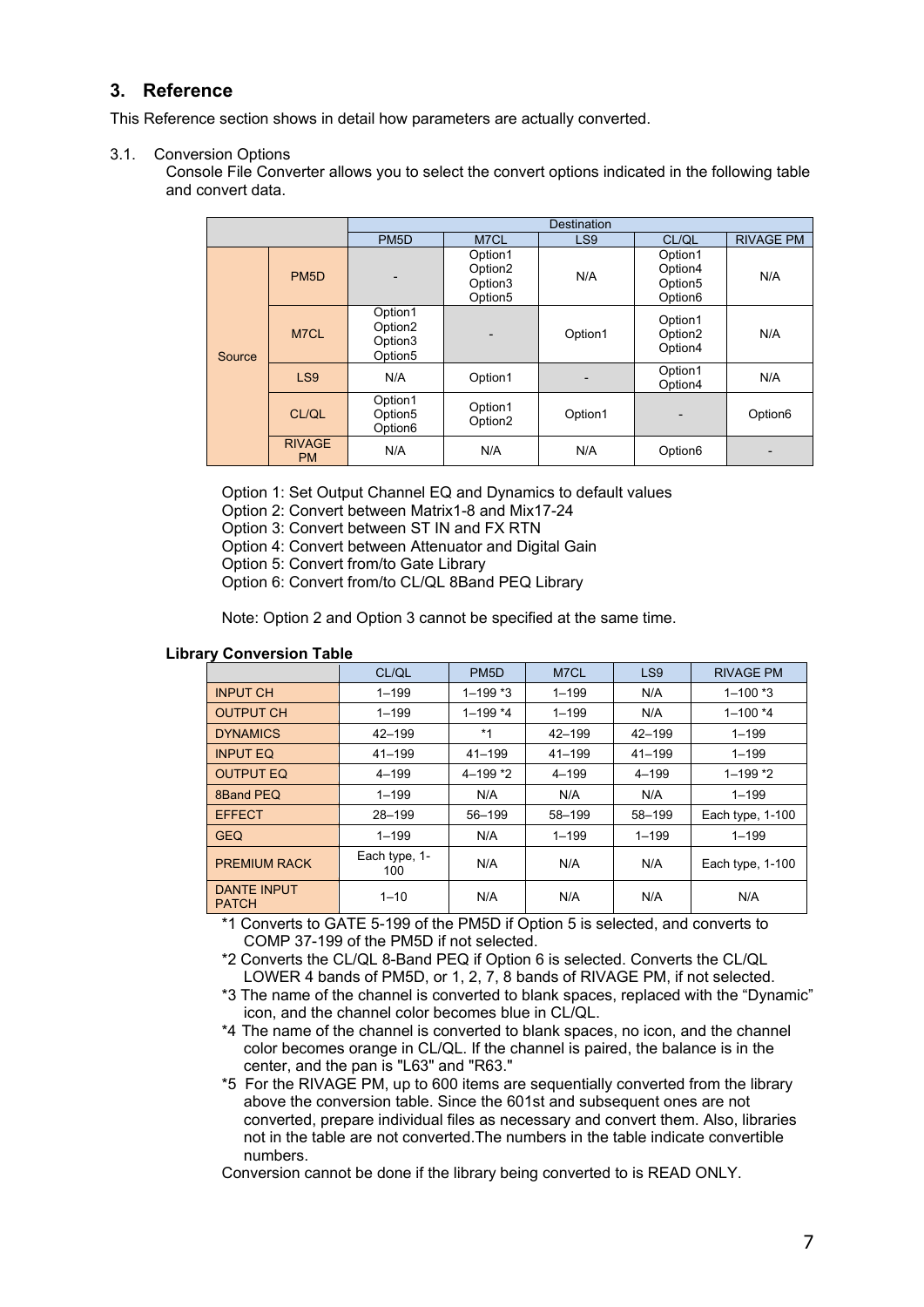The effects of selecting the different options are described below.

Option 1: Set Output Channel EQ and Dynamics to default values

Output parameters are often related to the particular amp/speaker system and room combination and so are not often required to be part of the file conversion when the engineer moves to a different console/amp/speaker system.

When this option is checked, Mix/Matrix/Stereo/Mono EQ and Dynamics parameters won't be converted, but they are conveniently restored to the default settings. EQ libraries and the like are converted.

Send parameters (e.g. Input to Mix level/on-off, Input to Matrix level/on-off) which belong to Input Channel parameters are out of this option's scope and will always be converted.

#### Option 2: Convert between M7CL Matrix1-8 and PM5D Mix17-24

PM5D and CL consoles both have a structure of 24 Mix buses, while M7CL has a 16 Mix bus structure. On M7CL, if additional Mix Sends are necessary, the eight Matrix outs can be used to expand the number of Mix Sends.

When this option is checked, M7CL Matrix 1-8 are mapped and converted to PM5D or CL Mix 17-24. M7CL can use its Matrix outs as more Mix Sends. When this option is checked, M7CL Matrix1-8 is regarded as PM5D Mix17-24. This option is convenient for users who operate M7CL as a 24 Mix console. Do not use this option for the QL series (which does not have Mix17-24).

In the case of conversion from PM5D or CL to M7CL, PM5D's or CL's Input to Mix 17- 24 send parameters are converted to M7CL's Input to Matrix parameters, and also PM5D's or CL's Mix 17-24 parameters such as PEQ, Dynamics are converted to M7CL's Matrix channel modules. Stereo to Matrix and Mix to Matrix parameters remains as default.

The same behavior is used for Input Channel libraries.

In the case of conversion from M7CL or CL to PM5D, parameters are converted vice versa.

|         | <b>PM5D/CL</b>       | <b>M7CL</b>         |
|---------|----------------------|---------------------|
|         | Mix 17-24            | <br>n/a             |
| hticked | Matrix 1-8           | Matrix 1-8          |
|         | Mix 17-24            | Matrix 1-8          |
|         | Input to Mix 17-24   | Input to Matrix 1-8 |
| checked | Matrix 1-8           | n/a                 |
|         | Stereo/Mix to Matrix | n/a                 |

#### Option 3: Convert between ST IN and FX RTN

PM5D and M7CL do not have the same input channel count.

When this option is ticked, M7CL ST IN 1-4 is regarded as PM5D FX RTN 1-4. This option is convenient for users who want to keep effect return levels in the Scenes.

In the case of conversion from PM5D to M7CL, PM5D's FX RTN 1-4 parameters (excluding Dynamics component) are converted to M7CL's ST IN 1-4 parameters. And also DCA group assignment for PM5D's FX RTN 1-4 is re-assigned to M7CL's ST IN 1-4.

In the case of conversion from M7CL to PM5D, parameters are converted vice versa.

| .ntion   | PM5D | M   |
|----------|------|-----|
|          |      | -4  |
| unticked | Ξv.  | n/a |
|          |      | n/a |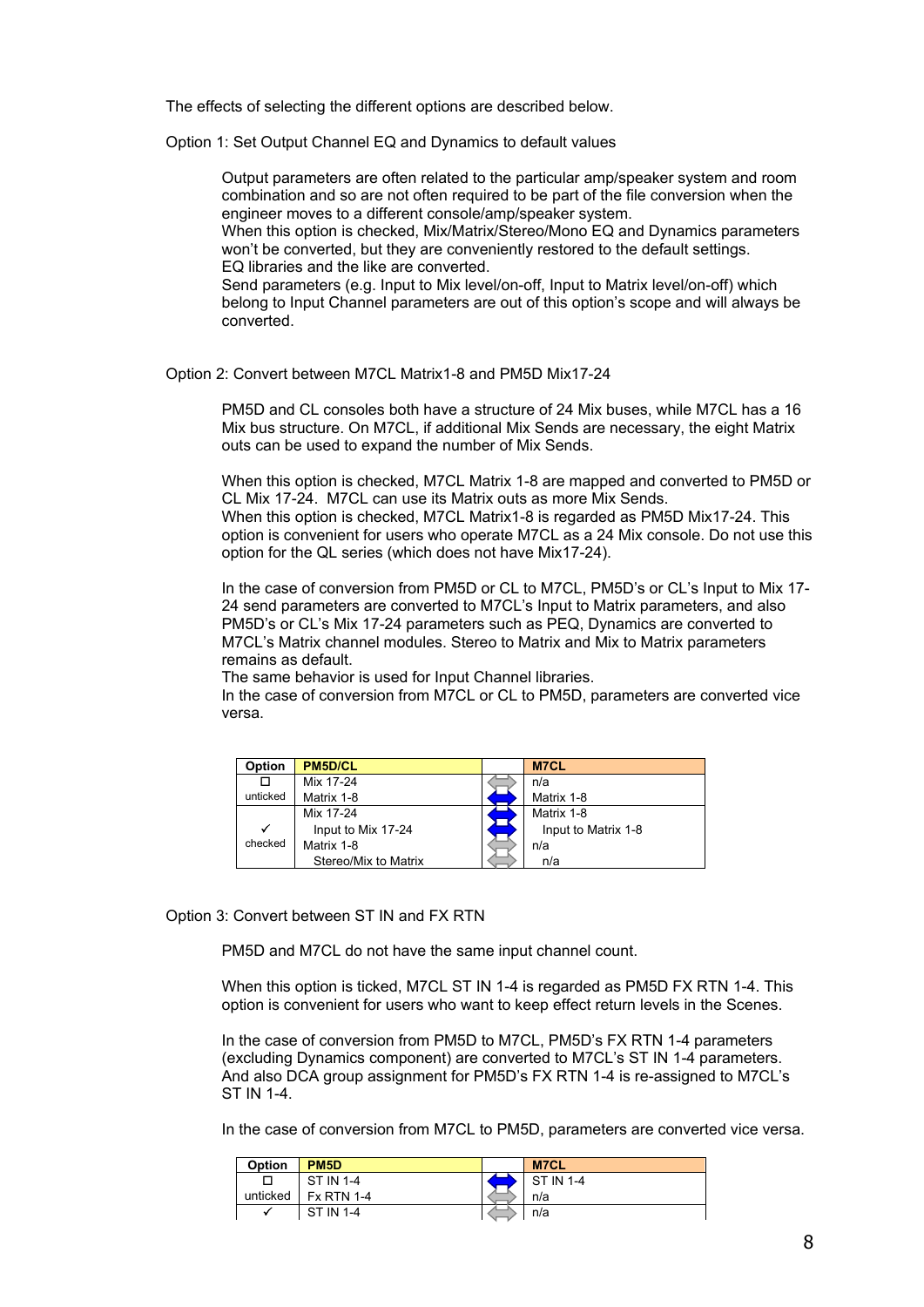| checked | $Fx$ RTN 1-4 | IN<br>I –4<br>- |
|---------|--------------|-----------------|
|         |              |                 |

Option 4: Convert between Attenuator and Digital Gain

Attenuator is sometimes used instead of Digital Gain since the PM5D/M7CL/LS9 does not have a Digital Gain feature. This option is convenient for users who want to convert Attenuator to Digital Gain.

When this option is ticked, Attenuators of PM5D/M7CL/LS9 are converted to Digital Gains of CL/QL.

The same behavior is used for Input Channel libraries.

| Option    | <b>PM5D/M7CL/LS9</b> | <b>CL/QL</b> |
|-----------|----------------------|--------------|
|           | Attenuator (-)       | Attenuator   |
|           | Attenuator (+)       | Digital Gain |
| unchecked | Attenuator           | Attenuator   |
|           |                      | Digital Gain |
|           | Attenuator           | Attenuator   |
| checked   |                      | Digital Gain |

Option 5: Convert from/to Gate Library

The composition of dynamics libraries in PM5D differs from that of M7CL and CL/QL. (They are separated into GATE and COMP.)

When this option is ticked, library conversion is performed between the PM5D GATE and the Dynamics of MC7L or CL/QL.

When this option is not ticked, library conversion is performed between the PM5D COMP and the Dynamics of MC7L or CL/QL.

Option 6: Convert from/to CL/QL 8Band PEQ Library

PM5D and RIVAGE PM store both the output EQ and 8-band parametric EQ in the output EQ library.

When this option is checked, library conversion is performed between the PM5D/RIVAGE PM output EQ and the CL/QL 8-band parametric EQ. In this condition, the HPF and LPF of the PM5D/RIVAGE PM is also used for the parametric EQ band, and conversion with the CL/QL is performed with priority on the BAND1 HPF and BAND8 LPF settings. The NOTCH FILTER A, B, and C of the CL/QL 8-band parametric EQ are also converted between the CL/QL and the RIVAGE PM. When this option is not checked, library conversion is performed between the output EQ of the PM5D/RIVAGE PM and the output EQ of the CL/QL (low 4-band with PM5D, or 1, 2, 7, and 8 band with RIVAGE PM).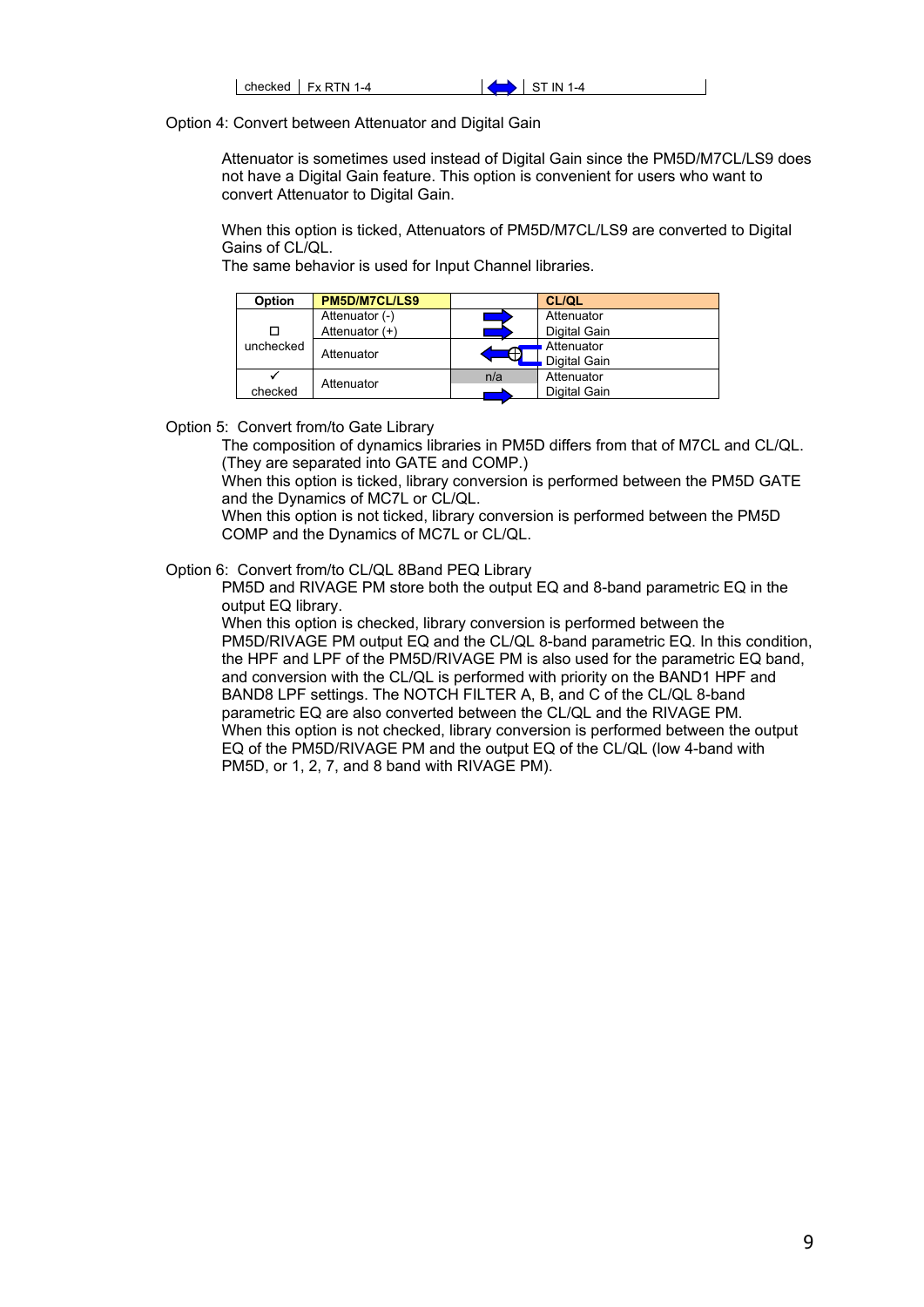The following describes the scene conversion between models in detail.

<span id="page-9-0"></span>3.2. Conversion between PM5D and M7CL

#### <span id="page-9-1"></span> $3.2.1.$ Channel matching

The converter matches both models' channels as shown below.

| PM <sub>5</sub> D | <b>M7CL</b>      | <b>Remarks</b> |
|-------------------|------------------|----------------|
| Input 1-48        | Input 1-48       |                |
| <b>ST IN 1-4</b>  | <b>ST IN 1-4</b> |                |
| <b>Fx RTN 1-4</b> | n/a              | (option 3)     |
| Stereo A          | Stereo           |                |
| Stereo B          | Mono             |                |
| Mix 1-16          | Mix 1-16         |                |
| Mix 17-24         | n/a              | (option 2)     |
| Matrix 1-8        | Matrix 1-8       |                |
| Effect 1-4        | Effect Rack 5-8  |                |
| GEQ 1-12          | n/a              |                |
| <b>DCA 1-8</b>    | <b>DCA 1-8</b>   |                |

<span id="page-9-2"></span> $3.2.2.$ Conversion Overview –between PM5D and M7CL

| <b>Input Channel</b>     |                          | <b>Output Channel</b>     |   |                                                 | Global                      |                      |
|--------------------------|--------------------------|---------------------------|---|-------------------------------------------------|-----------------------------|----------------------|
| Input Patch              | x                        | Output Patch              | × |                                                 | <b>DCA</b>                  |                      |
| <b>Channel Name</b>      | ✓<br>$\mathbf{1}$ 1)     | Channel Name              | ✓ | $\left( \begin{array}{c} 1 \end{array} \right)$ | <b>Channel Name</b>         |                      |
| Pair / Channel Link      | x                        | <b>Bus Setup</b>          |   |                                                 | Fader level                 | ✓                    |
| <b>HA</b>                |                          | Vari/Fix                  | ✔ |                                                 | Assignment-Input            | ✓                    |
| Gain                     | ✔                        | Pair                      |   |                                                 | Assignment -Output          | ×                    |
| Phantom                  |                          | Follow Pan                | × |                                                 | Mute group                  |                      |
| Phase                    |                          | Pick up point             | × |                                                 | Assignment-Input            | ✔                    |
| <b>HPF</b>               |                          |                           |   |                                                 | Assignment -Output          | ✔                    |
| On/Off                   |                          |                           |   |                                                 | Mute Safe assignment        | ✔                    |
| Frequency                |                          |                           |   |                                                 | Mute Master                 |                      |
| Input Channel Attenuator | ✔                        | Output Channel Attenuator | × |                                                 | Effect                      |                      |
| Input Channel Delay      | ×                        | Output Channel/Port Delay | × |                                                 | <b>Type</b>                 |                      |
| EQ                       |                          | EQ                        |   |                                                 | Title                       |                      |
| On/Off                   | ✔                        | On/Off                    | ✓ |                                                 | <b>Bypass</b>               |                      |
| Q/F/G                    |                          | Q/F/G                     | ✔ | $\frac{1}{2}$ 6)                                | Mix balance                 |                      |
| Type I/II, Shelf/Peak    |                          | Type I/II, Shelf/Peak     | ✔ | $\frac{1}{2}$ 6)                                | Parameters                  |                      |
| Link                     | ×                        | Link                      | × |                                                 | Patch                       | ×                    |
| Dynamics                 |                          | Dynamics                  |   |                                                 | <b>GEQ</b>                  |                      |
| Type                     | $\frac{1}{2}$<br>✔       | Type                      | ✓ |                                                 | Parameters                  | x                    |
| On/Off                   | ✓                        | On/Off                    |   |                                                 | Patch                       | ×                    |
| Parameters               | ✔                        | Parameters                | ✓ |                                                 |                             |                      |
| Key in source            | ✔<br>$\left  \right $ 3) | Key in source             | ✔ | $\frac{1}{3}$                                   | Scene information           |                      |
| Link                     | ×                        | Link                      | × |                                                 | Comment                     |                      |
| Fader level              | ✓                        | Fader level               | ✓ |                                                 | Time stamp                  |                      |
| On/Off                   | ✔                        | On/Off                    | ✔ |                                                 | Library link                |                      |
| Pan/Balance              | ✔<br>$\vert$ 4)          | Pan/Balance               | ✔ | $\vert 4 \rangle$                               | Recall Safe                 |                      |
| Insert                   |                          | Insert                    |   |                                                 | Focus / Selective<br>Recall |                      |
| On/Off                   | ✓                        | On/Off                    | ✓ |                                                 | <b>Tracking Recall</b>      |                      |
| Insertion point          | ✓<br>$\mathbf{1}$ 5)     | Insertion point           | ✓ | $\frac{1}{2}$ 5)                                | Fade Time                   | $\overline{\bullet}$ |
| Patch                    | ×                        | Patch                     | × |                                                 |                             |                      |
| Direct Out               |                          | Mix to Stereo             |   |                                                 |                             |                      |
| On/Off                   | ✔                        | On/Off                    | ✔ |                                                 |                             |                      |
| Pick up point            | ✔<br>$\frac{1}{2}$ 5)    | Pan/Balance               | ✔ | $\vert 4$                                       |                             |                      |
| Patch                    | ×                        | Mix/Stereo to Matrix      |   |                                                 |                             |                      |
| Input to Stereo On/Off   | ✓                        | On/Off                    | × |                                                 |                             |                      |
| Input to Mix             |                          | Level                     | ✓ |                                                 |                             |                      |
| On/Off                   |                          | Pan/Balance               | ✓ | $\frac{1}{2}$ 4)                                |                             |                      |
| Level                    |                          | Pre/Post                  | × |                                                 |                             |                      |
| Pan/Balance              | $\left 4\right\rangle$   | <b>LCR</b>                |   |                                                 |                             |                      |
| Pre/Post                 | ✔                        | LCR assignment            | ✔ |                                                 |                             |                      |
| <b>LCR</b>               |                          | LCR ratio                 | ✔ |                                                 |                             |                      |
| LCR assignment           |                          |                           |   |                                                 |                             |                      |
| LCR ratio                | ✔                        |                           |   |                                                 |                             |                      |
|                          |                          |                           |   |                                                 |                             |                      |

| <b>Input Channel</b> |    | <b>Output Channel</b> |         | Global             |   |      |
|----------------------|----|-----------------------|---------|--------------------|---|------|
| Input Patch          |    | <b>Output Patch</b>   |         | <b>DCA</b>         |   |      |
| <b>Channel Name</b>  | 1) | <b>Channel Name</b>   | $\pm 1$ | Channel Name       |   | ! 1) |
| Pair / Channel Link  |    | <b>Bus Setup</b>      |         | Fader level        |   |      |
| HA                   |    | Vari/Fix              |         | Assignment-Input   |   |      |
| Gain                 |    | Pair                  |         | Assignment -Output | х |      |
| Phantom              |    | Follow Pan            |         | Mute group         |   |      |
| Phase                |    | Pick up point         |         | Assignment-Input   |   |      |

| Input Channel Attenuator | ✔ |                        | Output Channel Attenuator | × |                   | Effect                      |                      |                                                 |
|--------------------------|---|------------------------|---------------------------|---|-------------------|-----------------------------|----------------------|-------------------------------------------------|
| Input Channel Delay      | × |                        | Output Channel/Port Delay | × |                   | Type                        |                      | $\left  8 \right\rangle$                        |
| EQ                       |   |                        | EQ                        |   |                   | Title                       |                      | $\left[ \begin{array}{c} 8 \end{array} \right]$ |
| On/Off                   |   |                        | On/Off                    |   |                   | <b>Bypass</b>               |                      | $\left  8 \right\rangle$                        |
| Q/F/G                    |   |                        | Q/F/G                     |   | $\frac{1}{2}$ 6)  | Mix balance                 |                      | $\left  8 \right\rangle$                        |
| Type I/II, Shelf/Peak    |   |                        | Type I/II, Shelf/Peak     |   | $\frac{1}{2}$ 6)  | Parameters                  |                      | $\left  8 \right\rangle$                        |
| Link                     | x |                        | Link                      | × |                   | Patch                       | x                    |                                                 |
| Dynamics                 |   |                        | Dynamics                  |   |                   | <b>GEQ</b>                  |                      |                                                 |
| Type                     |   | $\frac{1}{2}$          | Type                      |   |                   | Parameters                  | x                    |                                                 |
| On/Off                   |   |                        | On/Off                    |   |                   | Patch                       | ×                    |                                                 |
| Parameters               |   |                        | Parameters                |   |                   |                             |                      |                                                 |
| Key in source            |   | $\left  \right $ 3)    | Key in source             |   | $\frac{1}{3}$     | Scene information           |                      |                                                 |
| Link                     | x |                        | Link                      | × |                   | Comment                     |                      |                                                 |
| Fader level              | ✔ |                        | Fader level               | ✓ |                   | Time stamp                  |                      |                                                 |
| On/Off                   | ✔ |                        | On/Off                    | ✓ |                   | Library link                | ✔                    | $\left[9\right]$                                |
| Pan/Balance              | ✔ | $\vert 4 \rangle$      | Pan/Balance               | ✔ | $\vert 4 \rangle$ | <b>Recall Safe</b>          | ж                    | $\left[ \begin{array}{c} 9 \end{array} \right]$ |
| Insert                   |   |                        | Insert                    |   |                   | Focus / Selective<br>Recall | ×                    | $\left(9\right)$                                |
| On/Off                   |   |                        | On/Off                    |   |                   | <b>Tracking Recall</b>      | ᄎ                    |                                                 |
| Insertion point          |   | $\frac{1}{2}$ 5)       | Insertion point           |   | $\frac{1}{2}$ 5)  | Fade Time                   | $\overline{\bullet}$ |                                                 |
| Patch                    |   |                        | Patch                     |   |                   |                             |                      |                                                 |
| Direct Out               |   |                        | Mix to Stereo             |   |                   |                             |                      |                                                 |
| On/Off                   |   |                        | On/Off                    |   |                   |                             |                      |                                                 |
| Pick up point            | ✔ | $\frac{1}{2}$ 5)       | Pan/Balance               | ✔ | $\vert 4 \rangle$ |                             |                      |                                                 |
| Patch                    | × |                        | Mix/Stereo to Matrix      |   |                   |                             |                      |                                                 |
| Input to Stereo On/Off   | ✔ |                        | On/Off                    | x |                   |                             |                      |                                                 |
| Input to Mix             |   |                        | Level                     |   |                   |                             |                      |                                                 |
| On/Off                   |   |                        | Pan/Balance               |   | $\frac{1}{2}$ 4)  |                             |                      |                                                 |
| Level                    |   |                        | Pre/Post                  | x |                   |                             |                      |                                                 |
| Pan/Balance              |   | $\left 4\right\rangle$ | LCR                       |   |                   |                             |                      |                                                 |
| Pre/Post                 |   |                        | LCR assignment            |   |                   |                             |                      |                                                 |
| LCR                      |   |                        | LCR ratio                 |   |                   |                             |                      |                                                 |
| $1CD$ analgoment         |   |                        |                           |   |                   |                             |                      |                                                 |

| out Channel           |   |                     | <b>Output Channel</b>     |              |                     | Global                      |   |
|-----------------------|---|---------------------|---------------------------|--------------|---------------------|-----------------------------|---|
| t Patch               | × |                     | Output Patch              | x            |                     | <b>DCA</b>                  |   |
| nnel Name             | ✔ | $\mathbf{L}_1$      | <b>Channel Name</b>       | ✔            | $\mathbf{1}_{1}$    | <b>Channel Name</b>         |   |
| / Channel Link        | x |                     | <b>Bus Setup</b>          |              |                     | Fader level                 |   |
|                       |   |                     | Vari/Fix                  |              |                     | Assignment-Input            |   |
| Gain                  |   |                     | Pair                      |              |                     | Assignment -Output          | × |
| Phantom               |   |                     | Follow Pan                |              |                     | Mute group                  |   |
| se                    | ✔ |                     | Pick up point             |              |                     | Assignment-Input            | ✔ |
|                       |   |                     |                           |              |                     | Assignment -Output          | ✔ |
| On/Off                |   |                     |                           |              |                     | Mute Safe assignment        | ✔ |
| Frequency             |   |                     |                           |              |                     | Mute Master                 | ✔ |
| t Channel Attenuator  | ✔ |                     | Output Channel Attenuator | ×            |                     | Effect                      |   |
| t Channel Delay       | × |                     | Output Channel/Port Delay | ×            |                     | Type                        |   |
|                       |   |                     | EQ                        |              |                     | Title                       |   |
| On/Off                |   |                     | On/Off                    |              |                     | <b>Bypass</b>               |   |
| Q/F/G                 |   |                     | Q/F/G                     |              | $\frac{1}{2}$ 6)    | Mix balance                 |   |
| Type I/II, Shelf/Peak |   |                     | Type I/II, Shelf/Peak     |              | $\frac{1}{2}$ 6)    | Parameters                  |   |
| Link                  | x |                     | Link                      |              |                     | Patch                       |   |
| amics                 |   |                     | Dynamics                  |              |                     | <b>GEQ</b>                  |   |
| Type                  |   | $\left  \right $ 2) | Type                      |              |                     | Parameters                  | × |
| On/Off                |   |                     | On/Off                    |              |                     | Patch                       | × |
| Parameters            |   |                     | Parameters                |              |                     |                             |   |
| Key in source         |   | $\frac{1}{3}$       | Key in source             |              | $\left  \right $ 3) | Scene information           |   |
| Link                  | x |                     | Link                      | ×            |                     | Comment                     |   |
| er level              | ✔ |                     | Fader level               | $\checkmark$ |                     | Time stamp                  |   |
| <b>HC</b>             | ✔ |                     | On/Off                    | ✔            |                     | Library link                |   |
| /Balance              | ✔ | $\vert 4 \rangle$   | Pan/Balance               | ✓            | $\vert 4$           | Recall Safe                 | x |
| rt.                   |   |                     | Insert                    |              |                     | Focus / Selective<br>Recall | х |
| On/Off                | ✔ |                     | On/Off                    | ✔            |                     | <b>Tracking Recall</b>      | ᄎ |

<Key to table>  $\checkmark$  : converted **!** : Check optimising logic below **\*** : not converted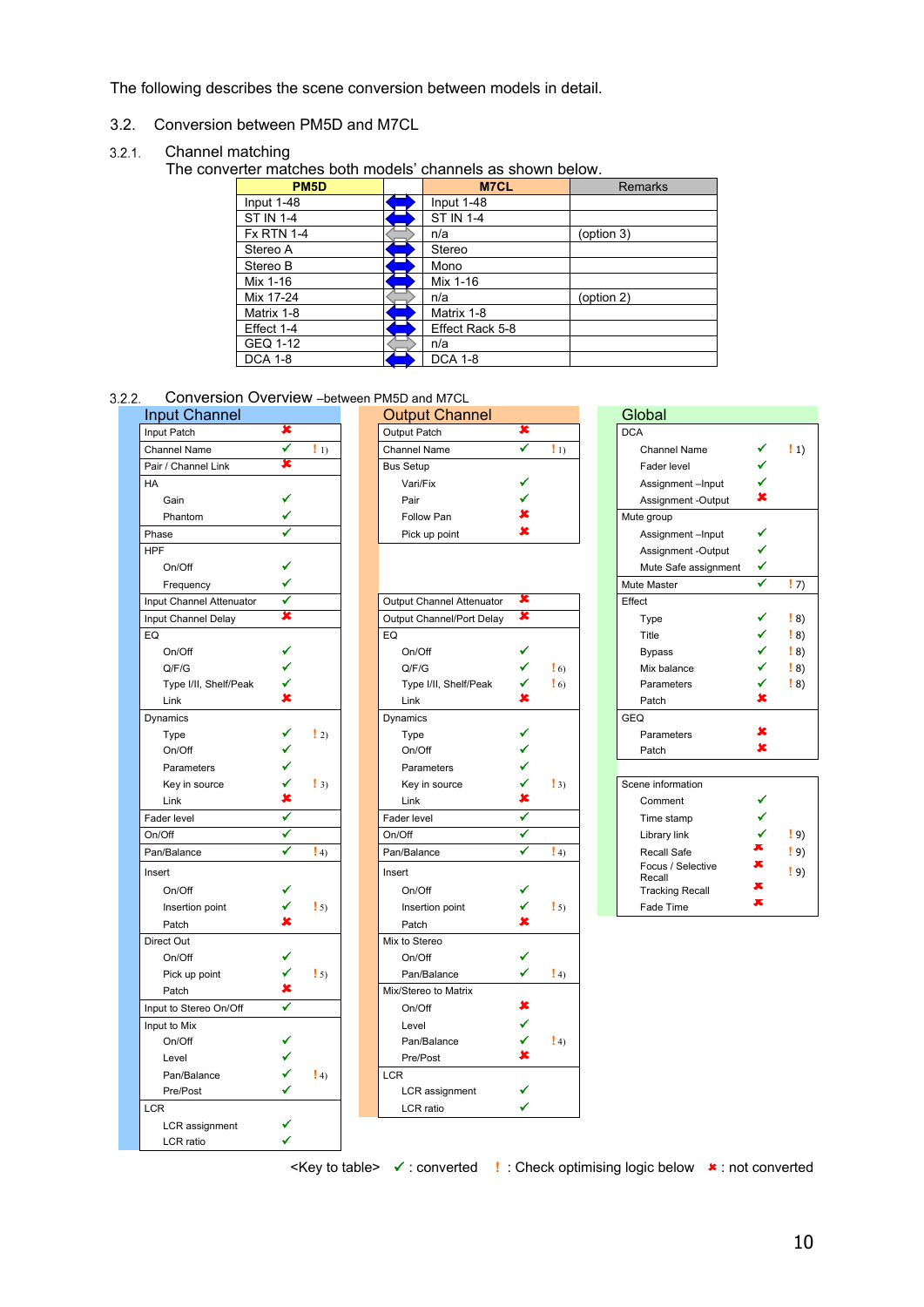\*Notes

- 1) Channel Name is reproduced with the first four characters.
- 2) Input Dynamics parameters are reproduced when configurations match.

In the case of conversion from PM5D to M7CL, Gate and Compressor modules are always reproduced.

In the case of conversion from M7CL to PM5D, M7CL's Dynamics1 and Dynamics2 are reproduced when the configuration matches PM5D's configuration.



| PM5D: Comp, M7CL: Dynamics2 |                                           |  |  |  |  |  |  |
|-----------------------------|-------------------------------------------|--|--|--|--|--|--|
| PM <sub>5</sub> D           | Compressor Compander                      |  |  |  |  |  |  |
| M7CL                        | Compressor Compander <b>U</b> Other types |  |  |  |  |  |  |
|                             |                                           |  |  |  |  |  |  |

<Key to table> Blue field and arrow means compatible setting Orange field and arrow means setting replaced by substitution

3) Key in source is reproduced as shown below

|                   | Dynamics Keyin Source – Input Channel  |                          |                                   |                  |                            |                              |
|-------------------|----------------------------------------|--------------------------|-----------------------------------|------------------|----------------------------|------------------------------|
| PM <sub>5</sub> D | Self Pre EQ Self Post EQ               |                          | Mix 21-24                         | Self Pre EQ      | $\blacktriangle$ Nearby Ch |                              |
| M7CL              | Self Pre EQ                            | Self Post EQ             | Self Pre EQ                       | Mix 13-16        | Nearby Ch                  |                              |
|                   |                                        |                          |                                   |                  |                            |                              |
|                   | Dynamics Keyin Source - Mix Channel    |                          |                                   |                  |                            |                              |
| PM <sub>5</sub> D |                                        | Self Pre EQ Self Post EQ | Mix 21-24                         | Self Pre EQ      | <b>Nearby Ch</b>           | $\blacktriangle$ Self Pre EQ |
| M7CL              | Self Pre EQ                            | Self Post EQ             | Self Pre EQ                       | Mix 13-16        | Self Pre EQ                | Nearby Ch                    |
|                   | Dynamics Keyin Source - Matrix Channel |                          |                                   |                  |                            |                              |
| PM <sub>5</sub> D | Self Pre EQ Self Post EQ               |                          | Mix 21-24                         | Self Pre EQ      | Matrix 1-8                 | Stereo AL-BR                 |
| M7CL              | Self Pre EQ                            | Self Post EQ             | $\blacktriangleright$ Self Pre EQ | Mix 13-16        | Matrix 1-8                 | Self Pre EQ                  |
|                   | Dynamics Keyin Source - Stereo Channel |                          |                                   |                  |                            |                              |
| PM <sub>5</sub> D | Self Pre EQ                            | Self Post EQ             | Mix 21-24                         | Self Pre EQ      |                            |                              |
| M7CL              | Self Pre EQ                            | Self Post EQ             | Self Pre EQ                       | Mix 13-16        |                            |                              |
|                   |                                        |                          |                                   |                  |                            |                              |
| PM <sub>5</sub> D | Matrix 1-8                             | Stereo A L/R             | <b>Stereo BL</b>                  | <b>Stereo BR</b> |                            |                              |
| M7CL              | <b>Self Pre</b><br>EQ                  | Stereo A L/R             | <b>Mono</b>                       |                  |                            |                              |

4) Pan/Balance parameter is reproduced when PM5D's configuration and M7CL's configuration match. There are a few mismatched parameters due to the different concept of Pan and Balance. For such cases, the converter will substitute a value which keeps the rule "Odd channel signal goes to L and even channel signal goes to R".

|  |  |  |  |  |  | Input to Stereo & Input to Mix: Pan/Balance -Input Channel 1-48 |  |  |  |
|--|--|--|--|--|--|-----------------------------------------------------------------|--|--|--|
|--|--|--|--|--|--|-----------------------------------------------------------------|--|--|--|

| PM <sub>5</sub> D | Individual/Gang/Inv.Gang mode                | Balance mode                                                  |  |  |
|-------------------|----------------------------------------------|---------------------------------------------------------------|--|--|
|                   | $\Box$ Pan for odd Ch $\Box$ Pan for even Ch |                                                               |  |  |
| M7CL              | Pan: Copy Pan: Copy                          | $\blacktriangleright$ Pan: L63 $\blacktriangleright$ Pan: R63 |  |  |
|                   |                                              | Individual mode (only available mode)                         |  |  |

| PM <sub>5</sub> D | Set Individual mode              |           |  |  |
|-------------------|----------------------------------|-----------|--|--|
|                   | Pan: Copy                        | Pan: Copy |  |  |
| M7CL              | Pan for odd Ch I Pan for even Ch |           |  |  |
|                   | Individual mode                  |           |  |  |

Input to Stereo & Input to Mix: Pan/Balance -ST IN/Fx RTN

| PM <sub>5</sub> D | Individual/Gang/Inv.Gang mode  | Balance mode                       |  |  |
|-------------------|--------------------------------|------------------------------------|--|--|
|                   | Pan for odd Ch Pan for even Ch | Balance for odd & even Ch          |  |  |
| M7CL              | Balance: Center                | <b>Balance: Copy</b>               |  |  |
|                   |                                | Balance mode (only available mode) |  |  |

| PM <sub>5</sub> D | Set Balance mode          |  |  |  |  |
|-------------------|---------------------------|--|--|--|--|
|                   | <b>Balance: Copy</b>      |  |  |  |  |
| M7CL              | Balance for odd & even Ch |  |  |  |  |
|                   | Balance mode              |  |  |  |  |

#### Mix/Stereo/Matrix Output Balance

| PM <sub>5</sub> D | <b>Un-paired Channel</b> | <b>Paired Channel</b>                           |  |
|-------------------|--------------------------|-------------------------------------------------|--|
|                   | Balance is not available | Balance for odd & even Ch                       |  |
| M7CL              | Balance is not available | $\blacktriangleright$ Balance for odd & even Ch |  |
|                   | Un-paired Channel        | <b>Paired Channel</b>                           |  |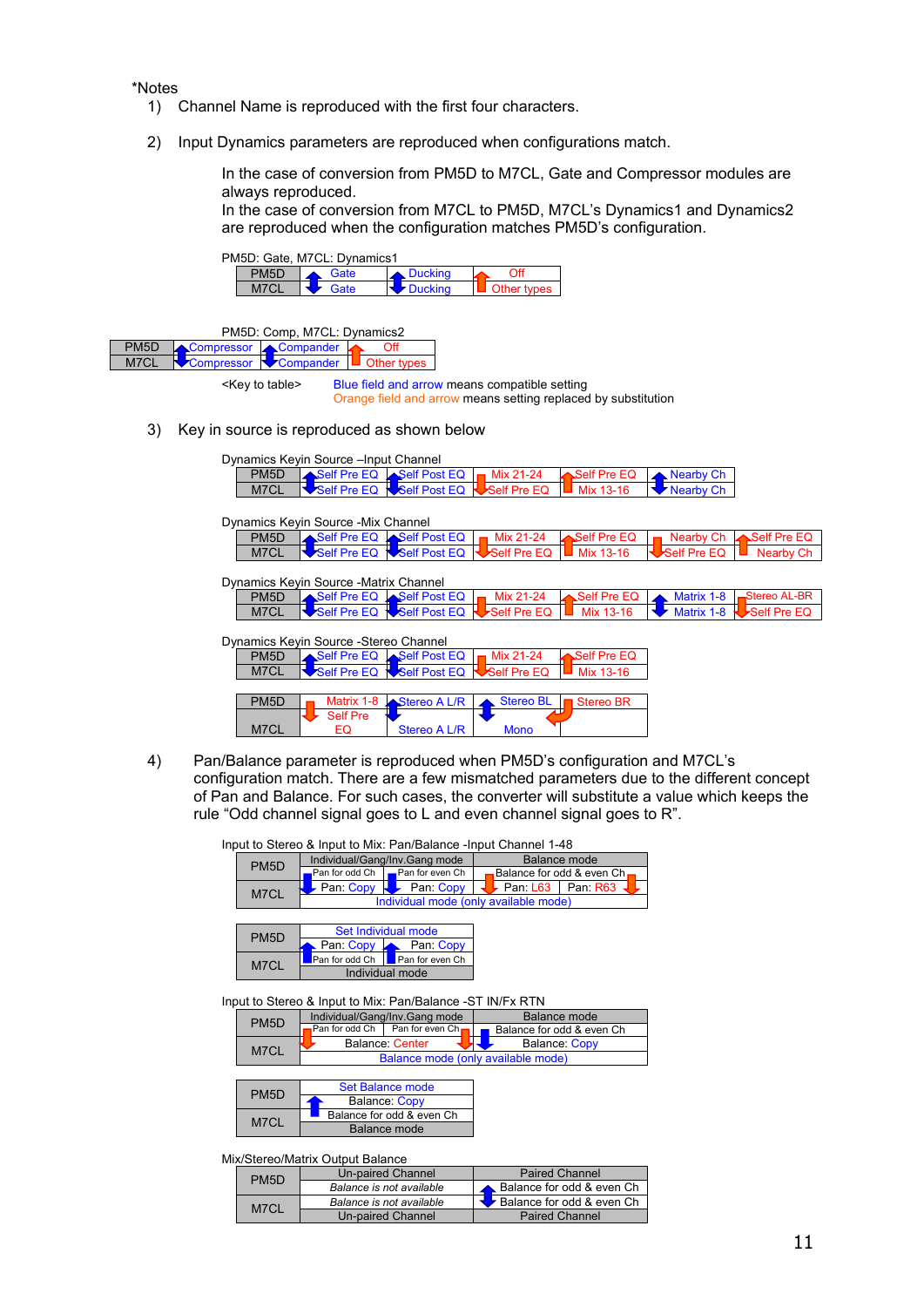Mix to Stereo, Mix to Matrix & Stereo to Matrix: Pan/Balance

|              |                           | Paired Channel *                      |                                                                                                                                                                                                                                      |  |  |
|--------------|---------------------------|---------------------------------------|--------------------------------------------------------------------------------------------------------------------------------------------------------------------------------------------------------------------------------------|--|--|
| Odd Ch value | Even Ch value             | Odd Ch value                          | Even Ch value                                                                                                                                                                                                                        |  |  |
|              |                           | Pan: L63                              | Pan: R63                                                                                                                                                                                                                             |  |  |
|              |                           | <b>Balance: Center</b>                |                                                                                                                                                                                                                                      |  |  |
|              |                           |                                       |                                                                                                                                                                                                                                      |  |  |
| Pan: Copy    | Pan: Copy                 | Pan: L63                              | Pan: R63                                                                                                                                                                                                                             |  |  |
|              | Even Ch                   | Pan: L63                              | Pan: R63                                                                                                                                                                                                                             |  |  |
|              | value                     | Balance for odd & even Ch             |                                                                                                                                                                                                                                      |  |  |
|              |                           | <b>Paired Channel</b>                 |                                                                                                                                                                                                                                      |  |  |
|              | Pan: Copy<br>Odd Ch value | Pan: Copy<br><b>Un-paired Channel</b> | $\mathbf{M}$ . $\mathbf{M}$ . The state of the state of the state of the state of the state of the state of the state of the state of the state of the state of the state of the state of the state of the state of the state of the |  |  |

\* Mix to Stereo, Mix to Matrix and Stereo to Matrix on PM5D's paired channels doesn't have Balance.

5) Insert point and Direct Out point are reproduced, though the value will be substituted when the destination console doesn't have the same point.

| Insert Point -Input Channel      |                              |                |                  |                  |         |  |  |
|----------------------------------|------------------------------|----------------|------------------|------------------|---------|--|--|
| PM <sub>5</sub> D                | Pre EQ                       | Post EQ        | <b>Pre Delay</b> | Post Fader.      |         |  |  |
| M7CL                             | Pre EQ                       | $\blacksquare$ | <b>Pre Fader</b> | Post On          |         |  |  |
|                                  | Insert Point -Output Channel |                |                  |                  |         |  |  |
| PM <sub>5</sub> D                | Pre EQ                       | Post EQ        | <b>Pre Fader</b> | Post On          |         |  |  |
| M7CL                             | Pre EQ                       | - 12           | <b>Pre Fader</b> | Post On          |         |  |  |
| Direct Out Point - Input Channel |                              |                |                  |                  |         |  |  |
| PM <sub>5</sub> D                | <b>Pre Att</b>               | Pre HPF        | Pre EQ           | <b>Pre Fader</b> | Post On |  |  |
| M7CL                             | Pre HPF                      |                | Pre EQ           | <b>Pre Fader</b> | Post On |  |  |

- 6) Only the 4 LOWER band parameters of PM5D's Output EQ are reproduced.
- 7) Mute Master setting in the Current Scene is copied to all Scene Memories of the converted file.

If manual control of the Mute Master on PM5D is required, please set Recall Safe for "Mute Master". This is because only PM5D is able to change Mute Master status with Scene Recall.

8) A limited number of Effects are reproduced due to the difference of available Effect unit numbers.

> In the case of conversion from PM5D to M7CL, PM5D's Effects 1-4 are converted to M7CL's rack 5-8 Effects.

In the case of conversion from M7CL to PM5D, M7CL's Rack 5-8 Effects are converted to PM5D's Effects 1-4 (when M7CL racks are set to Effect, not GEQ).

| Effect module |                   |  |            |  |  |  |  |  |  |  |
|---------------|-------------------|--|------------|--|--|--|--|--|--|--|
|               | Fffect 1-4        |  | Fffect 5-8 |  |  |  |  |  |  |  |
|               | $Fffect(Rack5-8)$ |  |            |  |  |  |  |  |  |  |

9) HA, Channel name and Library link / Recall Safe, Focus & Selective Recall

Refer to sections "3.2.3 Library Link" and "3.4 Recall Filter Treatment".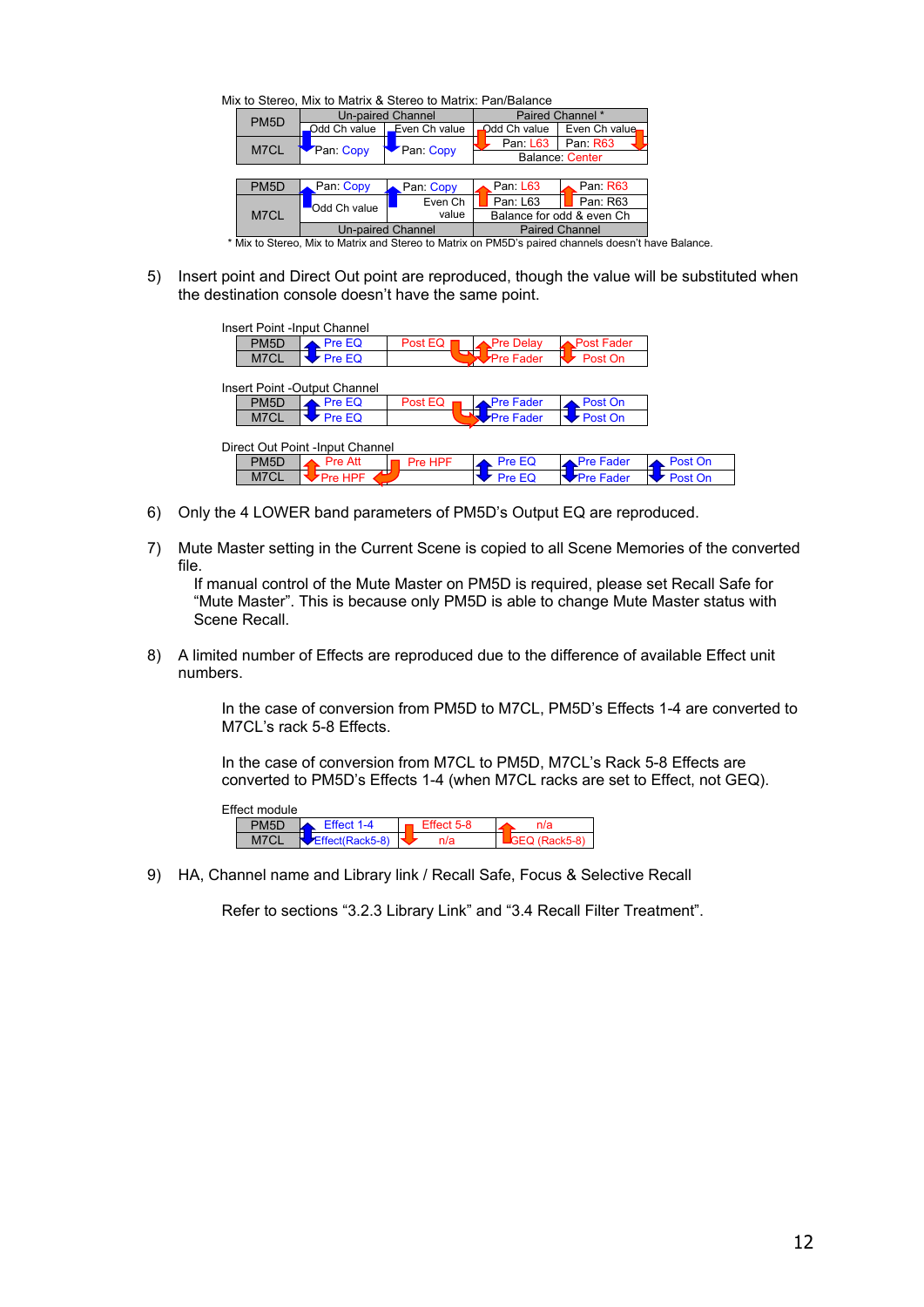<span id="page-12-0"></span> $3.2.3.$ Library link – HA & Channel Name (in Input Patch/Output Patch libraries)

> In the case of PM5D, HA parameters belong to HA library, and Channel names belong to Input Patch and Output Patch library. In the case of M7CL, both HA and Channel names belong to Scene library.

This difference is treated as described below, on an assumption of sequential recall from the smallest Scene number in the conversion target range to the largest number.

> Conversions from PM5D to M7CL:

When a PM5D's Scene has link(s) with HA/Input Patch/Output Patch, HA parameters, Input channel names and Output channel names in the linked libraries are converted into the same numbered M7CL Scene.

When a PM5D's Scene doesn't have link(s) with HA/Input Patch /Output libraries, HA parameters, Input channel names and Output channel names remain as in the previous numbered Scene.



All Focus settings in the M7CL Scenes are enabled.

An example of sequential Scene conversion from PM5D to M7CL.

> Conversions from M7CL to PM5D:

File Converter creates a new PM5D Scene with links to HA/Input Patch/ Output Patch libraries.

When HA parameters, Input channel names or Output channel names are edited from the previous Scene in M7CL, this converter creates new HA/Input Patch/Output Patch library settings, with links to the new Scene in PM5D.

When the HA parameters, Input channel names or Output channel names are the same as the previous Scene in M7CL, this converter only creates a library link between the latest created HA/Input Patch/Output Patch settings and the new Scene in PM5D.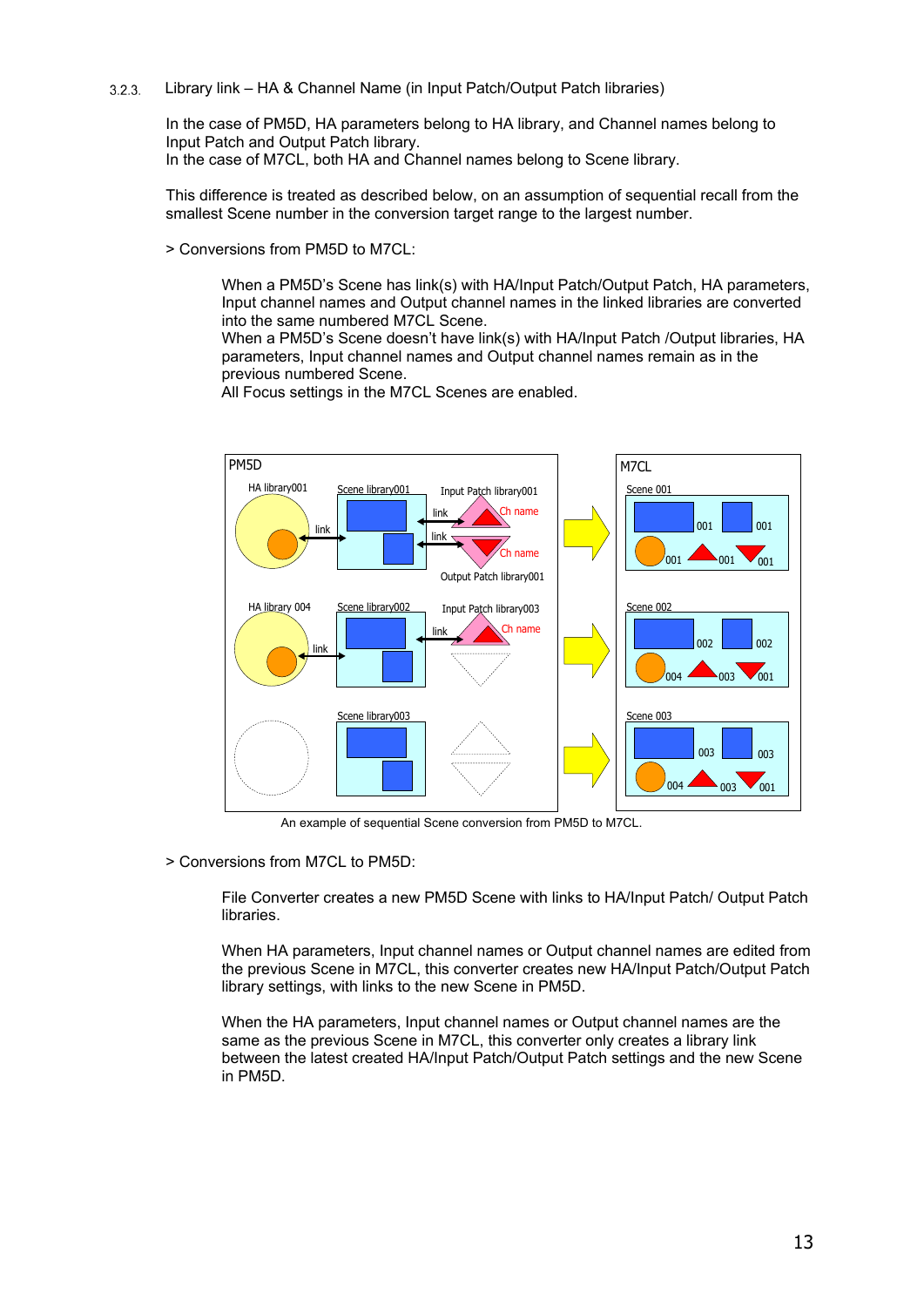

An example of sequential Scene conversion from M7CL to PM5D.

This behaviour is the same case as when you store a Scene in PM5D: if there is some edit in HA/Input Patch/Output Patch, PM5D stores a new HA/Input Patch/Output Patch library with the smallest free library number and makes a link with them automatically. If not, PM5D keeps the previous Scene's link status.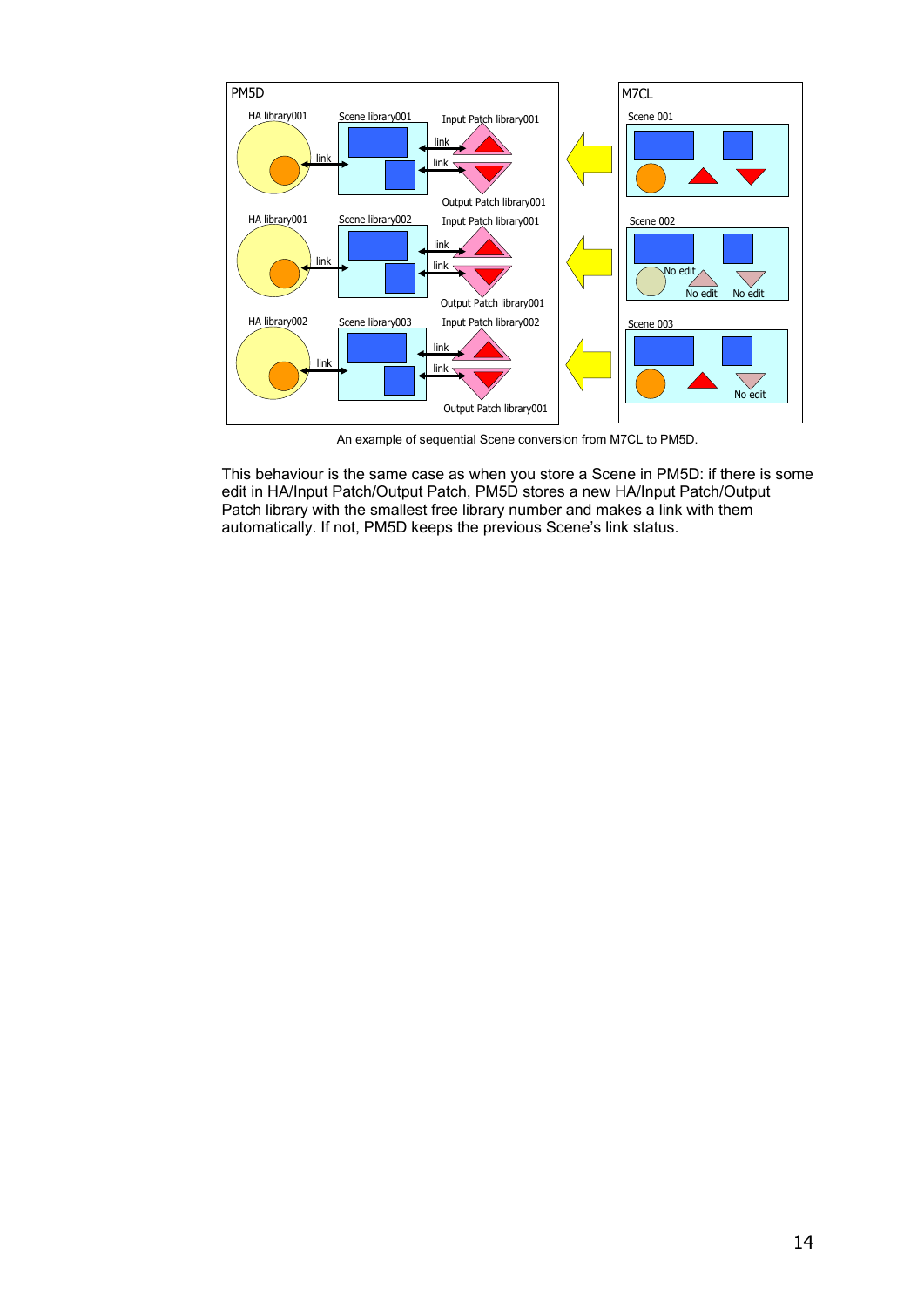#### <span id="page-14-0"></span>3.3. Conversion between PM5D and CL/QL

#### <span id="page-14-1"></span>Channel matching

File Converter matches both models' channels as shown below.

| PM <sub>5</sub> D | <b>CL/QL</b>     | <b>Remarks</b>                          |
|-------------------|------------------|-----------------------------------------|
| Input 1-48        | Input 1-48       | Input 49 and higher are not applicable. |
| <b>ST IN 1-4</b>  | <b>ST IN 1-4</b> |                                         |
| <b>Fx RTN 1-4</b> | ST IN 5-8        |                                         |
| Stereo A          | Stereo           |                                         |
| Stereo B          | Mono             |                                         |
| Mix 1-24          | Mix 1-24         |                                         |
| Matrix 1-8        | Matrix 1-8       |                                         |
| Effect 1-8        | Effect Rack 1-8  |                                         |
| GEQ 1-12          | n/a              |                                         |
| n/a               | Premium Rack 1-8 |                                         |
| <b>DCA 1-8</b>    | <b>DCA 1-8</b>   |                                         |
| n/a               | <b>DCA 9-16</b>  |                                         |

<span id="page-14-2"></span>Conversion Overview –between PM5D and CL/QL

| <b>Input Channel</b>                     |   |                   | <b>Output Channel</b>     |   |                   | Global                      |   |
|------------------------------------------|---|-------------------|---------------------------|---|-------------------|-----------------------------|---|
| Input Patch                              | × |                   | Output Patch              | × |                   | <b>DCA</b>                  |   |
| <b>Channel Name</b>                      | ✔ | $\vert 1 \rangle$ | <b>Channel Name</b>       | ✔ | $\vert 1 \rangle$ | Channel Name                |   |
| Pair / Channel Link                      | × |                   | <b>Bus Setup</b>          |   |                   | Fader level                 | ✓ |
| HA                                       |   |                   | Vari/Fix                  |   |                   | Assignment-Input            | ✓ |
| Gain                                     |   | $\vert 2 \rangle$ | Pair                      |   |                   | Assignment -Output          | ✓ |
| Phantom                                  |   | $\vert 2 \rangle$ | Follow Pan                |   |                   | Mute group                  |   |
| Phase                                    |   |                   | Pick up point             | × |                   | Assignment-Input            | ✔ |
| <b>HPF</b>                               |   |                   |                           |   |                   | Assignment -Output          | ✓ |
| On/Off                                   |   |                   |                           |   |                   | Mute Safe assignment        | ✓ |
| Frequency                                | ✔ |                   |                           |   |                   | Mute Master                 | ✔ |
| Input Channel<br>Attenuator/Digital Gain | ✔ | $\vert 3 \rangle$ | Output Channel Attenuator | × | $\binom{1}{2}$    | Effect                      |   |
| Input Channel Delay                      | ✔ |                   | Output Channel/Port Delay | × |                   | Type                        |   |
| EQ                                       |   |                   | EQ                        |   |                   | Title                       |   |
| On/Off                                   | ✔ |                   | On/Off                    | ✔ |                   | <b>Bypass</b>               |   |
| Q/F/G                                    |   |                   | Q/F/G                     | ✔ | $\vert 8 \rangle$ | Mix balance                 | ✓ |
| Type I/II, Shelf/Peak                    |   |                   | Type I/II, Shelf/Peak     | ✔ | $\frac{1}{2}$ 8)  | Parameters                  | ✓ |
| Link                                     | × |                   | Link                      | × |                   | Patch                       | × |
| Dynamics                                 |   |                   | Dynamics                  |   |                   | Premium Rack                | × |
| Type                                     |   | $\vert 4 \rangle$ | Type                      | ✔ |                   | <b>GEQ</b>                  |   |
| On/Off                                   |   |                   | On/Off                    |   |                   | Parameters                  |   |
| Parameters                               |   |                   | Parameters                | ✔ |                   | Patch                       | x |
| Key in source                            |   |                   | Key in source             | ✔ | $\left(9\right)$  |                             |   |
| Link                                     | x |                   | Link                      | × |                   | Scene information           |   |
| Fader level                              | ✔ |                   | Fader level               | ✔ |                   | Comment                     |   |
| On/Off                                   | ✔ |                   | On/Off                    | ✔ |                   | Time stamp                  |   |
| Pan/Balance                              | ✔ | $\vert 5 \rangle$ | Pan/Balance               | ✔ | $\vert 5 \rangle$ | Library link                |   |
| Insert                                   |   |                   | Insert                    |   |                   | Recall Safe                 |   |
| On/Off                                   |   |                   | On/Off                    | ✔ |                   | Focus / Selective<br>Recall |   |
| Insertion point                          | ✔ | $\frac{1}{2}$ 6)  | Insertion point           | ✔ | $\frac{1}{2}$ 6)  | <b>Tracking Recall</b>      | x |
| Patch                                    | × |                   | Patch                     | × |                   | Fade Time                   | ✔ |
| Direct Out                               |   |                   | Mix to Stereo             |   |                   |                             |   |
| On/Off                                   | ✔ |                   | On/Off                    | ✔ |                   |                             |   |
| Pick up point                            | ✔ | $\frac{1}{2}$ 6)  | Level                     | ✓ |                   |                             |   |
| Patch                                    | × |                   | Pan/Balance               | ✔ | $\frac{1}{2}$ 5)  |                             |   |
| Input to Stereo On/Off                   | ✔ |                   | Mix/Stereo to Matrix      |   |                   |                             |   |
| Input to Mix                             |   |                   | On/Off                    | × |                   |                             |   |
| On/Off                                   | ✔ |                   | Level                     | ✔ |                   |                             |   |
| Level                                    |   |                   | Pan/Balance               | ✓ | $\frac{1}{2}$ 5)  |                             |   |
| Pan/Balance                              | ✔ | $\left( 5\right)$ | Pre/Post                  | × |                   |                             |   |
| Pre/Post                                 | ✔ |                   | <b>LCR</b>                |   |                   |                             |   |
| <b>LCR</b>                               |   |                   | LCR assignment            | ✔ |                   |                             |   |
| LCR assignment                           | ✔ |                   | LCR ratio                 | ✔ |                   |                             |   |
| LCR ratio                                | ✓ |                   |                           |   |                   |                             |   |

| <b>Input Channel</b> |                   | <b>Output Channel</b> |                   | Global                                                                |    |
|----------------------|-------------------|-----------------------|-------------------|-----------------------------------------------------------------------|----|
| Input Patch          |                   | Output Patch          |                   | <b>DCA</b>                                                            |    |
| <b>Channel Name</b>  | $\vert 1 \rangle$ | <b>Channel Name</b>   | $\vert 1 \rangle$ | Channel Name                                                          | !n |
| Pair / Channel Link  |                   | <b>Bus Setup</b>      |                   | Fader level                                                           |    |
| HA                   |                   | Vari/Fix              |                   | Assignment-Input                                                      |    |
| Gain                 | 2)                | Pair                  |                   | Assignment -Output                                                    |    |
| Phantom              | 2)                | Follow Pan            |                   | Mute group                                                            |    |
| Phase                |                   | Pick up point         |                   | Assignment-Input                                                      |    |
| $ - -$               |                   |                       |                   | $\bullet$ $\bullet$ $\bullet$ $\bullet$ $\bullet$ $\bullet$ $\bullet$ |    |

| <b>Input Channel</b><br>Attenuator/Digital Gain | ✔            | $\vert 3)$        | Output Channel Attenuator | $\pmb{\times}$ | $\vert$ 7)        | Effect                      |   |              |
|-------------------------------------------------|--------------|-------------------|---------------------------|----------------|-------------------|-----------------------------|---|--------------|
| Input Channel Delay                             | ✔            |                   | Output Channel/Port Delay | ×              |                   | Type                        | ✔ | $\ket{11}$   |
| EQ                                              |              |                   | EQ                        |                |                   | Title                       | ✓ | $ 11\rangle$ |
| On/Off                                          | ✔            |                   | On/Off                    | ✔              |                   | <b>Bypass</b>               | ✓ | $ 11\rangle$ |
| Q/F/G                                           |              |                   | Q/F/G                     | ✔              | $\vert 8 \rangle$ | Mix balance                 | ✔ | $ 11\rangle$ |
| Type I/II, Shelf/Peak                           |              |                   | Type I/II, Shelf/Peak     | ✔              | $\vert 8 \rangle$ | Parameters                  | ✓ | $ 11\rangle$ |
| Link                                            | x            |                   | Link                      | x              |                   | Patch                       | × |              |
| Dynamics                                        |              |                   | Dynamics                  |                |                   | Premium Rack                | × |              |
| Type                                            |              | $\vert 4)$        | Type                      |                |                   | <b>GEQ</b>                  |   |              |
| On/Off                                          |              |                   | On/Off                    |                |                   | Parameters                  | x |              |
| Parameters                                      |              |                   | Parameters                |                |                   | Patch                       | × |              |
| Key in source                                   |              |                   | Key in source             |                | $\left(9\right)$  |                             |   |              |
| Link                                            | ×            |                   | Link                      | x              |                   | Scene information           |   |              |
| Fader level                                     | ✓            |                   | Fader level               | ✔              |                   | Comment                     |   |              |
| On/Off                                          | ✔            |                   | On/Off                    | $\checkmark$   |                   | Time stamp                  | ✔ |              |
| Pan/Balance                                     | $\checkmark$ | $\vert 5 \rangle$ | Pan/Balance               | $\checkmark$   | $\vert 5 \rangle$ | Library link                | ✔ | $ 12\rangle$ |
| Insert                                          |              |                   | Insert                    |                |                   | Recall Safe                 | × | $ 12\rangle$ |
| On/Off                                          | ✔            |                   | On/Off                    |                |                   | Focus / Selective<br>Recall | × | $ 12\rangle$ |
| Insertion point                                 |              | $\vert 6 \rangle$ | Insertion point           | ✔              | $\frac{1}{2}$ 6)  | <b>Tracking Recall</b>      | × |              |
| Patch                                           | ×            |                   | Patch                     | x              |                   | Fade Time                   | ✓ | $ 13\rangle$ |
| Direct Out                                      |              |                   | Mix to Stereo             |                |                   |                             |   |              |
| On/Off                                          | ✔            |                   | On/Off                    | ✔              |                   |                             |   |              |
| Pick up point                                   | ✔            | $\frac{1}{2}$ 6)  | Level                     |                |                   |                             |   |              |
| Patch                                           | x            |                   | Pan/Balance               | ✔              | $\frac{1}{2}$ 5)  |                             |   |              |
| Input to Stereo On/Off                          | ✔            |                   | Mix/Stereo to Matrix      |                |                   |                             |   |              |
| Input to Mix                                    |              |                   | On/Off                    | x              |                   |                             |   |              |
| On/Off                                          |              |                   | Level                     | ✓              |                   |                             |   |              |
| Level                                           |              |                   | Pan/Balance               | ✔              | $\frac{1}{2}$ 5)  |                             |   |              |
| Pan/Balance                                     | ✔            | $\vert 5 \rangle$ | Pre/Post                  | x              |                   |                             |   |              |
| Pre/Post                                        |              |                   | LCR                       |                |                   |                             |   |              |
| LCR                                             |              |                   | LCR assignment            | ✔              |                   |                             |   |              |
| LCR assignment                                  |              |                   | LCR ratio                 | ✔              |                   |                             |   |              |
| I CR ratio                                      |              |                   |                           |                |                   |                             |   |              |

| ,,,,,,,,,,,,,,,,,,,,,,           |                |                     | , politicali i inop diiu oli si |                |                     |                      |                |              |
|----------------------------------|----------------|---------------------|---------------------------------|----------------|---------------------|----------------------|----------------|--------------|
| ut Channel                       |                |                     | <b>Output Channel</b>           |                |                     | Global               |                |              |
| t Patch                          | ×              |                     | Output Patch                    | ×              |                     | <b>DCA</b>           |                |              |
| nnel Name                        | ✔              | $\left  \right $ 1) | <b>Channel Name</b>             | ✔              | $\left  \right $ 1) | <b>Channel Name</b>  |                | $\ket{1}$    |
| / Channel Link                   | $\pmb{\times}$ |                     | <b>Bus Setup</b>                |                |                     | Fader level          |                |              |
|                                  |                |                     | Vari/Fix                        |                |                     | Assignment-Input     |                |              |
| Gain                             |                | $\vert 2 \rangle$   | Pair                            |                |                     | Assignment -Output   | ✔              |              |
| Phantom                          | ✔              | $\vert 2)$          | Follow Pan                      | x              |                     | Mute group           |                |              |
| se                               | ✔              |                     | Pick up point                   | ×              |                     | Assignment-Input     |                |              |
|                                  |                |                     |                                 |                |                     | Assignment -Output   | ✔              |              |
| On/Off                           |                |                     |                                 |                |                     | Mute Safe assignment | ✔              |              |
| Frequency                        | ✓              |                     |                                 |                |                     | Mute Master          | $\checkmark$   | $\ket{10}$   |
| t Channel<br>nuator/Digital Gain | ✔              | $\vert 3 \rangle$   | Output Channel Attenuator       | ×              | $\vert$ 7)          | Effect               |                |              |
| t Channel Delay                  | ✔              |                     | Output Channel/Port Delay       | $\pmb{\times}$ |                     | Type                 | ✔              | $ 11\rangle$ |
|                                  |                |                     | EQ                              |                |                     | Title                |                | $\ket{11}$   |
| On/Off                           |                |                     | On/Off                          |                |                     | <b>Bypass</b>        |                | $\ket{11}$   |
| Q/F/G                            |                |                     | Q/F/G                           |                | $\vert 8 \rangle$   | Mix balance          |                | $\ket{11}$   |
| Type I/II, Shelf/Peak            |                |                     | Type I/II, Shelf/Peak           |                | $\vert 8 \rangle$   | Parameters           |                | $\ket{11}$   |
| Link                             | x              |                     | Link                            | x              |                     | Patch                | ×              |              |
| amics                            |                |                     | Dynamics                        |                |                     | Premium Rack         | $\pmb{\times}$ |              |
| Type                             |                | $\vert 4 \rangle$   | Type                            |                |                     | <b>GEQ</b>           |                |              |
| On/Off                           |                |                     | On/Off                          |                |                     | Parameters           | ×              |              |
| Parameters                       |                |                     | Parameters                      |                |                     | Patch                | ×              |              |
| Key in source                    |                |                     | Key in source                   |                | $\vert 9 \rangle$   |                      |                |              |

| Scene information           |   |               |
|-----------------------------|---|---------------|
| Comment                     |   |               |
| Time stamp                  |   |               |
| Library link                |   | $\ket{12}$    |
| Recall Safe                 | × | $\frac{1}{2}$ |
| Focus / Selective<br>Recall | × | $\frac{1}{2}$ |
| <b>Tracking Recall</b>      | x |               |
| Fade Time                   |   |               |

≺Key to table>  $\checkmark$  : converted **!** : Check optimising logic below  $\star$  : not converted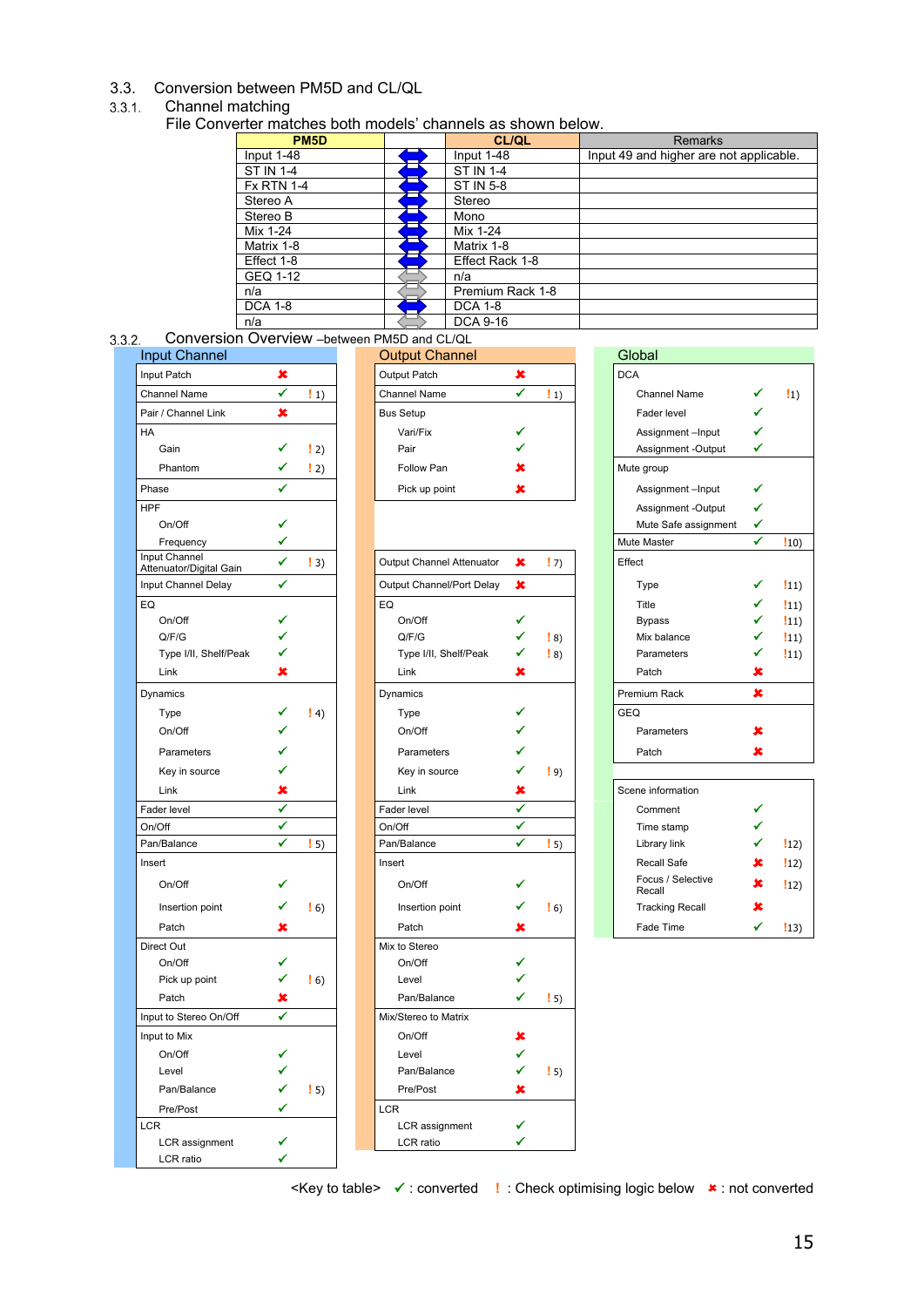| <b>Input Channel</b> |                         | <b>Output Channel</b> |   |
|----------------------|-------------------------|-----------------------|---|
| Surround             |                         | Surround              |   |
|                      | L,R,C,LFE,Ls,Rs ON<br>x | Mode Stereo, 5.1      |   |
| <b>PAN</b>           |                         | 3.1,6.1               | x |
| Divergence           |                         |                       |   |
| <b>LFE</b> Level     |                         |                       |   |

≺Key to table>  $\checkmark$  : converted **!** : Check optimising logic below  $\checkmark$  : not converted

\*Notes

- 1) Only the first four characters of the channel name are reproduced.
- 2) The HA setting of the PM5D internal INPUT connector is converted to the HA setting of the Rio3224-D/Rio1608-D that is controlled by the CL/QL. In addition, the HA setting of the PM5D internal ST IN connector is converted to the HA setting of the CL/QL internal OMNI IN connector.
- 3) The CL/QL has a Digital Gain setting in addition to the Attenuator setting. If the PM5D Attenuator is set to 0 dB or higher, it is converted to a Digital Gain on the CL/QL. Furthermore, in the case of conversion from CL/QL to PM5D, the sum of the CL/QL Attenuator and Digital Gain settings are converted to the PM5D attenuator setting. When option 4 is ticked, the PM5D Attenuator settings are converted to CL/QL Digital Gain settings in place of CL/QL Attenuator settings, even when the PM5D Attenuator is less than 0 dB.
- 4) The input channel's Dynamics parameter is reproduced only when both the PM5D and CL/QL configurations match. For example, in the case of conversion from PM5D to CL/QL, the PM5D Gate and Compressor module settings are always converted to the CL/QL Dynamics1 and Dynamics2 parameters. In the case of conversion from CL/QL to PM5D, the CL/QL Dynamics1 parameter is converted to the PM5D Gate module only when the Dynamic Type is Gate or Ducking. The CL/QL Dynamics2 parameter is converted to the PM5D Compressor module only when the Dynamic Type is Compressor or Compander. If these conditions are not applicable, the Dynamics parameters are set to the default settings.





5) Pan/Balance parameters are reproduced only when the PM5D and CL/QL configurations are matched. Due to the design differences in Pan and Balance, some parameters cannot be completely reproduced. In such cases, the converter converts the parameters by making appropriate adjustments to the settings on the basis of the rule that assumes audio on odd channels are mapped to the left channel and audio on the even channels are mapped to the right channel.

| Input to Stereo & Input to Mix: Pan/Balance -Input Channel 1-48 |                                                           |                                |  |  |  |  |  |
|-----------------------------------------------------------------|-----------------------------------------------------------|--------------------------------|--|--|--|--|--|
| PM <sub>5</sub> D                                               | Individual/Gang/Inv.Gang mode                             | <b>Balance mode</b>            |  |  |  |  |  |
|                                                                 | Pan for odd Ch<br>Pan for even Ch                         | Balance for odd & even Ch      |  |  |  |  |  |
| CL/QL                                                           | Pan: Copy N<br>Pan: Copy                                  | Pan: L63<br>Pan: R63           |  |  |  |  |  |
|                                                                 |                                                           | Pan mode (only available mode) |  |  |  |  |  |
|                                                                 |                                                           |                                |  |  |  |  |  |
| PM <sub>5</sub> D                                               | Individual mode                                           |                                |  |  |  |  |  |
|                                                                 | Pan: Copy<br>Pan: Copy                                    |                                |  |  |  |  |  |
| CL/QL                                                           | Pan for even Ch<br>Pan for odd Ch I                       |                                |  |  |  |  |  |
|                                                                 | Pan mode                                                  |                                |  |  |  |  |  |
|                                                                 |                                                           |                                |  |  |  |  |  |
|                                                                 | Input to Stereo & Input to Mix: Pan/Balance -ST IN/Fx RTN |                                |  |  |  |  |  |
| PM <sub>5</sub> D                                               | Individual/Gang/Inv.Gang mode                             | Balance mode                   |  |  |  |  |  |
|                                                                 | Pan for odd Ch  <br><b>■ Pan for even Ch</b>              | Balance for odd & even Ch      |  |  |  |  |  |
| CL/QL                                                           | Pan: Copy<br>Pan: Copy                                    | <b>Balance: Copy</b>           |  |  |  |  |  |
|                                                                 | Pan mode                                                  | <b>Balance mode</b>            |  |  |  |  |  |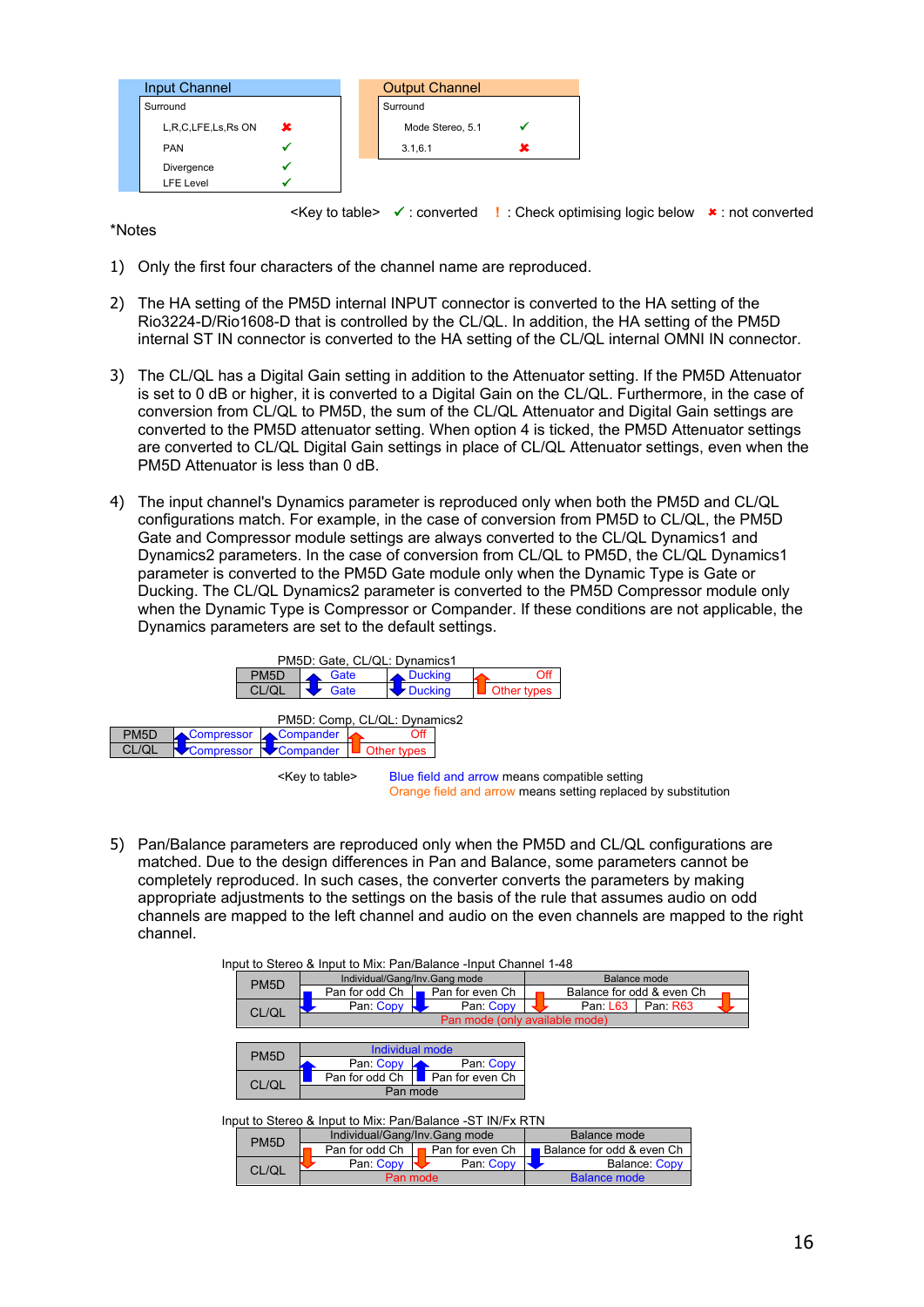| PM <sub>5</sub> D |                  | Individual mode                | Balance mode |                              |  |
|-------------------|------------------|--------------------------------|--------------|------------------------------|--|
|                   | Pan: Copy        | Pan: Copy                      |              | <b>Balance: Copy</b>         |  |
| CL/QL             | Pan for odd Ch I | $\blacksquare$ Pan for even Ch |              | Balance for odd & even<br>Сh |  |
|                   |                  | Pan mode                       |              | Balance mode                 |  |

Mix/Stereo/Matrix Output Balance

| PM <sub>5</sub> D | Un-paired Channel        | <b>Paired Channel</b>     |
|-------------------|--------------------------|---------------------------|
|                   | Balance is not available | Balance for odd & even Ch |
| CL/QL             | Balance is not available | Balance for odd & even Ch |
|                   | <b>Un-paired Channel</b> | <b>Paired Channel</b>     |

Mix to Stereo, Mix to Matrix & Stereo to Matrix: Pan/Balance

| PM <sub>5</sub> D | <b>Un-paired Channel</b> |                   | Paired Channel *      |                           |  |  |  |  |
|-------------------|--------------------------|-------------------|-----------------------|---------------------------|--|--|--|--|
|                   | Odd Ch value             | Even Ch value     | Odd Ch value          | Even Ch value.            |  |  |  |  |
| CL/QL             | Pan: Copy                | Pan: Copy         | Pan: L63              | Pan: R63                  |  |  |  |  |
|                   |                          |                   |                       | <b>Balance: Center</b>    |  |  |  |  |
|                   |                          |                   |                       |                           |  |  |  |  |
| PM <sub>5</sub> D | Pan: Copy                | Pan: Copy         | Pan: L63              | Pan: R63                  |  |  |  |  |
|                   | Odd Ch value             | Even Ch value     | Pan: L63              | Pan: R63                  |  |  |  |  |
| CL/QL             |                          |                   |                       | Balance for odd & even Ch |  |  |  |  |
|                   |                          | Un-paired Channel | <b>Paired Channel</b> |                           |  |  |  |  |

\* Mix to Stereo, Mix to Matrix and Stereo to Matrix on PM5D's paired channels don't have Balance.

6) For the Insert points and Direct Out points, if the same points cannot be selected on the conversion destination model, the settings are adjusted appropriately and converted.



- 7) Because the PM5D Attenuator range is from -96.0 dB to +24.0 dB and the CL/QL range is from 96.0 dB to 0.0 dB, in the case of conversion from PM5D to CL/QL, limits may be placed on the settings.
- 8) In the case of the PM5D Output EQ, only the LOWER band parameters are reproduced.
- 9) Key in source is reproduced according to the rules in the following table.

| Dynamics Keyin Source - Mix Channel |                                        |                           |                  |                  |             |  |  |  |
|-------------------------------------|----------------------------------------|---------------------------|------------------|------------------|-------------|--|--|--|
| PM <sub>5</sub> D                   | Self Pre EQ Self Post EQ               |                           | Mix 21-24        | <b>Nearby Ch</b> | Self Pre EQ |  |  |  |
| CL/QL                               |                                        | Self Pre EQ NSelf Post EQ | Mix 21-24        | Self Pre EQ      | Nearby Ch   |  |  |  |
|                                     |                                        |                           |                  |                  |             |  |  |  |
|                                     | Dynamics Keyin Source -Matrix Channel  |                           |                  |                  |             |  |  |  |
|                                     | Self Pre EQ Self Post EQ               |                           | Mix 21-24        | Matrix 1-8       | Stereo AL-  |  |  |  |
| PM <sub>5</sub> D                   |                                        |                           |                  |                  | <b>BR</b>   |  |  |  |
| CL/QL                               | <b>Self Pre EQ</b>                     | <b>Self Post EQ</b>       | Mix 21-24        | Matrix 1-8       | Self Pre EQ |  |  |  |
|                                     |                                        |                           |                  |                  |             |  |  |  |
|                                     | Dynamics Keyin Source - Stereo Channel |                           |                  |                  |             |  |  |  |
| PM <sub>5</sub> D                   | Self Pre EQ Self Post EQ               |                           | Mix 21-24        | Matrix 1-8       |             |  |  |  |
|                                     |                                        |                           |                  | <b>Self Pre</b>  |             |  |  |  |
| CL/QL                               | <b>Self Pre EQ</b>                     | <b>Self Post EQ</b>       | Mix 21-24        | EQ               |             |  |  |  |
|                                     |                                        |                           |                  |                  |             |  |  |  |
| PM <sub>5</sub> D                   | Stereo A L/R                           | <b>Stereo BL</b>          | <b>Stereo BR</b> |                  |             |  |  |  |
| <b>CL/QL</b>                        | Stereo L/R                             | <b>Mono</b>               |                  |                  |             |  |  |  |
|                                     |                                        |                           |                  |                  |             |  |  |  |

- 10) The current scene's Mute Master On/Off setting in the source file is applied to all scene memories in the destination file. Because on PM5D, the Mute Master setting changes as a result of a scene recall, if you want to control it independently from the scene recall, apply Recall Safe to Mute Master.
- 11) In the case of conversion from PM5D to CL/QL, PM5D Effect 1-8 are converted to CL/QL Effect Rack 1-8. However, if a type, which cannot be used on CL/QL, is selected, the CL/QL scene data after conversion will be have Rev-X Hall in a bypassed state.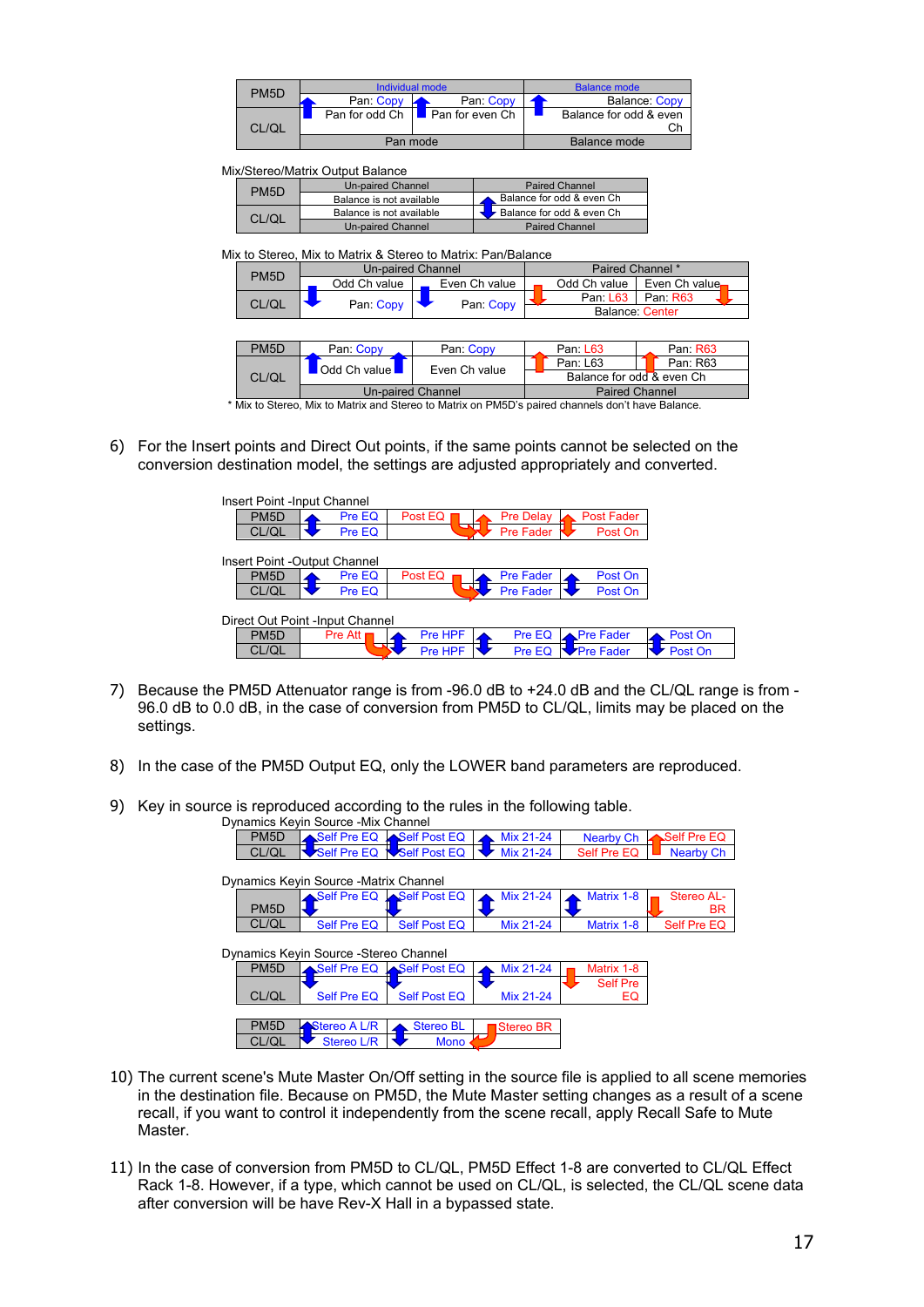On the other hand, in the case of conversion from CL/QL to PM5D, only those in CL/QL Effect Rack 1-8 that are being used as Effect units are converted to PM5D Effect 1-8. If a CL/QL Effect Rack is being used as GEQ, this is not converted to the PM5D scene.

- 12) For details about the reproducibility of Library link Recall, Recall Safe, and Focus & Selective Recall, refer to section ["3.2.3](#page-12-0) Library link – [HA & Channel Name \(in Input Patch/Output Patch](#page-12-0)  [libraries\)"](#page-12-0) or ["3.8](#page-30-1) ["Recall Filter" Treatment"](#page-30-1).
- 13) In the case of conversion from PM5D to CL/QL, the Individual mode is always On. In the case of conversion from CL/QL to PM5, Pan will not be converted.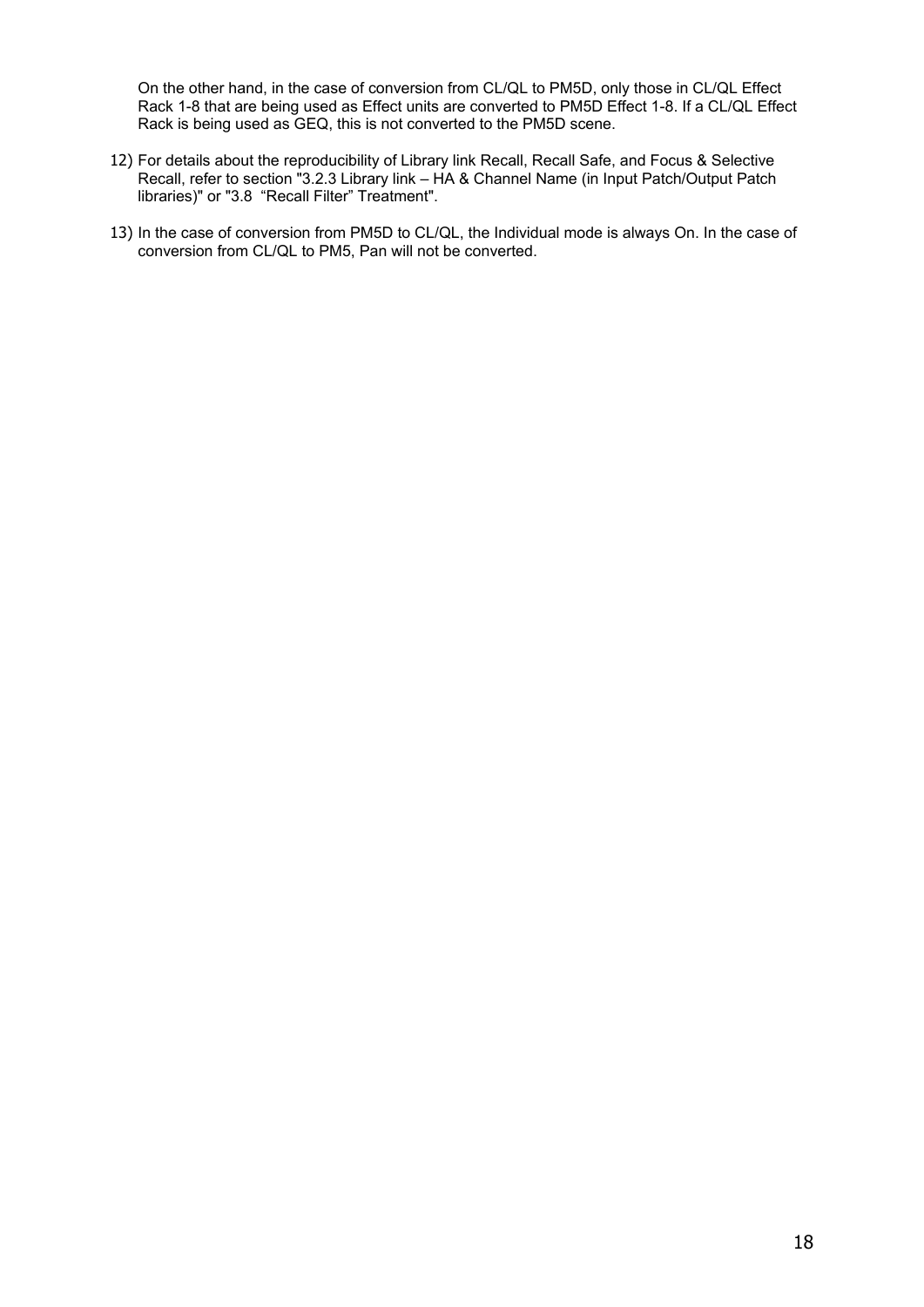# <span id="page-18-0"></span>3.4. Conversion between M7CL and LS9

#### <span id="page-18-2"></span><span id="page-18-1"></span>Channel matching

File Converter matches both models' channels as shown below.

| <b>M7CL</b>         | LS9                 | <b>Remarks</b> |
|---------------------|---------------------|----------------|
| Input 1-48          | Input 1-48          | (LS9-16: 1-32) |
| <b>ST IN 1-4</b>    | <b>ST IN 1-4</b>    |                |
| Stereo              | Stereo              |                |
| Mono                | Mono                |                |
| Mix 1-16            | Mix 1-16            |                |
| Matrix 1-8          | Matrix 1-8          |                |
| Effect/GEQ Rack 1-8 | Effect/GEQ Rack 1-8 |                |
| <b>DCA 1-8</b>      | n/a                 |                |

## <span id="page-18-3"></span>Conversion Overview –between M7CL and LS9

| <b>DCA</b><br>Input Patch<br>Output Patch<br>×<br>×<br>×<br>✔<br>✔<br>Mute group<br>Channel Name<br>Channel Name<br>$!$ *1)<br>$!$ *1)<br>✓<br><b>Channel Link</b><br><b>Bus Setup</b><br>Assignment -Input<br>Assignment -Output<br>HA<br>Vari/Fix<br>✔<br>Mute Safe assignment<br>Gain<br>Pair<br>Phantom<br>Follow Pan<br>Mute Master<br>✓<br>Phase<br>Pick up point<br>Effect<br><b>HPF</b><br>Type<br>! *3)<br>On/Off<br>Title<br>✔<br>Output Channel Attenuator<br><b>Bypass</b><br>Frequency<br>✓<br>Input Channel Attenuator<br>×<br>Output Port Delay<br>Mix balance<br>EQ<br>EQ<br>Parameters<br>On/Off<br>On/Off<br>Patch<br>x<br>Q/F/G<br>Q/F/G<br><b>GEQ</b><br>✔<br>Type I/II, Shelf/Peak<br>Type I/II, Shelf/Peak<br>Parameters<br>Dynamics<br>Dynamics<br>Patch<br>x<br>Type<br><b>Type</b><br>On/Off<br>On/Off<br>Scene information<br>Parameters<br>Comment<br>Parameters<br>✔<br>✓<br>Key in source<br>Time stamp<br>Key in source<br>✔<br>✔<br>Fader level<br>Recall Safe<br>Fader level<br>$*_{4}$<br>✓<br>✔<br>On/Off<br>On/Off<br>Focus<br>$\frac{1}{4}$<br>✓<br>✓<br>Pan/Balance<br>Pan/Balance<br>Fade Time<br>×<br>Insert<br>Insert<br>On/Off<br>On/Off<br>Insertion point<br>Insertion point<br>Patch<br>×<br>Patch<br>×<br>Mix to Stereo<br>Direct Out<br>$\blacksquare$<br>✔<br>On/Off<br>On/Off<br>✓<br>Pick up point<br>Pan/Balance<br>$!*2)$<br>Mix/Stereo to Matrix<br>Patch<br>x<br>✔<br>Input to Stereo On/Off<br>On/Off<br>Input to Mix<br>Level<br>On/Off<br>Pan/Balance<br>Level<br>Pre/Post<br>✔<br><b>LCR</b><br>Pan/Balance<br>٠<br>✔<br>Pre/Post<br>LCR assignment<br>✔<br>LCR<br>LCR ratio<br>٠<br>✓<br>LCR assignment<br>✔<br>LCR ratio | <b>Input Channel</b> |  | <b>Output Channel</b> |  | Global |  |
|-------------------------------------------------------------------------------------------------------------------------------------------------------------------------------------------------------------------------------------------------------------------------------------------------------------------------------------------------------------------------------------------------------------------------------------------------------------------------------------------------------------------------------------------------------------------------------------------------------------------------------------------------------------------------------------------------------------------------------------------------------------------------------------------------------------------------------------------------------------------------------------------------------------------------------------------------------------------------------------------------------------------------------------------------------------------------------------------------------------------------------------------------------------------------------------------------------------------------------------------------------------------------------------------------------------------------------------------------------------------------------------------------------------------------------------------------------------------------------------------------------------------------------------------------------------------------------------------------------------------------------------------------------------------------------------|----------------------|--|-----------------------|--|--------|--|
|                                                                                                                                                                                                                                                                                                                                                                                                                                                                                                                                                                                                                                                                                                                                                                                                                                                                                                                                                                                                                                                                                                                                                                                                                                                                                                                                                                                                                                                                                                                                                                                                                                                                                     |                      |  |                       |  |        |  |
|                                                                                                                                                                                                                                                                                                                                                                                                                                                                                                                                                                                                                                                                                                                                                                                                                                                                                                                                                                                                                                                                                                                                                                                                                                                                                                                                                                                                                                                                                                                                                                                                                                                                                     |                      |  |                       |  |        |  |
|                                                                                                                                                                                                                                                                                                                                                                                                                                                                                                                                                                                                                                                                                                                                                                                                                                                                                                                                                                                                                                                                                                                                                                                                                                                                                                                                                                                                                                                                                                                                                                                                                                                                                     |                      |  |                       |  |        |  |
|                                                                                                                                                                                                                                                                                                                                                                                                                                                                                                                                                                                                                                                                                                                                                                                                                                                                                                                                                                                                                                                                                                                                                                                                                                                                                                                                                                                                                                                                                                                                                                                                                                                                                     |                      |  |                       |  |        |  |
|                                                                                                                                                                                                                                                                                                                                                                                                                                                                                                                                                                                                                                                                                                                                                                                                                                                                                                                                                                                                                                                                                                                                                                                                                                                                                                                                                                                                                                                                                                                                                                                                                                                                                     |                      |  |                       |  |        |  |
|                                                                                                                                                                                                                                                                                                                                                                                                                                                                                                                                                                                                                                                                                                                                                                                                                                                                                                                                                                                                                                                                                                                                                                                                                                                                                                                                                                                                                                                                                                                                                                                                                                                                                     |                      |  |                       |  |        |  |
|                                                                                                                                                                                                                                                                                                                                                                                                                                                                                                                                                                                                                                                                                                                                                                                                                                                                                                                                                                                                                                                                                                                                                                                                                                                                                                                                                                                                                                                                                                                                                                                                                                                                                     |                      |  |                       |  |        |  |
|                                                                                                                                                                                                                                                                                                                                                                                                                                                                                                                                                                                                                                                                                                                                                                                                                                                                                                                                                                                                                                                                                                                                                                                                                                                                                                                                                                                                                                                                                                                                                                                                                                                                                     |                      |  |                       |  |        |  |
|                                                                                                                                                                                                                                                                                                                                                                                                                                                                                                                                                                                                                                                                                                                                                                                                                                                                                                                                                                                                                                                                                                                                                                                                                                                                                                                                                                                                                                                                                                                                                                                                                                                                                     |                      |  |                       |  |        |  |
|                                                                                                                                                                                                                                                                                                                                                                                                                                                                                                                                                                                                                                                                                                                                                                                                                                                                                                                                                                                                                                                                                                                                                                                                                                                                                                                                                                                                                                                                                                                                                                                                                                                                                     |                      |  |                       |  |        |  |
|                                                                                                                                                                                                                                                                                                                                                                                                                                                                                                                                                                                                                                                                                                                                                                                                                                                                                                                                                                                                                                                                                                                                                                                                                                                                                                                                                                                                                                                                                                                                                                                                                                                                                     |                      |  |                       |  |        |  |
|                                                                                                                                                                                                                                                                                                                                                                                                                                                                                                                                                                                                                                                                                                                                                                                                                                                                                                                                                                                                                                                                                                                                                                                                                                                                                                                                                                                                                                                                                                                                                                                                                                                                                     |                      |  |                       |  |        |  |
|                                                                                                                                                                                                                                                                                                                                                                                                                                                                                                                                                                                                                                                                                                                                                                                                                                                                                                                                                                                                                                                                                                                                                                                                                                                                                                                                                                                                                                                                                                                                                                                                                                                                                     |                      |  |                       |  |        |  |
|                                                                                                                                                                                                                                                                                                                                                                                                                                                                                                                                                                                                                                                                                                                                                                                                                                                                                                                                                                                                                                                                                                                                                                                                                                                                                                                                                                                                                                                                                                                                                                                                                                                                                     |                      |  |                       |  |        |  |
|                                                                                                                                                                                                                                                                                                                                                                                                                                                                                                                                                                                                                                                                                                                                                                                                                                                                                                                                                                                                                                                                                                                                                                                                                                                                                                                                                                                                                                                                                                                                                                                                                                                                                     |                      |  |                       |  |        |  |
|                                                                                                                                                                                                                                                                                                                                                                                                                                                                                                                                                                                                                                                                                                                                                                                                                                                                                                                                                                                                                                                                                                                                                                                                                                                                                                                                                                                                                                                                                                                                                                                                                                                                                     |                      |  |                       |  |        |  |
|                                                                                                                                                                                                                                                                                                                                                                                                                                                                                                                                                                                                                                                                                                                                                                                                                                                                                                                                                                                                                                                                                                                                                                                                                                                                                                                                                                                                                                                                                                                                                                                                                                                                                     |                      |  |                       |  |        |  |
|                                                                                                                                                                                                                                                                                                                                                                                                                                                                                                                                                                                                                                                                                                                                                                                                                                                                                                                                                                                                                                                                                                                                                                                                                                                                                                                                                                                                                                                                                                                                                                                                                                                                                     |                      |  |                       |  |        |  |
|                                                                                                                                                                                                                                                                                                                                                                                                                                                                                                                                                                                                                                                                                                                                                                                                                                                                                                                                                                                                                                                                                                                                                                                                                                                                                                                                                                                                                                                                                                                                                                                                                                                                                     |                      |  |                       |  |        |  |
|                                                                                                                                                                                                                                                                                                                                                                                                                                                                                                                                                                                                                                                                                                                                                                                                                                                                                                                                                                                                                                                                                                                                                                                                                                                                                                                                                                                                                                                                                                                                                                                                                                                                                     |                      |  |                       |  |        |  |
|                                                                                                                                                                                                                                                                                                                                                                                                                                                                                                                                                                                                                                                                                                                                                                                                                                                                                                                                                                                                                                                                                                                                                                                                                                                                                                                                                                                                                                                                                                                                                                                                                                                                                     |                      |  |                       |  |        |  |
|                                                                                                                                                                                                                                                                                                                                                                                                                                                                                                                                                                                                                                                                                                                                                                                                                                                                                                                                                                                                                                                                                                                                                                                                                                                                                                                                                                                                                                                                                                                                                                                                                                                                                     |                      |  |                       |  |        |  |
|                                                                                                                                                                                                                                                                                                                                                                                                                                                                                                                                                                                                                                                                                                                                                                                                                                                                                                                                                                                                                                                                                                                                                                                                                                                                                                                                                                                                                                                                                                                                                                                                                                                                                     |                      |  |                       |  |        |  |
|                                                                                                                                                                                                                                                                                                                                                                                                                                                                                                                                                                                                                                                                                                                                                                                                                                                                                                                                                                                                                                                                                                                                                                                                                                                                                                                                                                                                                                                                                                                                                                                                                                                                                     |                      |  |                       |  |        |  |
|                                                                                                                                                                                                                                                                                                                                                                                                                                                                                                                                                                                                                                                                                                                                                                                                                                                                                                                                                                                                                                                                                                                                                                                                                                                                                                                                                                                                                                                                                                                                                                                                                                                                                     |                      |  |                       |  |        |  |
|                                                                                                                                                                                                                                                                                                                                                                                                                                                                                                                                                                                                                                                                                                                                                                                                                                                                                                                                                                                                                                                                                                                                                                                                                                                                                                                                                                                                                                                                                                                                                                                                                                                                                     |                      |  |                       |  |        |  |
|                                                                                                                                                                                                                                                                                                                                                                                                                                                                                                                                                                                                                                                                                                                                                                                                                                                                                                                                                                                                                                                                                                                                                                                                                                                                                                                                                                                                                                                                                                                                                                                                                                                                                     |                      |  |                       |  |        |  |
|                                                                                                                                                                                                                                                                                                                                                                                                                                                                                                                                                                                                                                                                                                                                                                                                                                                                                                                                                                                                                                                                                                                                                                                                                                                                                                                                                                                                                                                                                                                                                                                                                                                                                     |                      |  |                       |  |        |  |
|                                                                                                                                                                                                                                                                                                                                                                                                                                                                                                                                                                                                                                                                                                                                                                                                                                                                                                                                                                                                                                                                                                                                                                                                                                                                                                                                                                                                                                                                                                                                                                                                                                                                                     |                      |  |                       |  |        |  |
|                                                                                                                                                                                                                                                                                                                                                                                                                                                                                                                                                                                                                                                                                                                                                                                                                                                                                                                                                                                                                                                                                                                                                                                                                                                                                                                                                                                                                                                                                                                                                                                                                                                                                     |                      |  |                       |  |        |  |
|                                                                                                                                                                                                                                                                                                                                                                                                                                                                                                                                                                                                                                                                                                                                                                                                                                                                                                                                                                                                                                                                                                                                                                                                                                                                                                                                                                                                                                                                                                                                                                                                                                                                                     |                      |  |                       |  |        |  |
|                                                                                                                                                                                                                                                                                                                                                                                                                                                                                                                                                                                                                                                                                                                                                                                                                                                                                                                                                                                                                                                                                                                                                                                                                                                                                                                                                                                                                                                                                                                                                                                                                                                                                     |                      |  |                       |  |        |  |
|                                                                                                                                                                                                                                                                                                                                                                                                                                                                                                                                                                                                                                                                                                                                                                                                                                                                                                                                                                                                                                                                                                                                                                                                                                                                                                                                                                                                                                                                                                                                                                                                                                                                                     |                      |  |                       |  |        |  |
|                                                                                                                                                                                                                                                                                                                                                                                                                                                                                                                                                                                                                                                                                                                                                                                                                                                                                                                                                                                                                                                                                                                                                                                                                                                                                                                                                                                                                                                                                                                                                                                                                                                                                     |                      |  |                       |  |        |  |
|                                                                                                                                                                                                                                                                                                                                                                                                                                                                                                                                                                                                                                                                                                                                                                                                                                                                                                                                                                                                                                                                                                                                                                                                                                                                                                                                                                                                                                                                                                                                                                                                                                                                                     |                      |  |                       |  |        |  |
|                                                                                                                                                                                                                                                                                                                                                                                                                                                                                                                                                                                                                                                                                                                                                                                                                                                                                                                                                                                                                                                                                                                                                                                                                                                                                                                                                                                                                                                                                                                                                                                                                                                                                     |                      |  |                       |  |        |  |
|                                                                                                                                                                                                                                                                                                                                                                                                                                                                                                                                                                                                                                                                                                                                                                                                                                                                                                                                                                                                                                                                                                                                                                                                                                                                                                                                                                                                                                                                                                                                                                                                                                                                                     |                      |  |                       |  |        |  |
|                                                                                                                                                                                                                                                                                                                                                                                                                                                                                                                                                                                                                                                                                                                                                                                                                                                                                                                                                                                                                                                                                                                                                                                                                                                                                                                                                                                                                                                                                                                                                                                                                                                                                     |                      |  |                       |  |        |  |
|                                                                                                                                                                                                                                                                                                                                                                                                                                                                                                                                                                                                                                                                                                                                                                                                                                                                                                                                                                                                                                                                                                                                                                                                                                                                                                                                                                                                                                                                                                                                                                                                                                                                                     |                      |  |                       |  |        |  |
|                                                                                                                                                                                                                                                                                                                                                                                                                                                                                                                                                                                                                                                                                                                                                                                                                                                                                                                                                                                                                                                                                                                                                                                                                                                                                                                                                                                                                                                                                                                                                                                                                                                                                     |                      |  |                       |  |        |  |

| out Channel |       | <b>Output Channel</b> |         | Global               |  |
|-------------|-------|-----------------------|---------|----------------------|--|
| t Patch     |       | Output Patch          |         | <b>DCA</b>           |  |
| nnel Name   | $*1)$ | <b>Channel Name</b>   | $!$ *1) | Mute group           |  |
| nnel Link   |       | <b>Bus Setup</b>      |         | Assignment -Input    |  |
|             |       | Vari/Fix              |         | Assignment -Output   |  |
| Gain        |       | Pair                  |         | Mute Safe assignment |  |
| Phantom     |       | Follow Pan            |         | Mute Master          |  |
| se          |       | Pick up point         |         | Effect               |  |
|             |       |                       |         |                      |  |

| Frequency                | ✔      | Output Channel Attenuator | ✔ | <b>Bypass</b>     |   |       |
|--------------------------|--------|---------------------------|---|-------------------|---|-------|
| Input Channel Attenuator | ✔      | Output Port Delay         | × | Mix balance       |   |       |
| EQ                       |        | EQ                        |   | Parameters        |   |       |
| On/Off                   |        | On/Off                    |   | Patch             | x |       |
| Q/F/G                    |        | Q/F/G                     |   | <b>GEQ</b>        |   |       |
| Type I/II, Shelf/Peak    |        | Type I/II, Shelf/Peak     |   | Parameters        |   |       |
| Dynamics                 |        | Dynamics                  |   | Patch             | x |       |
| Type                     |        | Type                      |   |                   |   |       |
| On/Off                   |        | On/Off                    |   | Scene information |   |       |
| Parameters               |        | Parameters                |   | Comment           |   |       |
| Key in source            |        | Key in source             |   | Time stamp        |   |       |
| Fader level              |        | Fader level               |   | Recall Safe       |   | ! *4' |
| On/Off                   |        | On/Off                    |   | Focus             |   | ! *4' |
| Pan/Balance              | ✔      | Pan/Balance               | ✔ | Fade Time         | x |       |
| Insert                   |        | Insert                    |   |                   |   |       |
| On/Off                   |        | On/Off                    |   |                   |   |       |
| Insertion point          |        | Insertion point           |   |                   |   |       |
| Patch                    | ×      | Patch                     | × |                   |   |       |
| Direct Out               |        | Mix to Stereo             |   |                   |   |       |
| On/Off                   |        | On/Off                    |   |                   |   |       |
| Pick up point            | $!*2)$ | Pan/Balance               |   |                   |   |       |
| Patch                    | ×      | Mix/Stereo to Matrix      |   |                   |   |       |
| Input to Stereo On/Off   | ✔      | On/Off                    |   |                   |   |       |
| Input to Mix             |        | Level                     |   |                   |   |       |
| On/Off                   |        | Pan/Balance               |   |                   |   |       |
| Level                    |        | Pre/Post                  |   |                   |   |       |
| Pan/Balance              |        | LCR                       |   |                   |   |       |
| Pre/Post                 |        | LCR assignment            |   |                   |   |       |
| LCR                      |        | LCR ratio                 |   |                   |   |       |

| Global               |               |         |
|----------------------|---------------|---------|
| <b>DCA</b>           | ×             |         |
| Mute group           |               |         |
| Assignment - Input   |               |         |
| Assignment -Output   | Í             |         |
| Mute Safe assignment |               |         |
| Mute Master          |               |         |
| Effect               |               |         |
| Type                 |               | $!$ *3) |
| Title                | ✓             |         |
| <b>Bypass</b>        | $\frac{1}{2}$ |         |
| Mix balance          |               |         |
| Parameters           |               |         |
| Patch                | ×             |         |
| <b>GEQ</b>           |               |         |
| Parameters           |               |         |
| Patch                | ×             |         |
|                      |               |         |
| Scene information    |               |         |
| Comment              |               |         |
| Time stamp           |               |         |
| Recall Safe          | ×.            | ! *4)   |
| Focus                | ×.            | $! *4)$ |

<Key to table>  $\checkmark$ : converted **!** : Check optimising logic below **\*** : not converted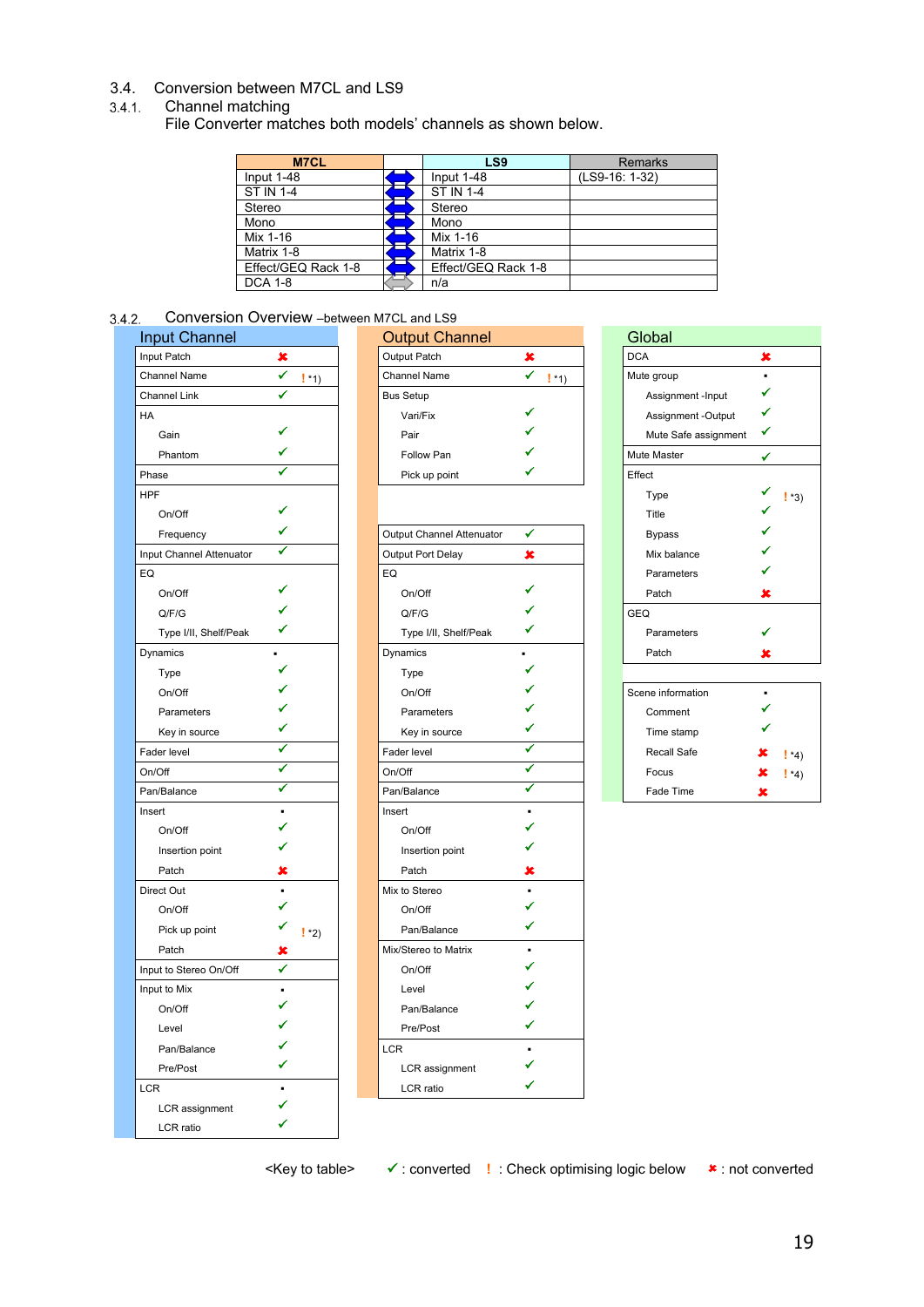#### \*Notes

- 1) Channel Name is reproduced with the first six characters.
- 2) Direct Out point is reproduced, though the value will be substituted if the destination console doesn't have the same point.



<Key to table> Blue field and arrow means compatible setting Orange field and arrow means setting replaced by substitute setting

3) Effects are reproduced unless the Effect type is unavailable in LS9.

If the M7CL Scene contains effect type;

- Comp 276, Comp 276s

- Comp 260, Comp 260s
- Equalizer 601
- Open Deck

the effect module will be set to Rev-X Hall and bypass will be enabled in LS9.

4) Recall Safe & Focus

Refer to section [3.8,](#page-30-1) ["Recall Filter" Treatment.](#page-30-1)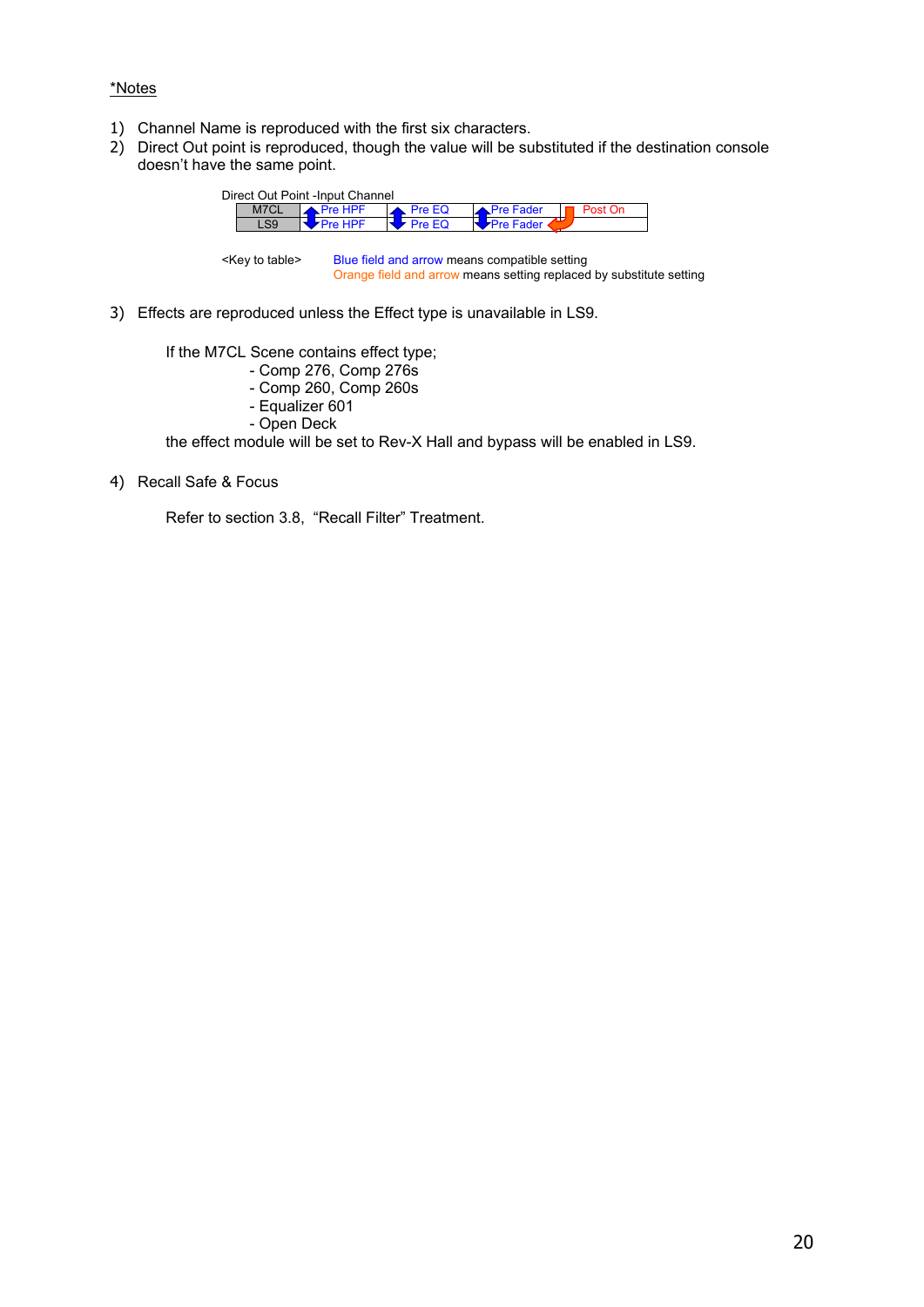#### <span id="page-20-0"></span>3.5. Conversion between M7CL and CL/QL

#### <span id="page-20-1"></span>Channel matching

File Converter matches both models' channels as shown below.

| M7CL                | <b>CL/QL</b>     | <b>Remarks</b>                         |
|---------------------|------------------|----------------------------------------|
| Input 1-48          | Input 1-48       | Input 49 and higher are not applicable |
| <b>ST IN 1-4</b>    | <b>ST IN 1-4</b> |                                        |
| n/a                 | ST IN 5-8        |                                        |
| Stereo              | Stereo           |                                        |
| Mono                | Mono             |                                        |
| Mix 1-16            | Mix 1-16         |                                        |
| n/a                 | Mix 17-24        | (Option2)                              |
| Matrix 1-8          | Matrix 1-8       |                                        |
| GEQ/Effect Rack 1-8 | Effect Rack 1-8  |                                        |
| n/a                 | GEQ Rack 1-16    |                                        |
| n/a                 | Premium Rack 1-8 |                                        |
| <b>DCA 1-8</b>      | <b>DCA 1-8</b>   |                                        |
| n/a                 | <b>DCA 9-16</b>  |                                        |

<span id="page-20-2"></span>3.5.2. Conversion Overview -between M7CL and CL/QL

| <b>Input Channel</b>   |                       | <b>Output Channel</b>     |                        | Global               |   |
|------------------------|-----------------------|---------------------------|------------------------|----------------------|---|
| Input Patch            | ×                     | <b>Output Patch</b>       | ×                      | <b>DCA</b>           |   |
| Channel Name           | ✓                     | <b>Channel Name</b>       | ✔                      | <b>Channel Name</b>  |   |
| <b>Channel Link</b>    | ×                     | <b>Bus Setup</b>          |                        | Fader level          |   |
| HA                     |                       | Vari/Fix                  |                        | Assignment-Input     | ✓ |
| Gain                   | $\vert$ 1)            | Pair                      |                        | Mute group           |   |
| Phantom                | $\left  \right $ 1)   | Follow Pan                |                        | Assignment -Input    | ✔ |
| Phase                  |                       | Pick up point             |                        | Assignment -Output   | ✔ |
| <b>HPF</b>             |                       |                           |                        | Mute Safe assignment | ✓ |
| On/Off                 |                       |                           |                        | Mute Master          | ✔ |
| Frequency              |                       |                           |                        | Effect               |   |
| Input Channel          | ✔<br>$\vert$ 2)       | Output Channel Attenuator | ✔<br>$\vert 4 \rangle$ | Type                 |   |
| Input Channel Delay    | ×                     | Output Port Delay         | ×                      | Title                |   |
| EQ                     |                       | EQ                        |                        | <b>Bypass</b>        |   |
| On/Off                 |                       | On/Off                    |                        | Mix balance          |   |
| Q/F/G                  |                       | Q/F/G                     |                        | Parameters           |   |
| Type I/II, Shelf/Peak  |                       | Type I/II, Shelf/Peak     |                        | Patch                |   |
| Dynamics               |                       | Dynamics                  |                        | <b>GEQ</b>           |   |
| Type                   |                       | Type                      |                        | Parameters           |   |
| On/Off                 |                       | On/Off                    |                        | Patch                | × |
| Parameters             |                       | Parameters                |                        |                      |   |
| Key in source          | $\vert 3 \rangle$     | Key in source             | $\vert 3 \rangle$      | Scene information    |   |
| Fader level            |                       | Fader level               |                        | Comment              |   |
| On/Off                 | ✓                     | On/Off                    | ✓                      | Time stamp           |   |
| Pan/Balance            | ✔<br>$\frac{1}{2}$ 9) | Pan/Balance               | ✔                      | Recall Safe          |   |
| Insert                 |                       | Insert                    |                        | Focus                | × |
| On/Off                 |                       | On/Off                    |                        | Fade Time            | × |
| Insertion point        |                       | Insertion point           |                        |                      |   |
| Patch                  | ×                     | Patch                     | ×                      |                      |   |
| Direct Out             |                       | Mix to Stereo             |                        |                      |   |
| On/Off                 |                       | On/Off                    |                        |                      |   |
| Pick up point          |                       | Pan/Balance               | ✓                      |                      |   |
| Patch                  |                       | Mix/Stereo to Matrix      |                        |                      |   |
| Input to Stereo On/Off | ✓                     | On/Off                    | ✔                      |                      |   |
| Input to Mix           |                       | Level                     |                        |                      |   |
| On/Off                 |                       | Pan/Balance               |                        |                      |   |
| Level                  |                       | Pre/Post                  | ✔                      |                      |   |
| Pan/Balance            | $\binom{9}{2}$        | <b>LCR</b>                |                        |                      |   |
| Pre/Post               |                       | LCR assignment            |                        |                      |   |
| <b>LCR</b>             |                       | LCR ratio                 |                        |                      |   |
| LCR assignment         |                       |                           |                        |                      |   |
| LCR ratio              |                       |                           |                        |                      |   |

| Input Channel       |      | <b>Output Channel</b> |  | Global              |  |
|---------------------|------|-----------------------|--|---------------------|--|
| Input Patch         |      | Output Patch          |  | <b>DCA</b>          |  |
| Channel Name        |      | <b>Channel Name</b>   |  | <b>Channel Name</b> |  |
| <b>Channel Link</b> |      | <b>Bus Setup</b>      |  | Fader level         |  |
| HA                  |      | Vari/Fix              |  | Assignment-Input    |  |
| Gain                | ! 1) | Pair                  |  | Mute group          |  |
| Phantom             |      | Follow Pan            |  | Assignment -Input   |  |
| Phase               |      | Pick up point         |  | Assignment -Output  |  |

|                        |                   |                           |   |                     |                   |   | $\cdot$ $\circ$ ,   |
|------------------------|-------------------|---------------------------|---|---------------------|-------------------|---|---------------------|
| Input Channel          | ✓<br>$\vert$ 2)   | Output Channel Attenuator | ✔ | $\left(4\right)$    | Type              | ✔ |                     |
| Input Channel Delay    | ×                 | Output Port Delay         | × |                     | Title             |   |                     |
| EQ                     |                   | EQ                        |   |                     | <b>Bypass</b>     |   |                     |
| On/Off                 |                   | On/Off                    |   |                     | Mix balance       |   |                     |
| Q/F/G                  |                   | Q/F/G                     |   |                     | Parameters        | ✔ | $\left  \right  6$  |
| Type I/II, Shelf/Peak  |                   | Type I/II, Shelf/Peak     |   |                     | Patch             | × |                     |
| Dynamics               |                   | Dynamics                  |   |                     | <b>GEQ</b>        |   | $\vert$ 7           |
| Type                   |                   | Type                      |   |                     | Parameters        |   |                     |
| On/Off                 |                   | On/Off                    |   |                     | Patch             | × |                     |
| Parameters             |                   | Parameters                |   |                     |                   |   |                     |
| Key in source          | $\vert 3 \rangle$ | Key in source             |   | $\left  \right $ 3) | Scene information |   |                     |
| Fader level            |                   | Fader level               |   |                     | Comment           |   |                     |
| On/Off                 |                   | On/Off                    |   |                     | Time stamp        |   |                     |
| Pan/Balance            | $\vert 9 \rangle$ | Pan/Balance               |   |                     | Recall Safe       | × | $ 8\rangle$         |
| Insert                 |                   | Insert                    |   |                     | Focus             | x | $\left  \right $ 8) |
| On/Off                 |                   | On/Off                    |   |                     | Fade Time         | × |                     |
| Insertion point        |                   | Insertion point           |   |                     |                   |   |                     |
| Patch                  | x                 | Patch                     | x |                     |                   |   |                     |
| Direct Out             |                   | Mix to Stereo             |   |                     |                   |   |                     |
| On/Off                 |                   | On/Off                    |   |                     |                   |   |                     |
| Pick up point          |                   | Pan/Balance               | ✓ |                     |                   |   |                     |
| Patch                  |                   | Mix/Stereo to Matrix      |   |                     |                   |   |                     |
| Input to Stereo On/Off |                   | On/Off                    |   |                     |                   |   |                     |
| Input to Mix           |                   | Level                     |   |                     |                   |   |                     |
| On/Off                 |                   | Pan/Balance               |   |                     |                   |   |                     |
| Level                  |                   | Pre/Post                  |   |                     |                   |   |                     |
| Pan/Balance            | $\vert$ 9)        | <b>LCR</b>                |   |                     |                   |   |                     |
| Pre/Post               |                   | LCR assignment            |   |                     |                   |   |                     |
| <b>LCR</b>             |                   | LCR ratio                 | ✔ |                     |                   |   |                     |
| I CR assignment        |                   |                           |   |                     |                   |   |                     |

| COLIVELSIOLI OVELVIEW - Detween M/CL and CL/QL |                   |                           |                        |                      |   |                   |
|------------------------------------------------|-------------------|---------------------------|------------------------|----------------------|---|-------------------|
| out Channel                                    |                   | <b>Output Channel</b>     |                        | Global               |   |                   |
| t Patch                                        | $\pmb{\times}$    | Output Patch              | $\pmb{\times}$         | <b>DCA</b>           |   |                   |
| nnel Name                                      |                   | <b>Channel Name</b>       | ✓                      | <b>Channel Name</b>  |   |                   |
| nnel Link                                      | ×                 | <b>Bus Setup</b>          |                        | Fader level          |   |                   |
|                                                |                   | Vari/Fix                  |                        | Assignment-Input     | ✔ |                   |
| Gain                                           | $\vert$ 1)        | Pair                      |                        | Mute group           |   |                   |
| Phantom                                        | $\vert$ 1)        | Follow Pan                |                        | Assignment -Input    |   |                   |
| se                                             |                   | Pick up point             |                        | Assignment -Output   | ✔ |                   |
|                                                |                   |                           |                        | Mute Safe assignment | ✔ |                   |
| On/Off                                         |                   |                           |                        | Mute Master          | ✔ |                   |
| Frequency                                      |                   |                           |                        | Effect               |   | $\vert 5 \rangle$ |
| t Channel                                      | $\vert 2 \rangle$ | Output Channel Attenuator | ✔<br>$\vert 4 \rangle$ | Type                 |   |                   |
| t Channel Delay                                | $\pmb{x}$         | Output Port Delay         | ×                      | Title                |   |                   |
|                                                |                   | EQ                        |                        | <b>Bypass</b>        |   |                   |
| On/Off                                         |                   | On/Off                    |                        | Mix balance          |   |                   |
| Q/F/G                                          |                   | Q/F/G                     |                        | Parameters           |   | $\vert 6 \rangle$ |
| Type I/II, Shelf/Peak                          |                   | Type I/II, Shelf/Peak     |                        | Patch                | × |                   |
| amics                                          |                   | Dynamics                  |                        | GEQ                  |   | $\vert 7 \rangle$ |
| Type                                           |                   | Type                      |                        | Parameters           |   |                   |
| On/Off                                         |                   | On/Off                    |                        | Patch                | x |                   |
| Parameters                                     |                   | Parameters                |                        |                      |   |                   |
|                                                |                   |                           |                        |                      |   |                   |

| Scene information |   |                   |
|-------------------|---|-------------------|
| Comment           |   |                   |
| Time stamp        |   |                   |
| Recall Safe       | x | $\vert 8 \rangle$ |
| Focus             | × | $\vert 8 \rangle$ |
| Fade Time         |   |                   |

<Key to table>  $\checkmark$  : converted **!** : Check optimising logic below  $\star$  : not converted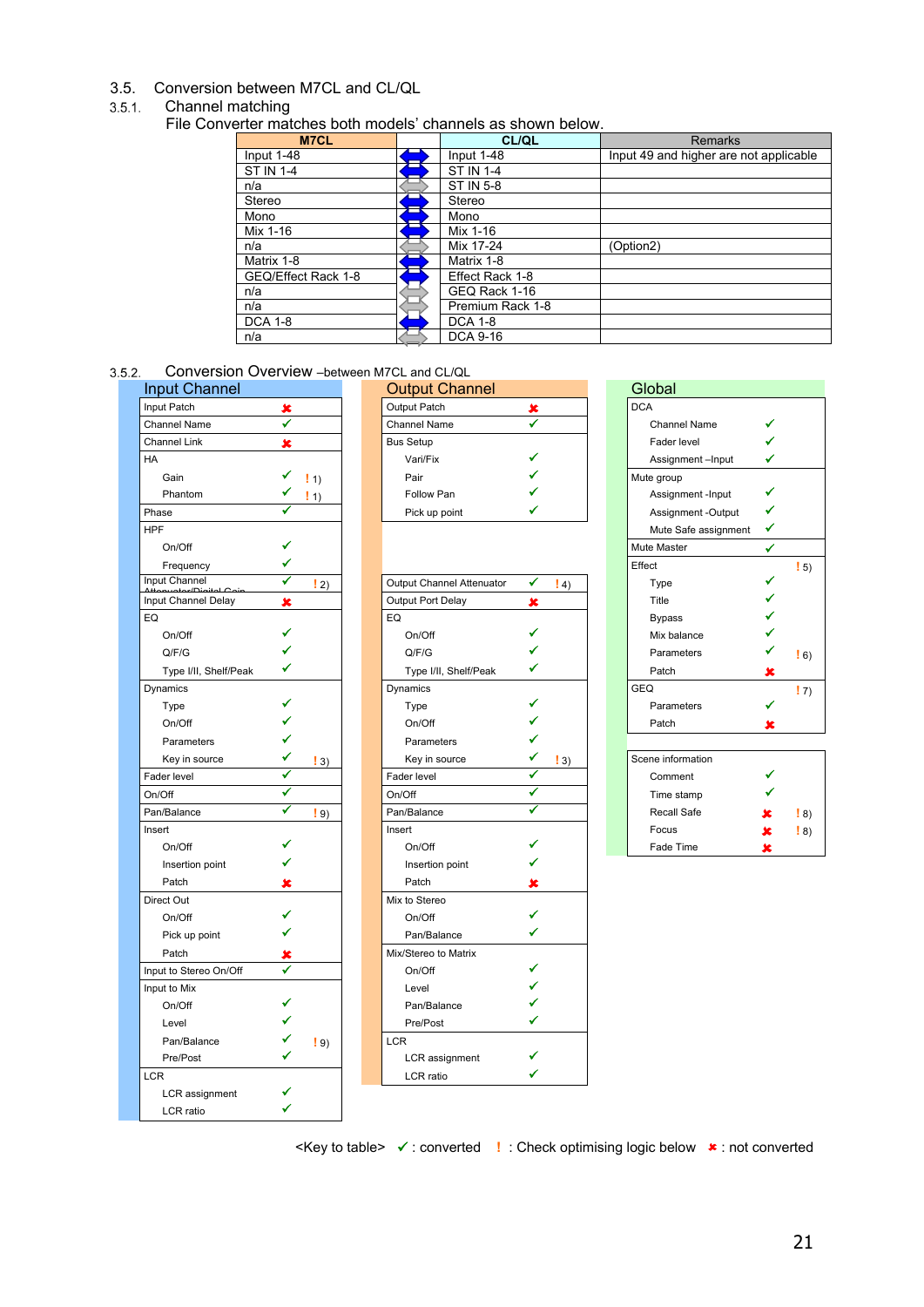#### \*Notes

- 1) The HA setting of the M7CL-32/48 internal INPUT connector and the HA setting of the SB168-ES that is connected to the M7CL-48ES are converted to the HA setting of the Rio3224-D/Rio1608-D that is controlled by the CL/QL. In addition, the HA setting of the M7CL-32/48 internal ST IN connector and the HA setting of the M7CL-48ES OMNI IN connector are converted to the HA setting of the CL/QL internal OMNI IN connector.
- 2) The CL/QL has a Digital Gain setting in addition to the Attenuator setting. If the M7CL Attenuator is set to 0 dB or higher, it is converted to a Digital Gain on the CL/QL. Furthermore, in the case of conversion from CL/QL to M7CL, the sum of the CL/QL Attenuator and Digital Gain settings are converted to the M7CL attenuator setting. When option 4 is ticked, the M7CL Attenuator settings are converted to CL/QL Digital Gain settings in place of CL/QL Attenuator settings, even when the M7CL Attenuator is less than 0 dB.
- 3) Key in source is reproduced according to the rules in the following table.

|                                        | Dynamics Keyin Source - Input Channel |                                 |              |                          |            |             |  |  |
|----------------------------------------|---------------------------------------|---------------------------------|--------------|--------------------------|------------|-------------|--|--|
| M7CL                                   |                                       | Self Pre EQ Self Post EQ        | Mix 13-16    | Self Post EQ             | Nearby Ch  |             |  |  |
| CL/QL                                  |                                       | Self Pre EQ <b>Self Post EQ</b> | Self Post EQ | Mix 21-24                | Nearby Ch  |             |  |  |
|                                        |                                       |                                 |              |                          |            |             |  |  |
| Dynamics Keyin Source - Mix Channel    |                                       |                                 |              |                          |            |             |  |  |
| M7CL                                   |                                       | Self Pre EQ Self Post EQ        | Mix 13-16    | Self Pre EQ              | Nearby Ch  |             |  |  |
| CL/QL                                  |                                       | Self Pre EQ Self Post EQ        | Self Pre EQ  | Mix 21-24                | Nearby Ch  |             |  |  |
| Dynamics Keyin Source - Matrix Channel |                                       |                                 |              |                          |            |             |  |  |
| M7CL                                   |                                       | Self Pre EQ Self Post EQ        | Mix 13-16    | Self Pre EQ              | Matrix 1-8 |             |  |  |
| CL/QL                                  |                                       | Self Pre EQ Self Post EQ        | Self Pre EQ  | Mix 21-24                | Matrix 1-8 |             |  |  |
| Dynamics Keyin Source - Stereo Channel |                                       |                                 |              |                          |            |             |  |  |
| M7CL                                   |                                       | Self Pre EQ Self Post EQ        | Mix 13-16    | $\mathsf{L}$ Self Pre EQ | Stereo L/R | <b>Mono</b> |  |  |
| CL/QL                                  | Self Pre EQ                           | Self Post EQ                    | Self Pre EQ  | Mix 21-24                | Stereo L/R | <b>Mono</b> |  |  |
|                                        |                                       |                                 |              |                          |            |             |  |  |

- 4) Because the M7CL Attenuator range is from -96.0 dB to +24.0 dB and the CL/QL range is from 96.0 dB to 0.0 dB, in the case of conversion from M7CL to CL/QL, limits may be placed on the settings.
- 5) In the case of conversion from CL/QL to M7CL, the Effect units that are mounted to CL/QL Effect Rack 1-4 are converted to blank states in M7CL GEQ/Effect Rack 1-4.
- 6) The M.Band Dyna. and M.Band Comp parameters between M7CL and CL/QL are different in their types and ranges, so the settings are adjusted appropriately and converted.

| M.Band Dvna. / M.Band Comp |                            |       |                   |                |  |
|----------------------------|----------------------------|-------|-------------------|----------------|--|
|                            | LOW/MID/Hi. GAIN           | TOTAL | EXP.RAT           | <b>MAKE UP</b> |  |
| M7CL                       | $-96.0$ dB $-+12.0$ dB     | n/a   | 1:1 - $\infty$ :1 | n/a            |  |
|                            | $-12.0$ d $B + 12.0$ d $B$ | 0dB   | $1.1 - 5$         | 'JN ∶          |  |

The RATIO, ATTACK, RELEASE, KNEE, and BYPASS parameters of M.Band Comp were shared among all bands on M7CL, but the parameters can be set separately for each band on CL/QL. Due to this difference, these parameters are converted as indicated in the following figure.

- Conversion from M7CL to CL/QL: The shared parameter settings on M7CL are copied to the parameter settings of each band on CL/QL.

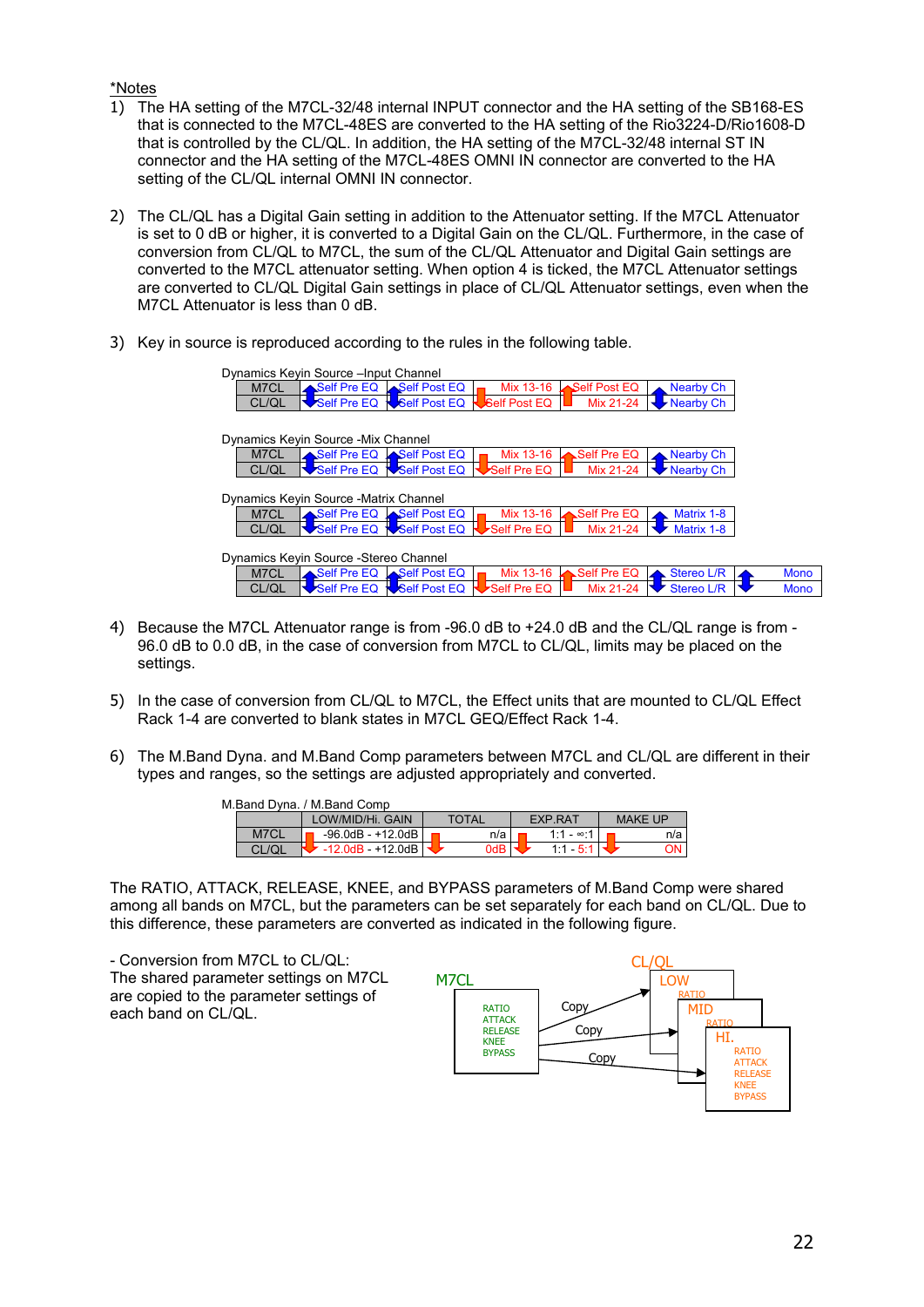- Conversion from CL/QL to M7CL: The parameter settings of the LOW band on CL/QL are copied to the shared parameter settings on M7CL.



- 7) Only the GEQs that are mounted to Effect Rack 1-8 are converted. The GEQs mounted to CL/QL GEQ Rack 1-16 are not converted.
- 8) Reproducibility of Recall Safe & Focus Recall: Refer to section [3.8](#page-30-1) ["Recall Filter" Treatment.](#page-30-1)
- 9) Pan/Balance parameter is reproduced when M7CL's configuration and CL/QL's configuration match. There are a few mismatched parameters due to the different concept of Pan and Balance. For such cases, the converter will substitute a value which keeps the rule "Odd channel signal goes to L and even channel signal goes to R".

|       | Input to Stereo & Input to Mix: Pan/Balance -ST IN/Fx RTN |                 |                                    |  |  |
|-------|-----------------------------------------------------------|-----------------|------------------------------------|--|--|
| M7CL  | Pan mode                                                  |                 | Balance mode                       |  |  |
|       | Pan for odd Ch                                            | Pan for even Ch | Balance for odd & even Ch          |  |  |
| CL/QL | Balance: Center                                           |                 | Balance: Copy                      |  |  |
|       |                                                           |                 | Balance mode (only available mode) |  |  |
|       |                                                           |                 |                                    |  |  |
| CL/QL | <b>Set Balance mode</b>                                   |                 |                                    |  |  |
|       | Balance: Copy                                             |                 |                                    |  |  |
| M7CL  | Balance for odd & even Ch                                 |                 |                                    |  |  |
|       | <b>Balance mode</b>                                       |                 |                                    |  |  |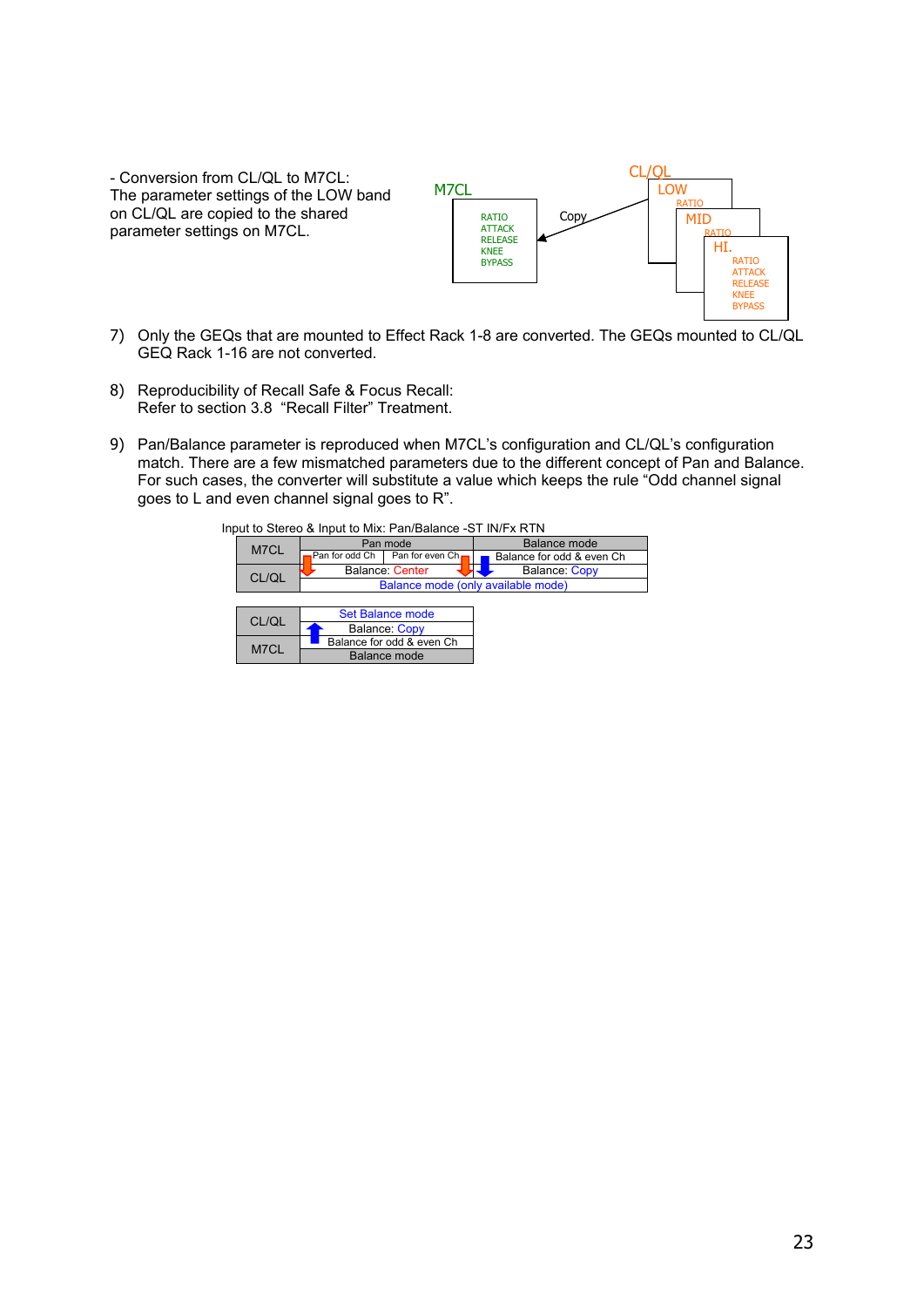#### <span id="page-23-0"></span>3.6. Conversion between LS9 and CL/QL

#### <span id="page-23-1"></span>Channel matching

File Converter matches both models' channels as shown below.

| LS <sub>9</sub>          | <b>CL/QL</b>     | <b>Remarks</b>                          |
|--------------------------|------------------|-----------------------------------------|
| Input 1-32 (LS9-32:1-64) | Input $1-64$     | Input 65 and higher are not applicable. |
| <b>ST IN 1-4</b>         | <b>ST IN 1-4</b> |                                         |
| n/a                      | <b>ST IN 5-8</b> |                                         |
| Stereo                   | Stereo           |                                         |
| Mono                     | Mono             |                                         |
| Mix 1-16                 | Mix 1-16         |                                         |
| n/a                      | Mix 17-24        |                                         |
| Matrix 1-8               | Matrix 1-8       |                                         |
| GEQ/Effect Rack 1-8      | Effect Rack 1-8  |                                         |
| n/a                      | GEQ Rack 1-16    |                                         |
| n/a                      | Premium Rack 1-8 |                                         |
| n/a                      | DCA 1-16         |                                         |

### <span id="page-23-2"></span>3.6.2. Conversion Overview -between LS9 and CL/QL

| <b>Input Channel</b>                     |                   | <b>Output Channel</b>      |                          | Global                        |   |
|------------------------------------------|-------------------|----------------------------|--------------------------|-------------------------------|---|
| Input Patch                              | ×                 | Output Patch               | ×                        | <b>DCA</b>                    | × |
| <b>Channel Name</b>                      | ✔                 | <b>Channel Name</b>        | ✔                        | Mute group                    |   |
| <b>Channel Color</b>                     | ✔                 | <b>Bus Setup</b>           |                          | Assignment -Input             | ✓ |
| <b>Channel Link</b>                      | ×                 | Vari/Fix                   |                          | Assignment -Output            | ✓ |
| HA                                       |                   | Pair                       |                          | Mute Safe assignment          | ✔ |
| Gain                                     | $\vert 1$         | Follow Pan                 |                          | Mute Master                   | ✓ |
| Phantom                                  | $\vert$ 1)        | Pick up point              |                          | Effect                        |   |
| Phase                                    |                   |                            |                          | Type                          |   |
| <b>HPF</b>                               |                   |                            |                          | Title                         |   |
| On/Off                                   |                   |                            |                          | <b>Bypass</b>                 |   |
| Frequency                                |                   | Output Channel Attenuator  | ✔<br>$\vert 5 \rangle$   | Mix balance                   |   |
| Input Channel<br>Attenuator/Digital Gain | $\binom{!}{2}$    | Output Port Delay          | ×                        | Parameters                    |   |
| Input Channel Delay                      | ×                 | EQ                         |                          | Patch                         |   |
| EQ                                       |                   | On/Off                     |                          | GEQ                           |   |
| On/Off                                   |                   | Q/F/G                      |                          | Parameters                    |   |
| Q/F/G                                    |                   | Type I/II, Shelf/Peak      |                          | Patch                         | × |
| Type I/II, Shelf/Peak                    |                   | Dynamics                   |                          |                               |   |
| Dynamics                                 |                   | Type                       |                          | Scene information             |   |
| Type                                     |                   | On/Off                     |                          | Comment                       |   |
| On/Off                                   |                   | Parameters                 |                          | Time stamp                    |   |
| Parameters                               |                   | Key in source              | $\vert 3 \rangle$        | Recall Safe                   |   |
| Key in source                            | $\vert 3 \rangle$ | Fader level                |                          | Focus                         | × |
| Fader level                              |                   | On/Off                     | ✔                        | Fade Time                     | × |
| On/Off                                   |                   | Pan/Balance                | ✓                        |                               |   |
| Pan/Balance                              | √<br>!10          | Insert                     |                          |                               |   |
| Insert                                   |                   | On/Off                     |                          |                               |   |
| On/Off                                   |                   | Insertion point            |                          |                               |   |
| Insertion point                          |                   | Patch                      | ×                        |                               |   |
| Patch                                    | ×                 | Mix to Stereo              |                          |                               |   |
| Direct Out                               |                   | On/Off                     | ✔                        |                               |   |
| On/Off                                   |                   | Pan/Balance                | ✔                        |                               |   |
| Pick up point                            | $\vert 4 \rangle$ | Mix/Stereo to Matrix       |                          |                               |   |
| Patch                                    |                   | On/Off                     |                          |                               |   |
| Input to Stereo On/Off                   |                   | Level                      |                          |                               |   |
| Input to Mix                             |                   | Pan/Balance                |                          |                               |   |
| On/Off                                   |                   | Pre/Post                   |                          |                               |   |
| Level                                    |                   | <b>LCR</b>                 |                          |                               |   |
| Pan/Balance                              | !10               | LCR assignment             |                          |                               |   |
| Pre/Post                                 |                   | LCR ratio                  |                          |                               |   |
| <b>LCR</b>                               |                   |                            |                          |                               |   |
| LCR assignment                           |                   | <key table="" to=""></key> | $\checkmark$ : converted | ! : Check optimizing logic be |   |
| LCR ratio                                |                   |                            | $\star$ : not converted  |                               |   |

| Input Channel |                         | <b>Output Channel</b> |  | Global               |          |
|---------------|-------------------------|-----------------------|--|----------------------|----------|
| Input Patch   |                         | <b>Output Patch</b>   |  | <b>DCA</b>           |          |
| Channel Name  |                         | <b>Channel Name</b>   |  | Mute group           |          |
| Channel Color |                         | <b>Bus Setup</b>      |  | Assignment -Input    |          |
| Channel Link  |                         | Vari/Fix              |  | Assignment -Output   |          |
| <b>HA</b>     |                         | Pair                  |  | Mute Safe assignment |          |
| Gain          | $\vert$ 1)              | Follow Pan            |  | <b>Mute Master</b>   |          |
| Phantom       | $\left( \left( \right)$ | Pick up point         |  | Effect               | <b>6</b> |

| Frequency                                | ✓                 | Output Channel Attenuator | $\checkmark$<br>$\vert 5 \rangle$ | Mix balance        |                           |
|------------------------------------------|-------------------|---------------------------|-----------------------------------|--------------------|---------------------------|
| Input Channel<br>Attenuator/Digital Gain | $\vert 2 \rangle$ | Output Port Delay         | ×                                 | Parameters         | $\left(17\right)$         |
| Input Channel Delay                      | ×                 | EQ                        |                                   | Patch              | x                         |
| EQ                                       |                   | On/Off                    |                                   | <b>GEQ</b>         | 8                         |
| On/Off                                   |                   | Q/F/G                     |                                   | Parameters         |                           |
| Q/F/G                                    |                   | Type I/II, Shelf/Peak     | ✔                                 | Patch              | ×                         |
| Type I/II, Shelf/Peak                    |                   | Dynamics                  |                                   |                    |                           |
| Dynamics                                 |                   | Type                      |                                   | Scene information  |                           |
| Type                                     |                   | On/Off                    |                                   | Comment            |                           |
| On/Off                                   |                   | Parameters                |                                   | Time stamp         |                           |
| Parameters                               |                   | Key in source             | $\vert 3 \rangle$                 | <b>Recall Safe</b> | $\vert$ 9)                |
| Key in source                            | $\vert 3 \rangle$ | Fader level               |                                   | Focus              | $\left  \cdot \right $ 9) |
| Fader level                              |                   | On/Off                    | ✔                                 | Fade Time          | x                         |
| On/Off                                   |                   | Pan/Balance               | ✔                                 |                    |                           |
| Pan/Balance                              | ✓<br>!10          | Insert                    |                                   |                    |                           |
| Insert                                   |                   | On/Off                    |                                   |                    |                           |
| On/Off                                   |                   | Insertion point           |                                   |                    |                           |
| Insertion point                          |                   | Patch                     | x                                 |                    |                           |
| Patch                                    | ×                 | Mix to Stereo             |                                   |                    |                           |
| Direct Out                               |                   | On/Off                    |                                   |                    |                           |
| On/Off                                   |                   | Pan/Balance               |                                   |                    |                           |
| Pick up point                            | $\left( 4\right)$ | Mix/Stereo to Matrix      |                                   |                    |                           |
| Patch                                    | x                 | On/Off                    |                                   |                    |                           |
| Input to Stereo On/Off                   | ✔                 | Level                     |                                   |                    |                           |
| Input to Mix                             |                   | Pan/Balance               |                                   |                    |                           |
| On/Off                                   |                   | Pre/Post                  |                                   |                    |                           |
| Level                                    |                   | <b>LCR</b>                |                                   |                    |                           |
| Pan/Balance                              | !10)              | LCR assignment            |                                   |                    |                           |
| Pre/Post                                 |                   | LCR ratio                 | ✓                                 |                    |                           |
| LCR.                                     |                   |                           |                                   |                    |                           |

| <b>DCA</b>           | ×            |                   |
|----------------------|--------------|-------------------|
| Mute group           |              |                   |
| Assignment - Input   |              |                   |
| Assignment -Output   | $\checkmark$ |                   |
| Mute Safe assignment |              |                   |
| Mute Master          |              |                   |
| Effect               |              | $\frac{1}{2}$ 6)  |
| Type                 |              |                   |
| Title                | $\checkmark$ |                   |
| <b>Bypass</b>        |              |                   |
| Mix balance          |              |                   |
| Parameters           |              |                   |
|                      |              | $\vert 7 \rangle$ |
| Patch                |              |                   |
| <b>GEQ</b>           |              | $\mathbf{1}8$     |
| Parameters           |              |                   |
| Patch                |              |                   |
|                      |              |                   |
| Scene information    |              |                   |
| Comment              |              |                   |
| Time stamp           |              |                   |
| Recall Safe          | ×.           | !9)               |
| Focus                | ×            | $\frac{1}{2}$ 9)  |
| Fade Time            | x            |                   |

LCR assignment <Key to table> : converted **!** : Check optimizing logic below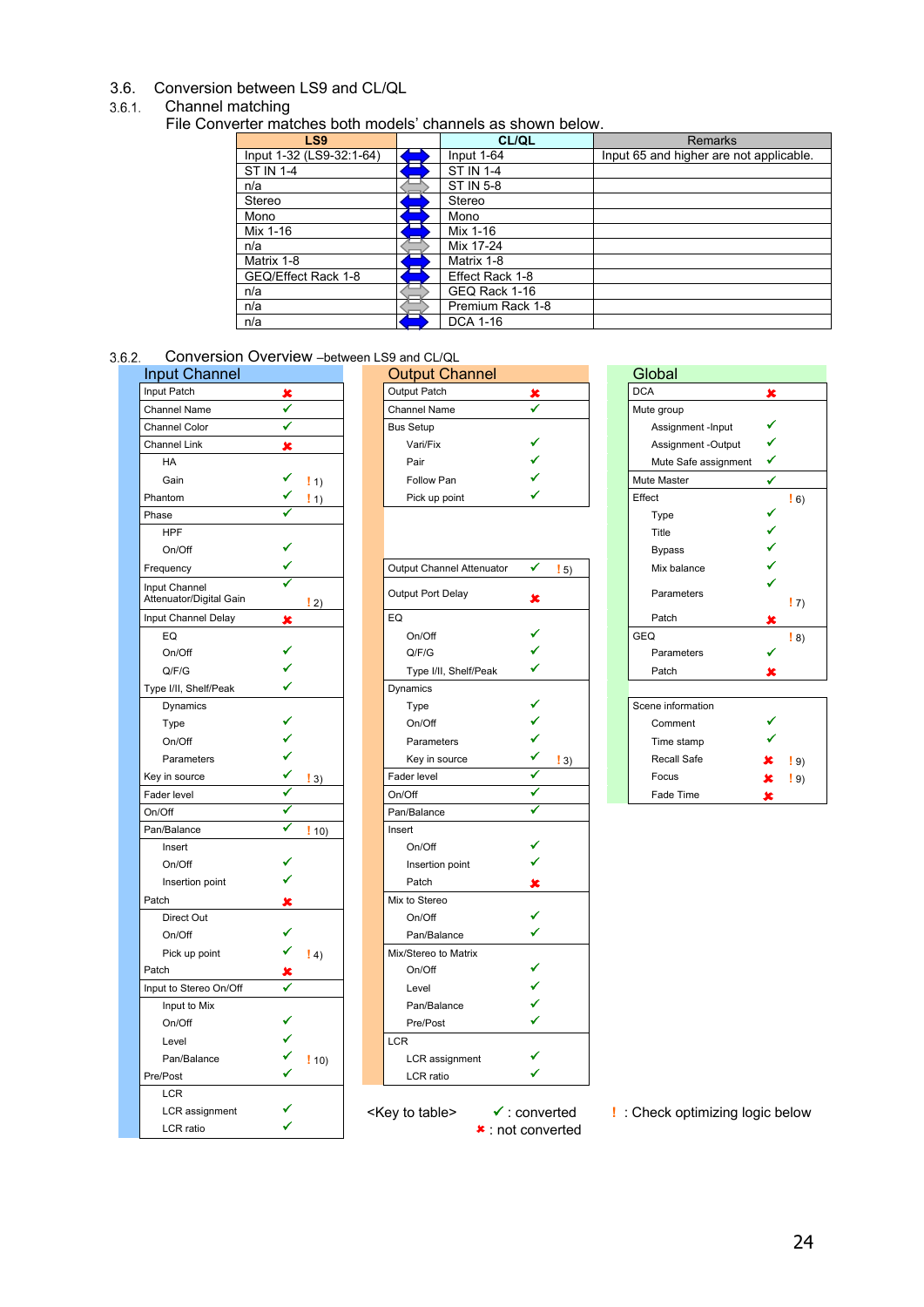#### \*Notes

- 1) The LS9 internal HA setting is converted to the HA setting of the Rio3224-D/Rio1608-D that is controlled by the CL/QL.
- 2) The CL/QL has a Digital Gain setting in addition to the Attenuator setting. If the LS9 Attenuator is set to 0 dB or higher, it is converted to a Digital Gain on the CL/QL. Furthermore, in the case of conversion from CL/QL to LS9, the sum of the CL/QL Attenuator and Digital Gain settings are converted to the LS9 attenuator setting. When option 4 is ticked, the LS9 Attenuator settings are converted to CL/QL Digital Gain settings in place of CL/QL Attenuator settings, even when the LS9 Attenuator is less than 0 dB.
- 3) Key in source is reproduced according to the rules in the following table.

|                 | Dynamics Keyin Source - Input Channel  |                                 |                                   |              |                   |             |  |
|-----------------|----------------------------------------|---------------------------------|-----------------------------------|--------------|-------------------|-------------|--|
| LS <sub>9</sub> |                                        | Self Pre EQ Self Post EQ        | Mix 13-16                         | Self Post EQ | Nearby Ch         |             |  |
| CL/QL           |                                        | Self Pre EQ Self Post EQ        | <b>USelf Post EQ</b>              | Mix 21-24    | Nearby Ch         |             |  |
|                 |                                        |                                 |                                   |              |                   |             |  |
|                 | Dynamics Keyin Source - Mix Channel    |                                 |                                   |              |                   |             |  |
| LS <sub>9</sub> |                                        | Self Pre EQ Self Post EQ        | Mix 13-16                         | Self Pre EQ  | Nearby Ch         |             |  |
| CL/QL           |                                        | Self Pre EQ NSelf Post EQ       | Self Pre EQ                       | Mix 21-24    | Nearby Ch         |             |  |
|                 |                                        |                                 |                                   |              |                   |             |  |
|                 | Dynamics Keyin Source - Matrix Channel |                                 |                                   |              |                   |             |  |
| LS <sub>9</sub> |                                        | Self Pre EQ Self Post EQ        | Mix 13-16                         | Self Pre EQ  | Matrix 1-8        |             |  |
| CL/QL           |                                        | Self Pre EQ <b>Self Post EQ</b> | $\blacktriangleright$ Self Pre EQ | Mix 21-24    | Matrix 1-8        |             |  |
|                 |                                        |                                 |                                   |              |                   |             |  |
|                 | Dynamics Keyin Source - Stereo Channel |                                 |                                   |              |                   |             |  |
| LS <sub>9</sub> |                                        | Self Pre EQ Self Post EQ        | Mix 13-16                         | Self Pre EQ  | Stereo L/R        | <b>Mono</b> |  |
| CL/QL           |                                        | Self Pre EQ Self Post EQ        | Self Pre EQ                       | Mix 21-24    | <b>Stereo L/R</b> | <b>Mono</b> |  |
|                 |                                        |                                 |                                   |              |                   |             |  |
|                 |                                        |                                 |                                   |              |                   |             |  |

<Key to table> Blue field and arrow means compatible setting Orange field and arrow means setting replaced by substitute setting

4) For the Direct Out points, if the same points cannot be selected on the conversion destination model, the settings are adjusted appropriately and converted.

| Direct Out Point -Input Channel |                                 |  |                                        |  |
|---------------------------------|---------------------------------|--|----------------------------------------|--|
|                                 | <b>Pre HPF</b>                  |  | Pre EQ A Pre Fader                     |  |
|                                 | Pre HPF $\overline{\mathbf{U}}$ |  | Pre EQ $\blacktriangleright$ Pre Fader |  |

- 5) Because the LS9 Attenuator range is from -96.0 dB to +24.0 dB and the CL/QL range is from -96.0 dB to 0.0 dB, in the case of conversion from LS9 to CL/QL, limits may be placed on the settings.
- 6) In the case of conversion from CL/QL to LS9, the Effect units that are mounted to CL/QL Effect Rack 1-4 are converted to blank states in LS9 GEQ/Effect Rack 1-4.
- 7) The M.Band Dyna. and M.Band Comp parameters between LS9 and CL/QL are different in their types and ranges, so the settings are adjusted appropriately and converted.

| M.Band Dvna. / M.Band Comp |                                 |  |              |  |                |                |
|----------------------------|---------------------------------|--|--------------|--|----------------|----------------|
|                            | LOW/MID/Hi, GAIN                |  | <b>TOTAL</b> |  | <b>EXP.RAT</b> | <b>MAKE UP</b> |
| LS9                        | -96.0dB - +12.0dB               |  | n/a i        |  | $1.1 - 8.1$    | n/a            |
| CL/OL                      | $-12.0$ dB $-$ +12.0dB $\Gamma$ |  | 0dB          |  | $1.1 - 5.1$    | ON I           |

The RATIO, ATTACK, RELEASE, KNEE, and BYPASS parameters of M.Band Comp were shared among all bands on LS9, but the parameters can be set separately for each band on CL/QL. Due to this difference, these parameters are converted as indicated in the following figure.

- Conversion from LS9 to CL/QL: The shared parameter settings on LS9 are copied to the parameter settings of each band on CL/QL.

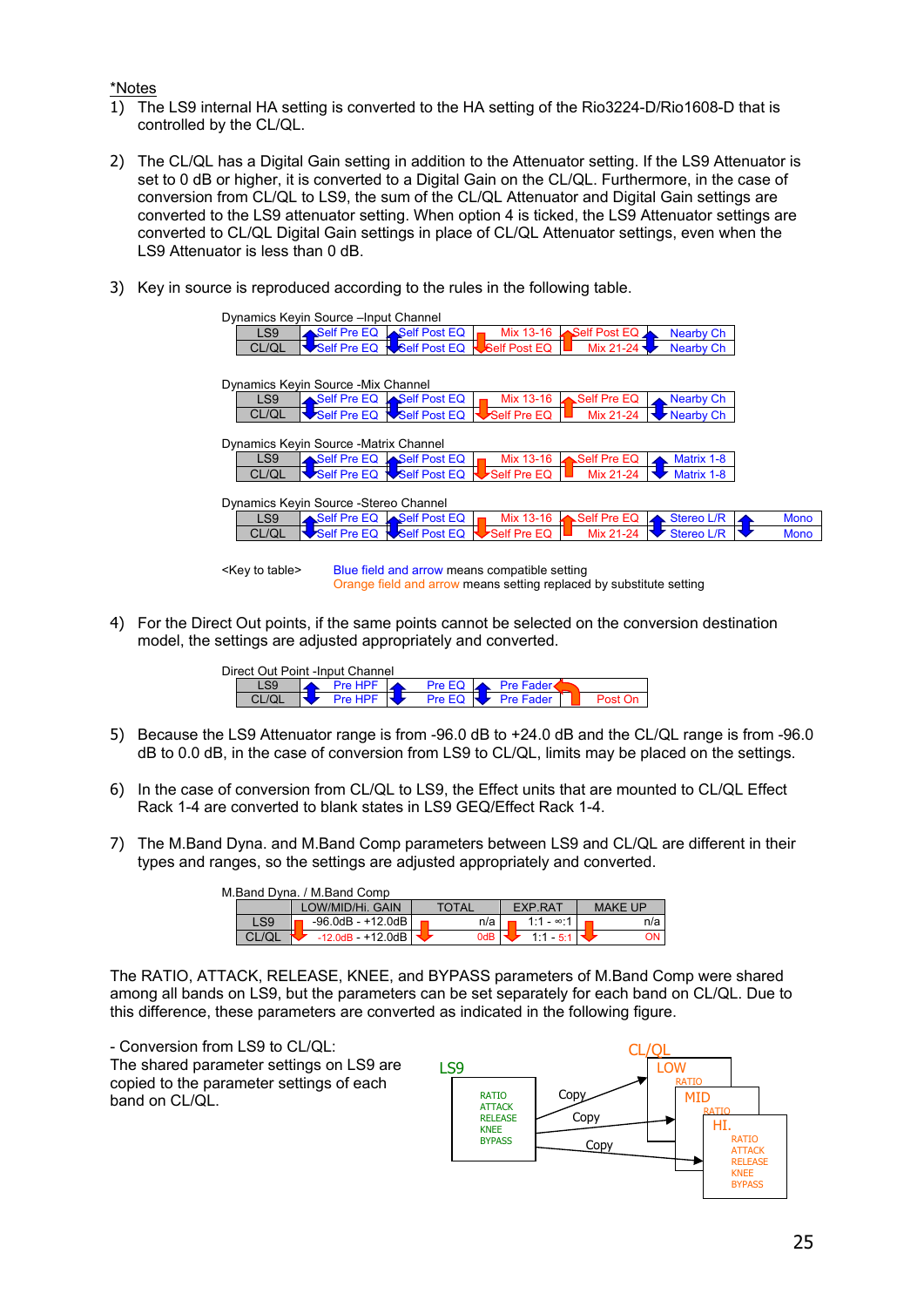- Conversion from CL/QL to LS9: The parameter settings of the LOW band on CL/QL are copied to the shared parameter settings on LS9.



- 8) Only the GEQs that are mounted to Effect Rack 1-8 are converted. The GEQs mounted to CL/QL GEQ Rack 1-16 are not converted.
- 9) Reproducibility of Recall Safe & Focus Recall Refer to section [3.8](#page-30-1) ["Recall Filter" Treatment.](#page-30-1)
- 10) Pan/Balance parameter is reproduced when LS9's configuration and CL/QL's configuration match. There are a few mismatched parameters due to the different concept of Pan and Balance. For such cases, the converter will substitute a value which keeps the rule "Odd channel signal goes to L and even channel signal goes to R".

Balance mode

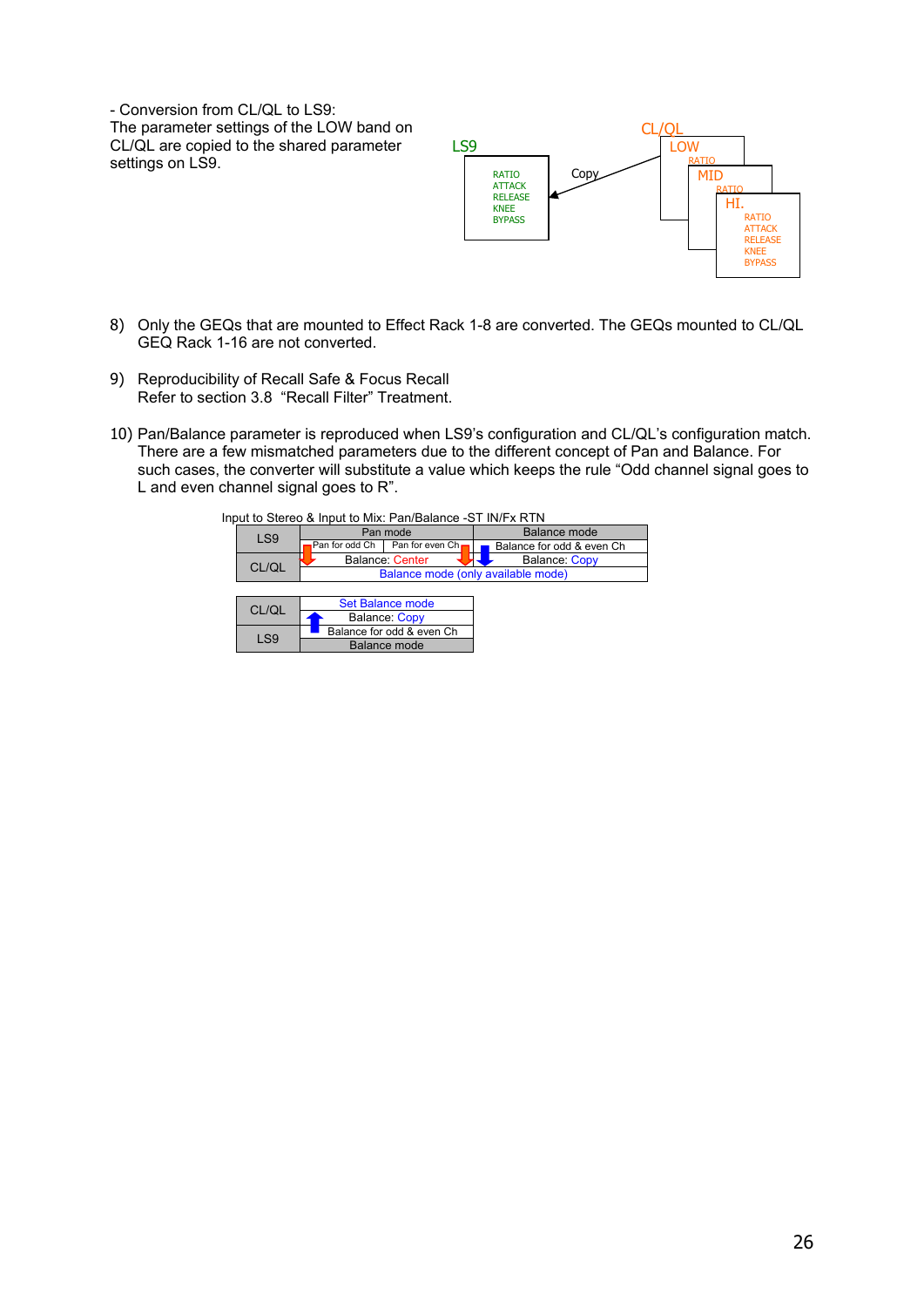<span id="page-26-0"></span>3.7. Conversion between RIVAGE PM and CL/QL

#### <span id="page-26-1"></span>Channel matching

File Converter matches both models' channels as shown below.

| <b>RIVAGE PM</b>      | CL/QL            | <b>Remarks</b>                                                                                                                |
|-----------------------|------------------|-------------------------------------------------------------------------------------------------------------------------------|
| Input 1-72            | Input 1-72       | - Maximum number of<br>channels depends on the<br>model of CL/QL.<br>- Inputs are converted to<br>Mono channels of CL/QL.     |
| <b>Input 73-88</b>    | <b>ST IN 1-8</b> | Channels are not<br>converted when the<br>RIVAGE inputs are paired<br>in an order from an even<br>number to an odd<br>number. |
| Input 89-144          | n/a              |                                                                                                                               |
| Stereo A              | Stereo           |                                                                                                                               |
| Stereo B              | Mono             |                                                                                                                               |
| Mix 1-24              | Mix 1-24         |                                                                                                                               |
| Mix 25-72             | n/a              |                                                                                                                               |
| Matrix 1-8            | Matrix 1-8       |                                                                                                                               |
| Matrix 9-36           | n/a              |                                                                                                                               |
| GEQ Rack 1-16         | GEQ Rack 1-16    | Correspondence differs<br>when Dugan is set.                                                                                  |
| <b>GEQ Rack 17-48</b> | n/a              |                                                                                                                               |
| Plug In a1-l16        | Effect Rack 1-8  |                                                                                                                               |
| Plug In m1-x16        | Premium Rack 1-8 |                                                                                                                               |
| <b>DCA 1-16</b>       | <b>DCA 1-16</b>  |                                                                                                                               |
| DCA 17-24             | n/a              |                                                                                                                               |

<span id="page-26-2"></span>Conversion Overview –between RIVAGE PM and CL/QL

| <b>Input Channel</b>                                  |                          | <b>Output Channel</b>       |                        | Global                      |                                                 |
|-------------------------------------------------------|--------------------------|-----------------------------|------------------------|-----------------------------|-------------------------------------------------|
| $\pmb{x}$<br>Input Patch                              |                          | Output Patch                | $\pmb{x}$              | <b>DCA</b>                  |                                                 |
| $\checkmark$ 11)<br>Channel Name / Color / Icon       |                          | Channel Name / Color / Icon | $\checkmark$ 11)       | Channel Name / Color / Icon | ✔<br>$\left  \right $ 1)                        |
| $\checkmark$ ! 2)<br>Pair                             |                          | <b>Bus Setup</b>            |                        | Fader Level                 |                                                 |
| $\pmb{\times}$<br>Channel Link                        |                          | Vari/Fix                    | ✓                      | Assignment -Input           |                                                 |
| <b>HA</b>                                             |                          | Pair                        |                        | Assignment -Output          | ✓                                               |
| ×<br>Gain                                             |                          | Follow Pan                  |                        | Mute group                  |                                                 |
| ×<br>Phantom                                          |                          | Send Point                  | x                      | Name                        |                                                 |
| ✔<br>Phase                                            |                          | Output Channel Attenuator   | $\pmb{x}$              | Assignment -Input           |                                                 |
| <b>HPF</b>                                            |                          | Output Channel/Port Delay   | $\pmb{\times}$         | Assignment -Output          |                                                 |
| ✓<br>On/Off                                           |                          | EQ                          |                        | Mute Safe Assignment        | ✓                                               |
| ✔<br>Frequency                                        |                          | On/Off                      | ✔<br>$\vert 8 \rangle$ | Mute Master                 | $\mathbf x$                                     |
| $\checkmark$<br>Input Channel Attenuator/Digital Gain |                          | Q/F/G                       | $\vert 8 \rangle$<br>✔ | Effect                      |                                                 |
| $\checkmark$<br>Input Channel Delay                   |                          | Type, Shelf/Peak            | $\vert 8 \rangle$<br>✓ | Type                        | $\checkmark$ (13)                               |
| EQ                                                    | $\vert 3 \rangle$        | <b>Bypass</b>               | $\checkmark$ (8)       | Title                       | $ 13\rangle$                                    |
| On/Off                                                | $\left  4 \right\rangle$ | Link                        | ×                      | <b>Bypass</b>               | $\left[ \begin{array}{c} 1 \end{array} \right]$ |
| Q/F/G                                                 | $\vert 4 \rangle$        | Dynamics                    |                        | Mix balance                 | ✓<br>$\frac{1}{2}$ 13)                          |
| Type, Shelf/Peak                                      | $\vert 4 \rangle$        | Type                        | ✓<br>$\frac{1}{2}$ 10) | Parameters                  | $\checkmark$ (13)                               |
| ✓<br><b>Bypass</b>                                    | $\left(4\right)$         | On/Off                      | !10                    | Patch                       | x                                               |
| ×<br>Link                                             |                          | Parameters                  | $\checkmark$ 10)       | Premium Rack                | $\checkmark$ 14)                                |
| Dynamics                                              | $\vert 3 \rangle$        | Key in source               | ✓<br>$\vert$ 9)        | <b>GEQ</b>                  |                                                 |
| Type                                                  | $\left  \right $ 5)      | Link                        | ×                      | Parameters                  | $\checkmark$ (15)                               |
| On/Off                                                | $\vert 5 \rangle$        | Fader level                 | $\checkmark$           | Patch                       | ×                                               |
| Parameters                                            | $\left(15\right)$        | On/Off                      | $\checkmark$           | Scene information           |                                                 |
| Key in source                                         | $\vert$ 9)               | Balance                     | $\checkmark$ 12)       | Comment                     |                                                 |
| ×<br>Link                                             |                          | Insert                      |                        | Time stamp                  |                                                 |
| ✔<br>Fader level                                      |                          | On/Off                      | $\checkmark$ 17)       | Playback link               | ✔                                               |
| ✔<br>On/Off                                           |                          | Insertion point             | $\checkmark$ (7)       | <b>Recall Safe</b>          | $x$ 111                                         |

| <b>out Channel</b>                |                          | <b>Output Channel</b>       |                |                                                 | Global |                             |           |                     |
|-----------------------------------|--------------------------|-----------------------------|----------------|-------------------------------------------------|--------|-----------------------------|-----------|---------------------|
| t Patch                           | ×                        | Output Patch                | $\pmb{\times}$ |                                                 |        | <b>DCA</b>                  |           |                     |
| nnel Name / Color / Icon          | $\checkmark$ 11)         | Channel Name / Color / Icon |                | $\checkmark$ ! 1)                               |        | Channel Name / Color / Icon | ✔         | $\left  \right $ 1) |
|                                   | $\checkmark$ (2)         | <b>Bus Setup</b>            |                |                                                 |        | <b>Fader Level</b>          |           |                     |
| nnel Link                         | $\pmb{\times}$           | Vari/Fix                    | ✔              |                                                 |        | Assignment -Input           |           |                     |
|                                   |                          | Pair                        | ✔              |                                                 |        | Assignment -Output          | ✔         |                     |
| Gain                              | x                        | Follow Pan                  | ✔              |                                                 |        | Mute group                  |           |                     |
| Phantom                           | ×                        | Send Point                  | ×              |                                                 |        | Name                        |           |                     |
| se                                | ✔                        | Output Channel Attenuator   | $\pmb{x}$      |                                                 |        | Assignment -Input           |           |                     |
|                                   |                          | Output Channel/Port Delay   | ×              |                                                 |        | Assignment -Output          |           |                     |
| On/Off                            | ✔                        | EQ                          |                |                                                 |        | Mute Safe Assignment        | ✓         |                     |
| Frequency                         | ✔                        | On/Off                      | ✓              | $\vert 8 \rangle$                               |        | Mute Master                 | $\pmb{x}$ |                     |
| t Channel Attenuator/Digital Gain | ✔                        | Q/F/G                       | ✓              | $\left( \begin{array}{c} 8 \end{array} \right)$ |        | Effect                      |           |                     |
| t Channel Delay                   | ✔                        | Type, Shelf/Peak            |                | $\checkmark$ 18)                                |        | Type                        |           | $\frac{1}{2}$ 13)   |
|                                   | $\vert 3 \rangle$        | <b>Bypass</b>               |                | $\checkmark$ 18)                                |        | Title                       |           | !13)                |
| On/Off                            | $\left(4\right)$         | Link                        | ×              |                                                 |        | <b>Bypass</b>               |           | $ 13\rangle$        |
| Q/F/G                             | $\vert 4 \rangle$        | Dynamics                    |                |                                                 |        | Mix balance                 |           | $\frac{1}{2}$ 13)   |
| Type, Shelf/Peak                  | $\binom{1}{4}$           | Type                        |                | $\checkmark$ 10)                                |        | Parameters                  |           | $\checkmark$ 13)    |
| <b>Bypass</b>                     | $\left  4 \right\rangle$ | On/Off                      |                | $\checkmark$ 10)                                |        | Patch                       | x         |                     |
| Link                              | ×                        | Parameters                  |                | $\checkmark$ ! 10)                              |        | Premium Rack                |           | $\checkmark$ 14)    |
| amics                             | $\vert 3 \rangle$        | Key in source               |                | $\checkmark$ 19)                                |        | <b>GEQ</b>                  |           |                     |
| Type                              | $\vert 5 \rangle$        | Link                        | ×              |                                                 |        | Parameters                  |           | $\checkmark$ 15)    |
| On/Off                            | $\left  \right $ 5)      | Fader level                 | ✓              |                                                 |        | Patch                       | ×         |                     |
| Parameters                        | $\frac{1}{2}$ 5)         | On/Off                      | ✔              |                                                 |        | Scene information           |           |                     |
| Key in source                     | $\left(9\right)$<br>✓    | Balance                     |                | $\checkmark$ 12)                                |        | Comment                     |           |                     |
| Link                              | ×                        | Insert                      |                |                                                 |        | Time stamp                  |           |                     |
| er level                          | ✔                        | On/Off                      |                | $\checkmark$ (7)                                |        | Playback link               |           |                     |
| <b>HC</b>                         | $\checkmark$             | Insertion point             |                | $\checkmark$ 17)                                |        | Recall Safe                 | x         | $\frac{1}{2}$ 11    |
|                                   |                          |                             |                |                                                 |        |                             |           |                     |

| Global                      |   |                    |
|-----------------------------|---|--------------------|
| <b>DCA</b>                  |   |                    |
| Channel Name / Color / Icon |   | $\vert 11\rangle$  |
| <b>Fader Level</b>          |   |                    |
| Assignment -Input           |   |                    |
| Assignment -Output          |   |                    |
| Mute group                  |   |                    |
| Name                        |   |                    |
| Assignment - Input          |   |                    |
| Assignment -Output          |   |                    |
| Mute Safe Assignment        |   |                    |
| Mute Master                 | × |                    |
| Effect                      |   |                    |
| Type                        |   | $\frac{1}{2}$ 13)  |
| Title                       |   | $\checkmark$ 13)   |
| Bypass                      |   | $\checkmark$ ! 13) |
| Mix balance                 |   | $\checkmark$ 13)   |
| Parameters                  |   | $\checkmark$ 13)   |
| Patch                       | × |                    |
| Premium Rack                | ✓ | !14)               |
| GEQ                         |   |                    |
| Parameters                  |   | !15)               |
| Patch                       | x |                    |
| Scene information           |   |                    |
| Comment                     |   |                    |
| Time stamp                  |   |                    |
| Playback link               |   |                    |
| <b>Recall Safe</b>          | x | !11)               |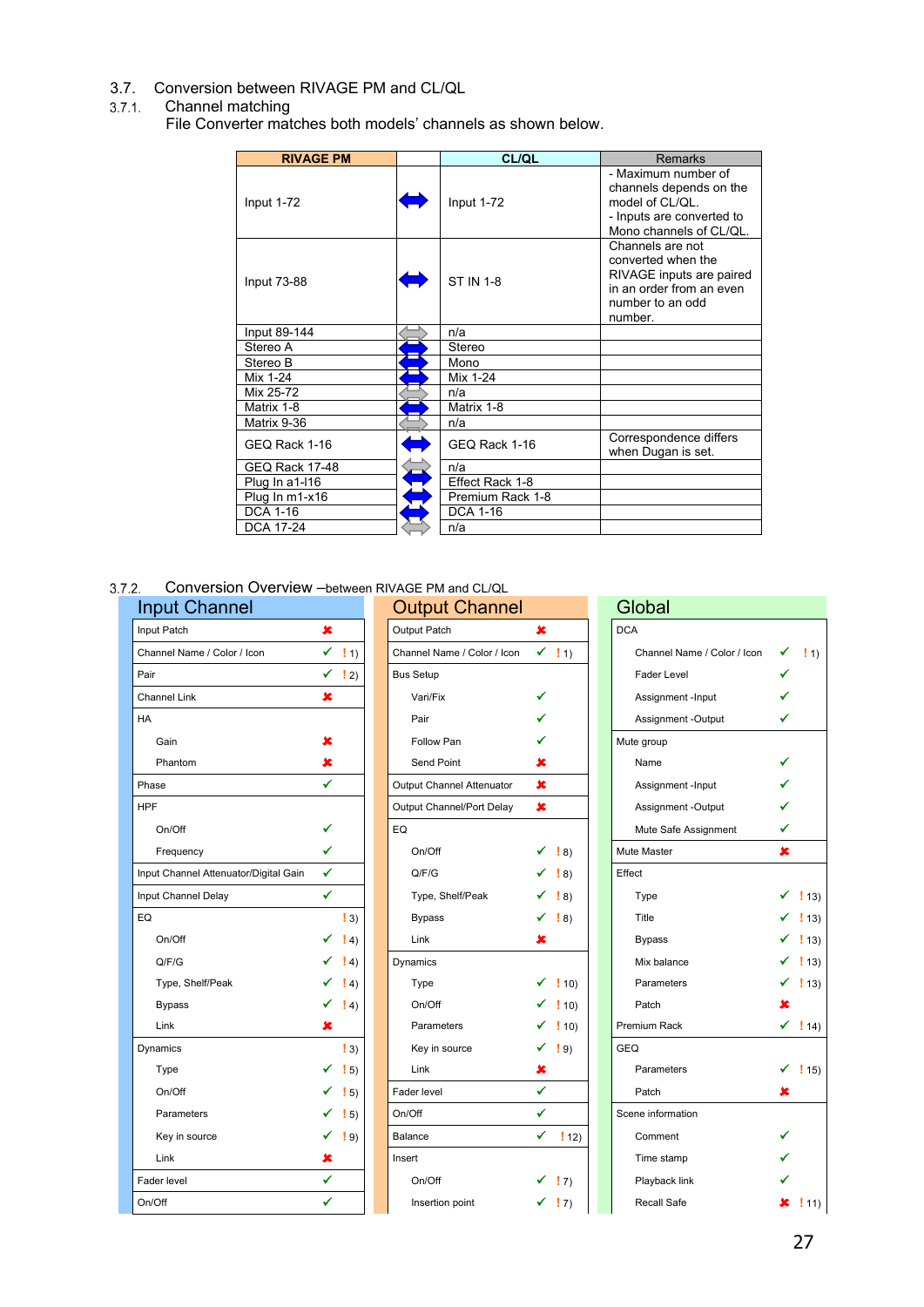

- 1) Channel colors which are not in the CL/QL are converted to OFF. Icons which are not in the CL/QL are converted to icons which are similar in use or Blank.
- 2) ST IN of CL/QL are converted to pair channels of RIVAGE PM.
- 3) Parameters are not converted in the THEATRE mode.
- 4) RIVAGE PM EQ A or B settings, which are currently selected, are converted to CL/QL EQ settings. CL/QL EQ settings are converted to RIVAGE PM EQ A settings. Although RIVAGE PM has separate LPF and EQ settings, RIVAGE PM LPF settings are prioritized from RIVAGE PM EQ settings and converted to CL EQ settings when the RIVAGE PM LPF is ON. CL/QL LEGACY TYPE I/TYPE II are not converted to RIVAGE PM LEGACY because they are different effects.
- 5) RIVAGE PM DYNAMICS A or B settings, which are currently selected, are converted to CL/QL DYNAMICS settings. CL/QL DYNAMICS settings are converted to RIVAGE PM DYNAMICS A settings. Input DYNAMICS parameters are converted when configurations match (see table below). RIVAGE PM LEGACY COMP and COMP260 are converted to CL/QL COMP. CL/QL COMP are converted to RIVAGE PM LEGACY COMP. DYNAMIC parameters will be set to default values when the configurations do not match. RELEASE, HOLD, DECAY parameters are converted to valid values when the RIVAGE PM or the CL/QL is using the 48 kHz Wordclock.

| Dvnamics1     |                |                |             |             |                 |                                                                                                                                                                                                                                                                                                                                       |
|---------------|----------------|----------------|-------------|-------------|-----------------|---------------------------------------------------------------------------------------------------------------------------------------------------------------------------------------------------------------------------------------------------------------------------------------------------------------------------------------|
| <b>RIVAGE</b> | <b>GATE</b>    | <b>DUCKING</b> | LEGACY      | COMP260     |                 | $\mathsf{EXP }-\mathsf{EXP}$ $\mathsf{C}$ $\mathsf{C}$ $\mathsf{C}$ $\mathsf{C}$ $\mathsf{C}$ $\mathsf{C}$ $\mathsf{C}$ $\mathsf{C}$ $\mathsf{C}$ $\mathsf{C}$ $\mathsf{C}$ $\mathsf{C}$ $\mathsf{C}$ $\mathsf{C}$ $\mathsf{C}$ $\mathsf{C}$ $\mathsf{C}$ $\mathsf{C}$ $\mathsf{C}$ $\mathsf{C}$ $\mathsf{C}$ $\mathsf{C}$ $\mathsf{$ |
| <b>PM</b>     |                |                | <b>COMP</b> |             |                 |                                                                                                                                                                                                                                                                                                                                       |
| CL/QL         | $\bullet$ GATE | <b>DUCKING</b> | COMP        | <b>COMP</b> | <b>EXPANDER</b> | Off                                                                                                                                                                                                                                                                                                                                   |

| Dvnamics2     |             |               |            |     |             |
|---------------|-------------|---------------|------------|-----|-------------|
| <b>RIVAGE</b> | <b>GACY</b> | <b>OMP260</b> | JE-        | Off | Other types |
| <b>PM</b>     |             |               | <b>SER</b> |     |             |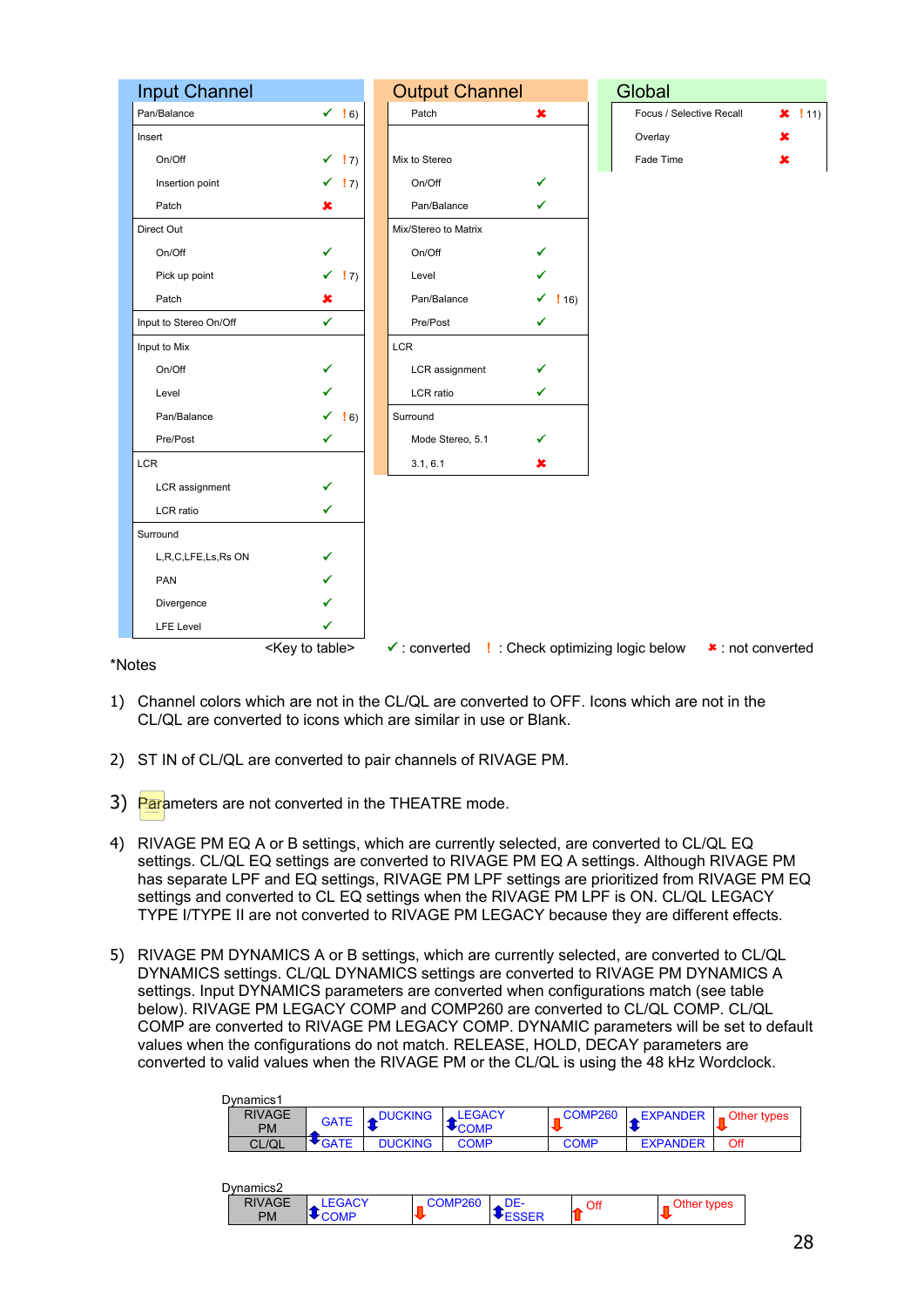|  | CL/QL | <b>OMP</b> | <b>COMP</b> |  | Jther types: | Off |
|--|-------|------------|-------------|--|--------------|-----|
|--|-------|------------|-------------|--|--------------|-----|

<Key to table> Blue field and arrow means compatible setting Orange field and arrow means setting replaced by substitution

6) PAN/BALANCE parameters are converted when configurations match (see table below). When RIVAGE PM configurations and CL/QL configurations do not match, the converter will substitute a value which maintains the rule that odd channel signals are assigned to L and even signals to R.

|               |                                              | Input to Stereo & Input to Mix/Matrix: Pan/Balance -Input Channel 1-72 |                                |  |  |  |
|---------------|----------------------------------------------|------------------------------------------------------------------------|--------------------------------|--|--|--|
| <b>RIVAGE</b> |                                              | Pan mode                                                               | Balance mode (Pair)            |  |  |  |
| <b>PM</b>     | <b>■ Pan for Right Ch</b><br>Pan for Left Ch |                                                                        | Balance for Left & Right Ch    |  |  |  |
| CL/QL         | Pan: Copy                                    | Pan: Copy                                                              | Pan: R63<br>Pan: L63           |  |  |  |
|               |                                              |                                                                        | Pan mode (only available mode) |  |  |  |
|               |                                              |                                                                        |                                |  |  |  |
| <b>RIVAGE</b> |                                              | Pan mode (no Pair)                                                     |                                |  |  |  |
| <b>PM</b>     | Pan: Copy<br>Pan: Copy                       |                                                                        |                                |  |  |  |
| CL/QL         | Pan for Left Ch                              | Pan for Right Ch                                                       |                                |  |  |  |
|               |                                              | Pan mode                                                               |                                |  |  |  |

7) Converts with RIVAGE PM Insert 1. When there is no same insert point or same direct out point in the convert destination, the converter will substitute an appropriate value.

| Insert Point - Input Channel     |                   |                             |          |          |                               |            |         |
|----------------------------------|-------------------|-----------------------------|----------|----------|-------------------------------|------------|---------|
| <b>RIVAGE</b><br><b>PM</b>       | <b>Pre Filter</b> | $\sqrt{\frac{P}{Q}}$ Pre EQ | Pre DYN1 | Pre DYN2 | Pre Fader                     |            | Post On |
| CL/QL                            |                   | Pre EQ                      |          |          | <b>Pre Fader</b>              |            | Post On |
| Insert Point -Output Channel     |                   |                             |          |          |                               |            |         |
| <b>RIVAGE</b><br><b>PM</b>       | <b>Pre Filter</b> | $\sqrt{\frac{P}{C}}$ Pre EQ |          | Pre DYN  | <b>Pre Delay</b>              | Post Fader | Post On |
| CL/QL                            |                   | Pre EQ                      |          |          | <b>Pre Fader</b>              |            | Post On |
| Direct Out Point - Input Channel |                   |                             |          |          |                               |            |         |
| <b>RIVAGE</b><br><b>PM</b>       | Pre Filter        | Pre EQ                      | Pre DYN1 | Pre DYN2 | <b>R</b> <sup>Pre Fader</sup> | Post Fader | Post On |
| CL/QL                            | Pre HPF           | Pre EQ                      |          |          | <b>Pre Fader</b>              |            | Post On |

- 8) CL/QL four-band EQ and RIVAGE PM EQ band 1, 2, 7, 8 are converted. RIVAGE PM EQ A or B settings, which are currently selected, are converted to CL/QL EQ settings. CL/QL EQ settings are converted to RIVAGE PM EQ A settings. Although on the RIVAGE PM the HPF and LPF settings are separate from the EQ settings, RIVAGE PM HPF or LPF settings are prioritized from RIVAGE PM EQ settings and converted to CL EQ settings when the RIVAGE PM HPF or LPF is ON. CL/QL LEGACY TYPE I/TYPE II are not converted to RIVAGE PM LEGACY because they are different effects.
- 9) KEY IN SOURCE is converted as shown in the table below.

| <b>RIVAGE</b><br>PM |             | Self Pre EQ Self Post EQ | Other types 1 | Default     |
|---------------------|-------------|--------------------------|---------------|-------------|
| CL/OL               | Self Pre EQ | Self Post EQ             | Default       | Other types |

10) RIVAGE PM DYNAMICS A or B settings, which are currently selected, are converted to CL/QL DYNAMICS settings. CL/QL DYNAMICS settings are converted to RIVAGE PM DYNAMICS A settings. Output DYNAMICS parameters are converted when configurations match (Refer to below table). RIVAGE PM LEGACY COMP and COMP260 are converted to CL/QL COMP. CL/QL COMP are converted to RIVAGE PM LEGACY COMP. DYNAMIC parameters will be set to default values when the configurations do not match. RELEASE parameters are converted to valid values when the RIVAGE PM or the CL/QL is using the 48 kHz Wordclock.

| Dynamics1 |                 |         |                 |             |             |
|-----------|-----------------|---------|-----------------|-------------|-------------|
| RIVAGE 1  | Legacy<br>۔ompت | Comp260 | Expander        |             | Other types |
| CL/OL     | Comp            | Comp    | <b>Expander</b> | Other types | Off         |

11) Reproducibility of Recall Safe & Focus Recall Refer to section [3.8,](#page-30-1) ["Recall Filter" Treatment.](#page-30-1)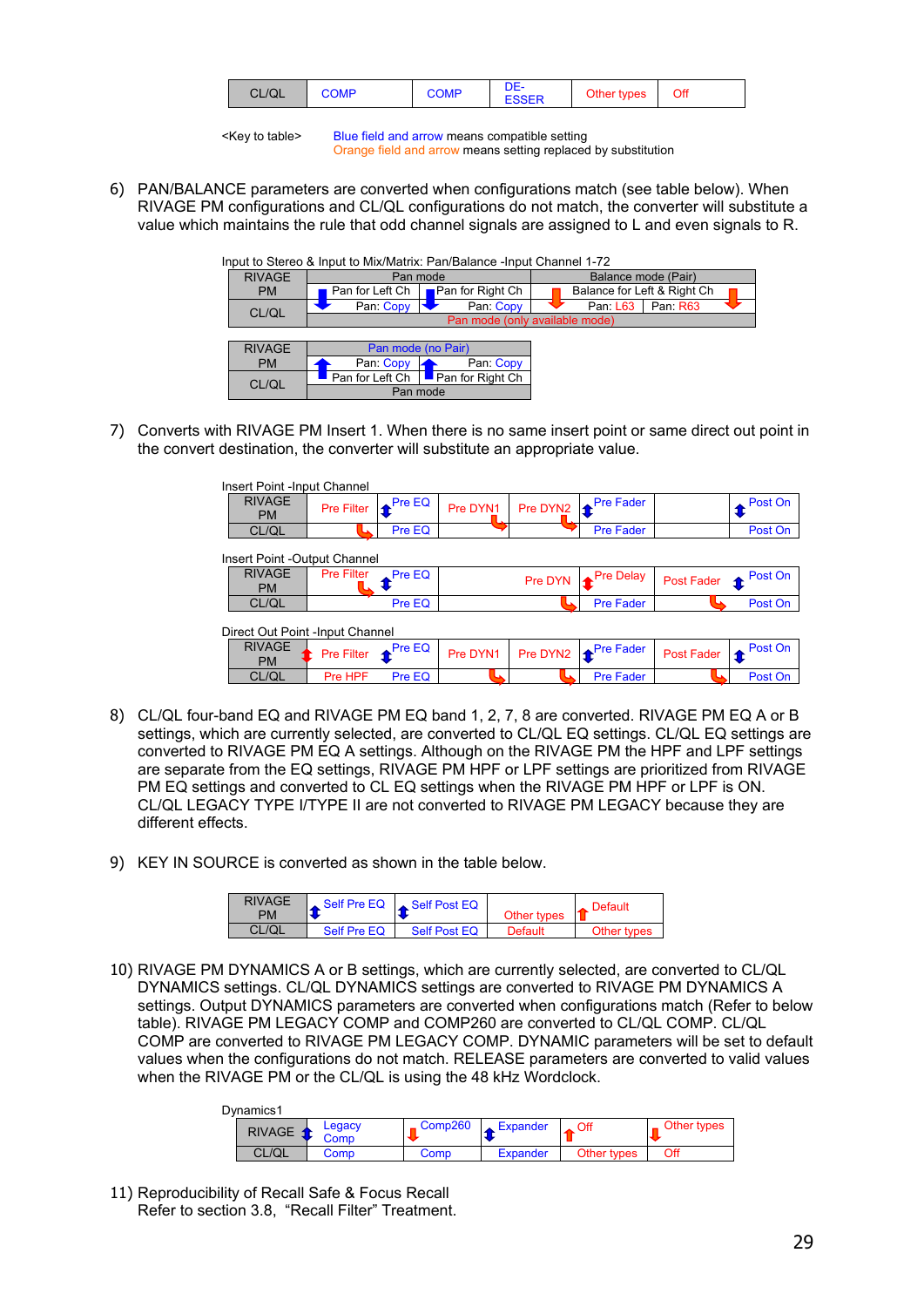- 12) RIVAGE PM MIX has two balance settings, To Stereo Balance and Output Balance. Only Output Balance is converted from the RIVAGE PM to the CL. CL balance is converted to the same value for both RIVAGE PM To Stereo Balance and Output Balance.
- 13) Only up to eight types that can be reproduced with both RIVAGE PM and CL/QL are converted between Plug-in a1 to l16 of RIVAGE PM and Effect Rack 1 to 8 of CL/QL. When converting from RIVAGE PM to CL/QL, since the HQ.Pitch can only be set to odd numbered Racks in CL/QL, it becomes Blank when the conversion destination is an even numbered Rack. When converting from CL/QL to RIVAGE PM, it is packed from a1 and mounted. However, if it does not fit on one line, mount it on the next line. In the library conversion, from RIVAGE PM to CL/QL, the vacant numbers are filled from No. 028 of the CL/QL EFFECT library in order from small libraries numbered in the table below. From CL/QL to RIVAGE PM, data is distributed to each library and converted to the same number.

| No.            | <b>LIBRARY</b>           | No. | <b>LIBRARY</b>    | No. | <b>LIBRARY</b> |
|----------------|--------------------------|-----|-------------------|-----|----------------|
|                | Reverb                   | 11  | Symphonic         | 21  | Amp Simulate   |
| $\mathcal{P}$  | <b>Early Reflections</b> | 12  | Phaser            | 22  | Dyna.Filter    |
| -3             | <b>Gate Reverb</b>       | 13  | Auto Pan          | 23  | Dyna.Flange    |
| $\overline{4}$ | Mono Delay               | 14  | Tremolo           | 24  | Dyna.Phaser    |
| -5             | Stereo Delay             | 15  | HQ.Pitch          | 25  | Stereo Reverb  |
| - 6            | Mod.Delav                | 16  | Dual Pitch        | 26  | Comp276        |
| $\overline{7}$ | Delay LCR                | 17  | Rotary            | 27  | Equalizer601   |
| -8             | Echo                     | 18  | Ring Mod.         | 28  | Open Deck      |
| 9              | Chorus                   | 19  | Mod.Filter        | 29  | REV-X          |
| 10             | Flange                   | 20  | <b>Distortion</b> |     |                |

14) Only up to eight types that can be reproduced with both RIVAGE PM and CL/QL are converted between Plug-in m1 to x16 of RIVAGE PM and Premium Rack 1 to 8 of CL/QL. When converting from RIVAGE PM to CL/QL, the U76 in CL/QL uses two Racks in order from odd numbered Racks to even numbered Racks. If the conversion destination is an even numbered Rack, that Rack becomes Blank, and it is converted from the next Rack. When converting from CL/QL to RIVAGE PM, it is packed from m1 and mounted. However, if it does not fit on one line, mount it on the next line. In the library conversion, the vacant numbers are filled in order from small libraries numbered in the table below.

| No. | <b>IBRARY</b> | No. | <b>IBRARY</b> | No. | <b>IRRARY</b> |
|-----|---------------|-----|---------------|-----|---------------|
|     | Portico5033   | 4   | J76           |     | DynamicEQ     |
|     | Portico5043   | 5   | Opt-2A        |     | BussComp369   |
|     | Portico5045   | 6   | EQ-1A         | 9   | MBC4          |

15) If Dugan is set in GEQ Rack, Dugan 16 is reproduced by converting from RIVAGE PM to CL/QL. The channel groups d and e are corrected to channel group c. Dugan32 is reproduced by converting from CL/QL to RIVAGE PM. Parameters that cannot be reproduced are set to the default settings. In addition, the number of parameters that are set after Dugan is converted to the number that can be reproduced by CL/QL (see the table below).

| <b>RIVAGE PM</b> | Dugan32             |           | Dugan <sub>64</sub> |           |
|------------------|---------------------|-----------|---------------------|-----------|
|                  | GEQ 1-16            | GEQ 17-24 | GEQ 1-32            | GEQ 33-40 |
| CL/QL            | GEQ 1-8             | GEQ 9-16  | <b>GEQ 1-8</b>      | GEQ 9-16  |
|                  | Dugan <sub>16</sub> |           | Dugan <sub>16</sub> |           |
|                  |                     |           |                     |           |
| <b>RIVAGE PM</b> | Dugan32             |           | Dugan32             |           |
|                  | GEQ 1-16            | GEQ 17-28 | GEQ 1-16            | GEQ 17-24 |
| CL/QL            | GEQ 1-4             | GEQ 5-16  | <b>GEQ 1-8</b>      | GEQ 9-16  |
|                  | Dugan <sub>8</sub>  |           | Dugan16             |           |

16) PAN/BALANCE parameters are not converted from RIVAGE PM to CL/QL when RIVAGE PM is paired and in Pan mode.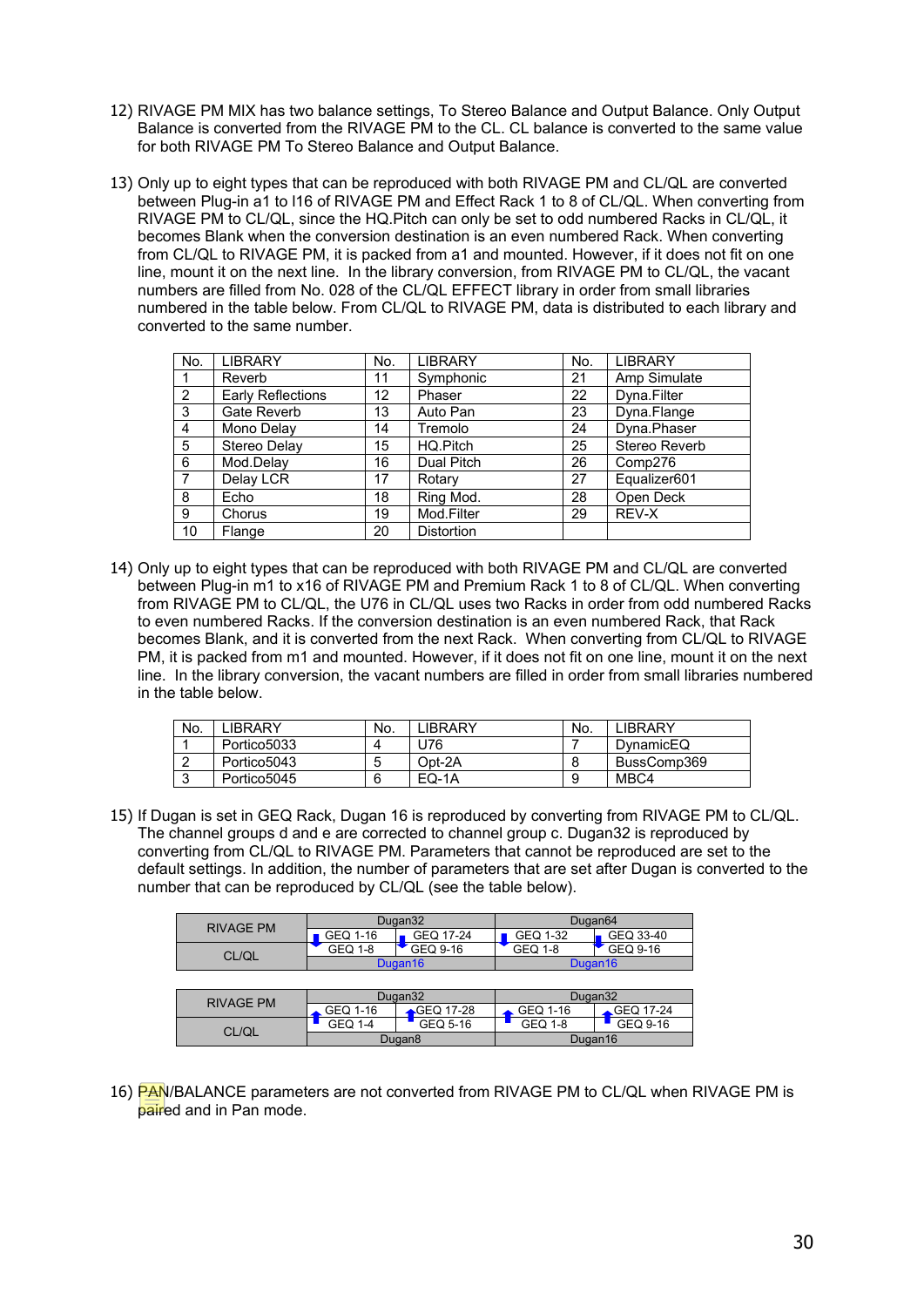#### <span id="page-30-1"></span>3.8. "Recall Filter" Treatment

<span id="page-30-0"></span>"Recall Filter" (e.g. Recall Safe, Selective Recall/Focus) setup parameters themselves aren't converted. But this converter takes into account the Recall Filter functions when converting a console file.

Where Recall Filters are used, it can make a difference in which order scenes are recalled. The assumption made here is that the scenes are recalled in the numbered order. If this is not your case, we strongly suggest that the scenes are re-ordered using the console or Studio Manager *before* the conversion process.

Here is a description of the concept with a step by step example.

The rectangles below represent the data in a source file. The yellow rectangle on the left side is the Current data. Light blue, orange and light green rectangles are Scene 001, 002 and 003. Each Scene has a Focus setting shown below. The rectangle on the far right side is a global Recall Safe setting. Focus and Recall Safe have a white part which is recalled and a gray part which is not recalled.



#### 1. Current data

The Current data is converted without any regard to Recall Filtering.



#### 2. Scene 001

Light blue rectangle Scene 001 is recalled onto the Current data.

Scene 001 Focus is set to "ALL" shown by the white rectangle with "ALL", but there is a global Recall Safe setup shown by the gray smaller rectangle marked "Safe". (Gray area is safe). Scene 001 recall result becomes the light blue rectangle which originates from Scene 001 with a yellow part which originates from the Current data. The yellow part remains due to Recall Safe.

Then, this result is converted to the destination model (indicated by the red arrow), based on the console compatibility policy.



#### 3. Scene 002

Orange rectangle Scene 002 is recalled onto the result of previous Scene 001 recall.

Scene 002 has a Focus setup with a white "Focus" oval on a gray rectangle (White is focused), and also there is a global Recall Safe setup. Scene 002 recall result is just adding the chopped orange oval to the result of Scene 001 recall.